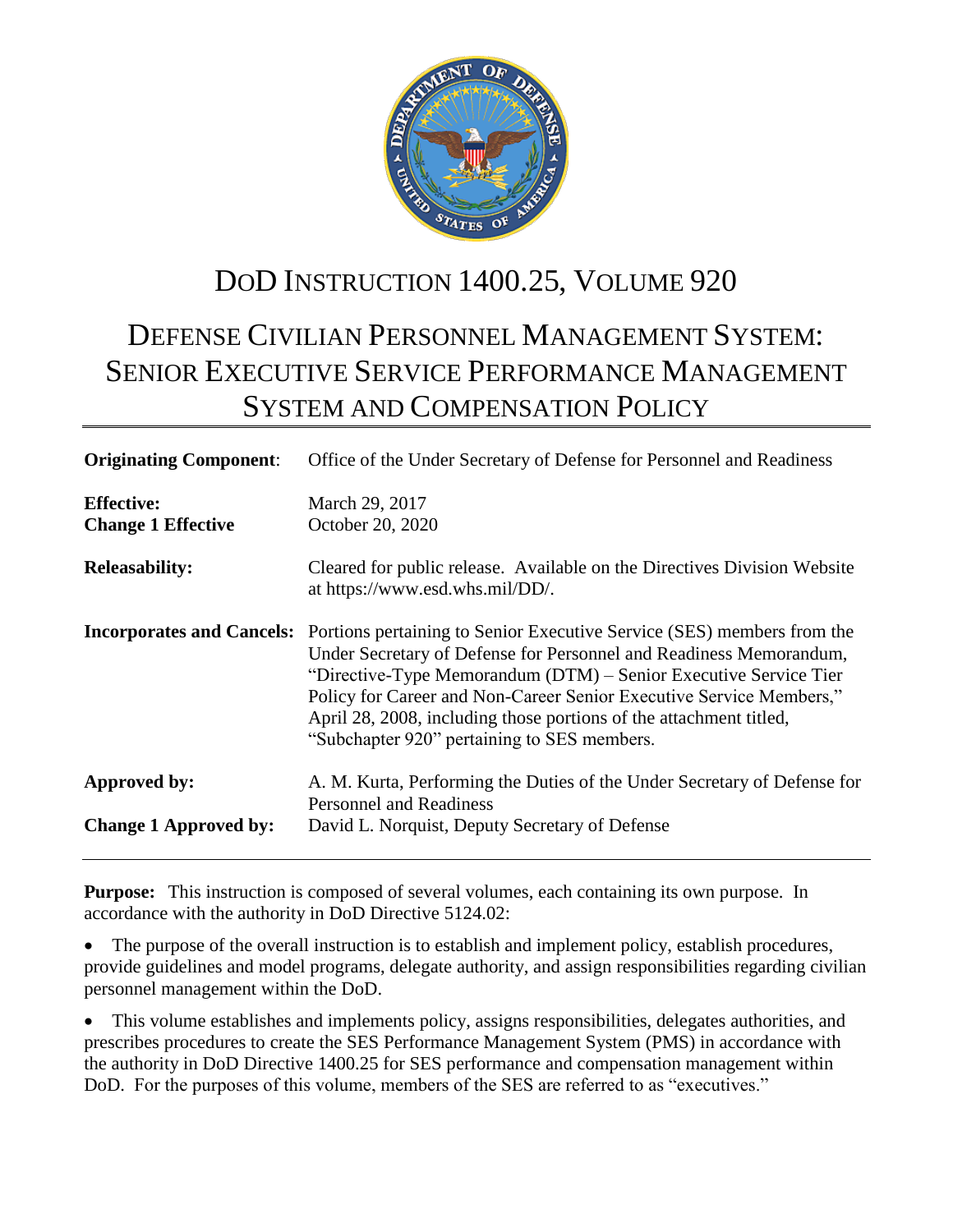## **TABLE OF CONTENTS**

| 2.1. Under Secretary of Defense for Personnel and Readiness (USD(P&R))  6              |  |
|----------------------------------------------------------------------------------------|--|
| 2.2. Assistant Secretary of Defense for Manpower and Reserve Affairs (ASD(M&RA)) 6     |  |
| 2.3. Deputy Assistant Secretary of Defense for Civilian Personnel Policy (DASD(CPP)) 6 |  |
|                                                                                        |  |
| 2.5. Deputy Secretary of Defense and Secretaries of the Military Departments.  6       |  |
|                                                                                        |  |
|                                                                                        |  |
| 3.2. Performance Appraisal Period and Eligibility for a Performance Appraisal 8        |  |
|                                                                                        |  |
|                                                                                        |  |
|                                                                                        |  |
|                                                                                        |  |
| 3.7. Appraising Performance and Determining Performance Payouts.  11                   |  |
|                                                                                        |  |
| APPENDIX 3A: DOD SENIOR EXECUTIVE PERFORMANCE APPRAISALS: CRITICAL ELEMENTS.           |  |
|                                                                                        |  |
|                                                                                        |  |
|                                                                                        |  |
|                                                                                        |  |
|                                                                                        |  |
|                                                                                        |  |
|                                                                                        |  |
|                                                                                        |  |
|                                                                                        |  |
|                                                                                        |  |
|                                                                                        |  |
|                                                                                        |  |
|                                                                                        |  |
|                                                                                        |  |
|                                                                                        |  |
| c. Increasing Pay to Maintain Relative Position in the Rate Range (MRP) (Section       |  |
|                                                                                        |  |
|                                                                                        |  |
|                                                                                        |  |
|                                                                                        |  |
| g.                                                                                     |  |
|                                                                                        |  |
|                                                                                        |  |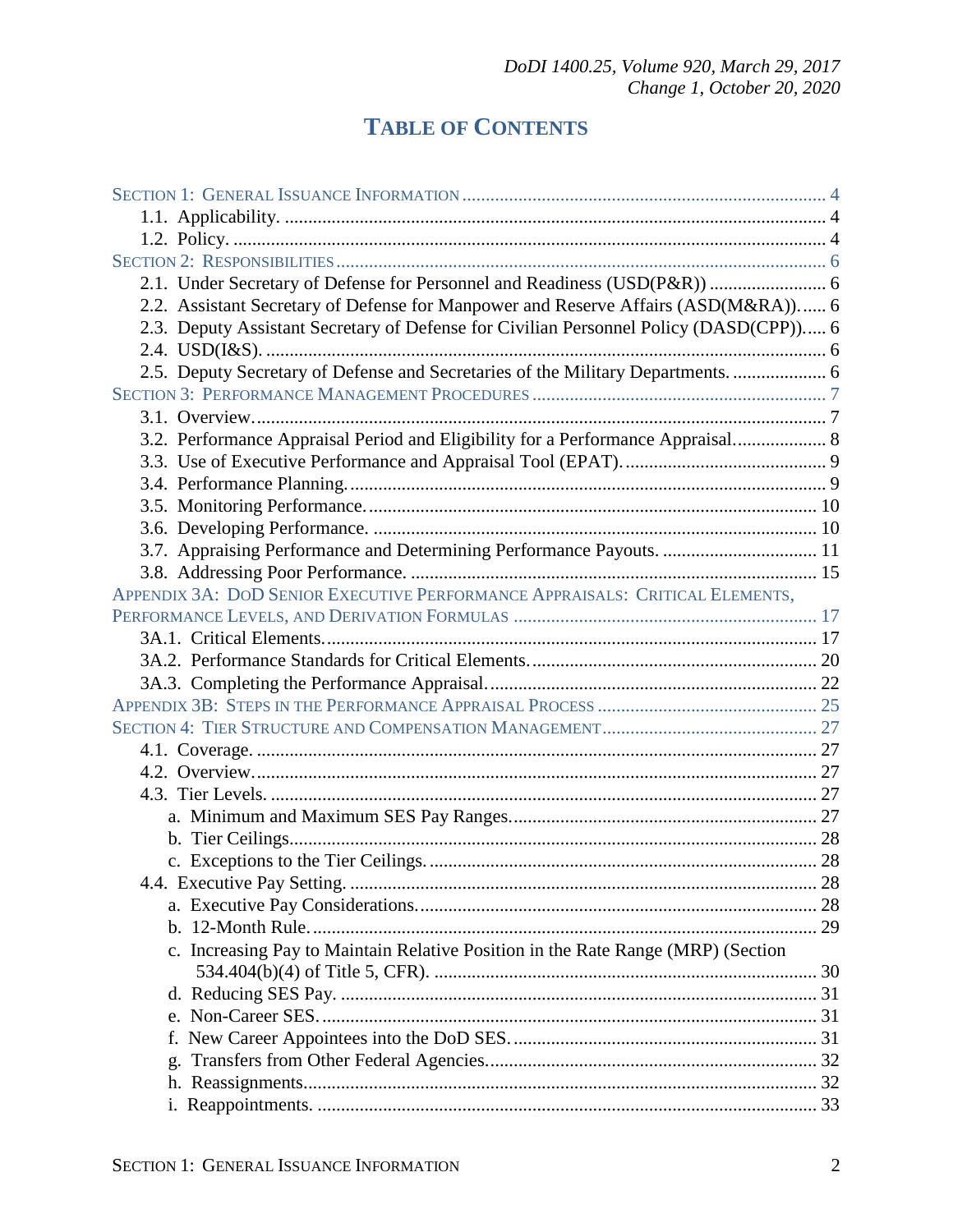| j. Reinstatement from a Presidential Appointment Requiring Senate Confirmation 33 |  |
|-----------------------------------------------------------------------------------|--|
|                                                                                   |  |
|                                                                                   |  |
|                                                                                   |  |
|                                                                                   |  |
|                                                                                   |  |
|                                                                                   |  |
|                                                                                   |  |
|                                                                                   |  |
|                                                                                   |  |
|                                                                                   |  |
|                                                                                   |  |
|                                                                                   |  |
|                                                                                   |  |
|                                                                                   |  |
|                                                                                   |  |

### **TABLES**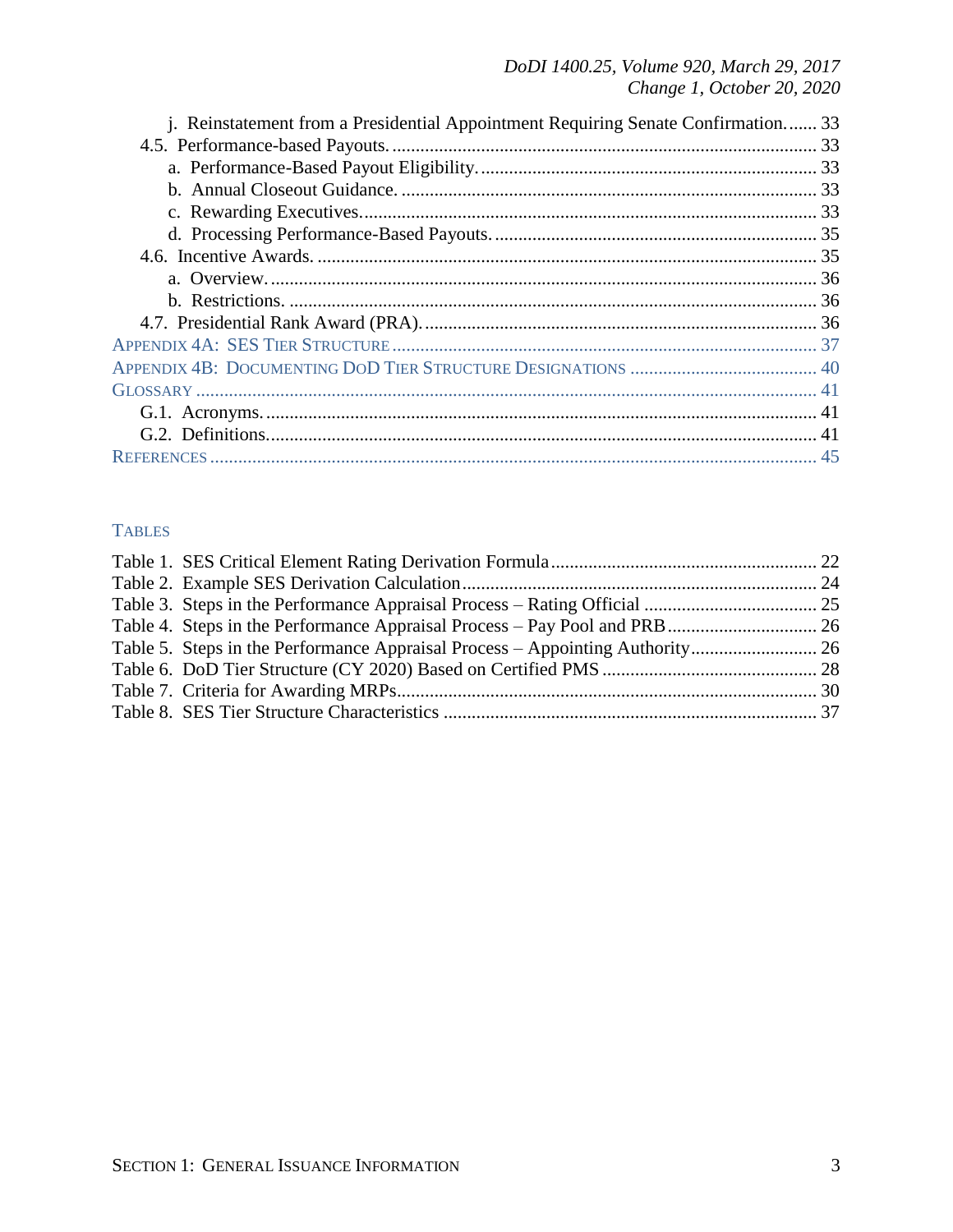## **SECTION 1: GENERAL ISSUANCE INFORMATION**

#### <span id="page-3-1"></span><span id="page-3-0"></span>**1.1. APPLICABILITY.**

a. Applies to OSD, the Military Departments, the Office of the Chairman of the Joint Chiefs of Staff and the Joint Staff, the Combatant Commands, the Defense Agencies, the DoD Field Activities, and all other organizational entities in the DoD (referred to collectively in this volume as the "DoD Components").

b. Applies to DoD SES members.

c. May be administratively extended to Defense Intelligence SES (DISES) positions (established pursuant to Sections 1601 and 1606 of Title 10, United States Code (U.S.C.)) by the Under Secretary of Defense for Intelligence and Security (USD(I&S)).

d. Does **not** apply to:

(1) Positions that may be serviced by a DoD Component's senior executive management office but which are not SES positions, including:

(a) Expert and consultant appointments pursuant to Section 3109 of Title 5, U.S.C.

(b) Senior level and scientific and professional personnel in accordance with Section 5376 of Title 5, U.S.C., or to Defense Intelligence senior level personnel in positions established pursuant to Sections 1601 and 1607 of Title 10, United States Code.

(c) Highly qualified expert appointments pursuant to Section 9903 of Title 5, U.S.C.

(2) SES members in the Office of the Inspector General of the Department of Defense.

<span id="page-3-2"></span>**1.2. POLICY.** The DoD will:

a. Promote a positive executive performance culture in which contributions are fully recognized and rewarded.

b. Align an executive's contributions to results accomplished throughout DoD and within organizational performance goals, and recognize superior leadership and results with appropriate recognition applied in a consistent, transparent, trusted, credible, equitable, nondiscriminatory, and non-political manner.

c. Comply with the Office of Personnel Management (OPM) requirements for full certification of the SES PMS, as set forth in Section 430.404 of Title 5, Code of Federal Regulations (CFR).

d. Assign the highest performance scores and performance ratings to executives who demonstrate the highest levels of individual performance and make the greatest contributions to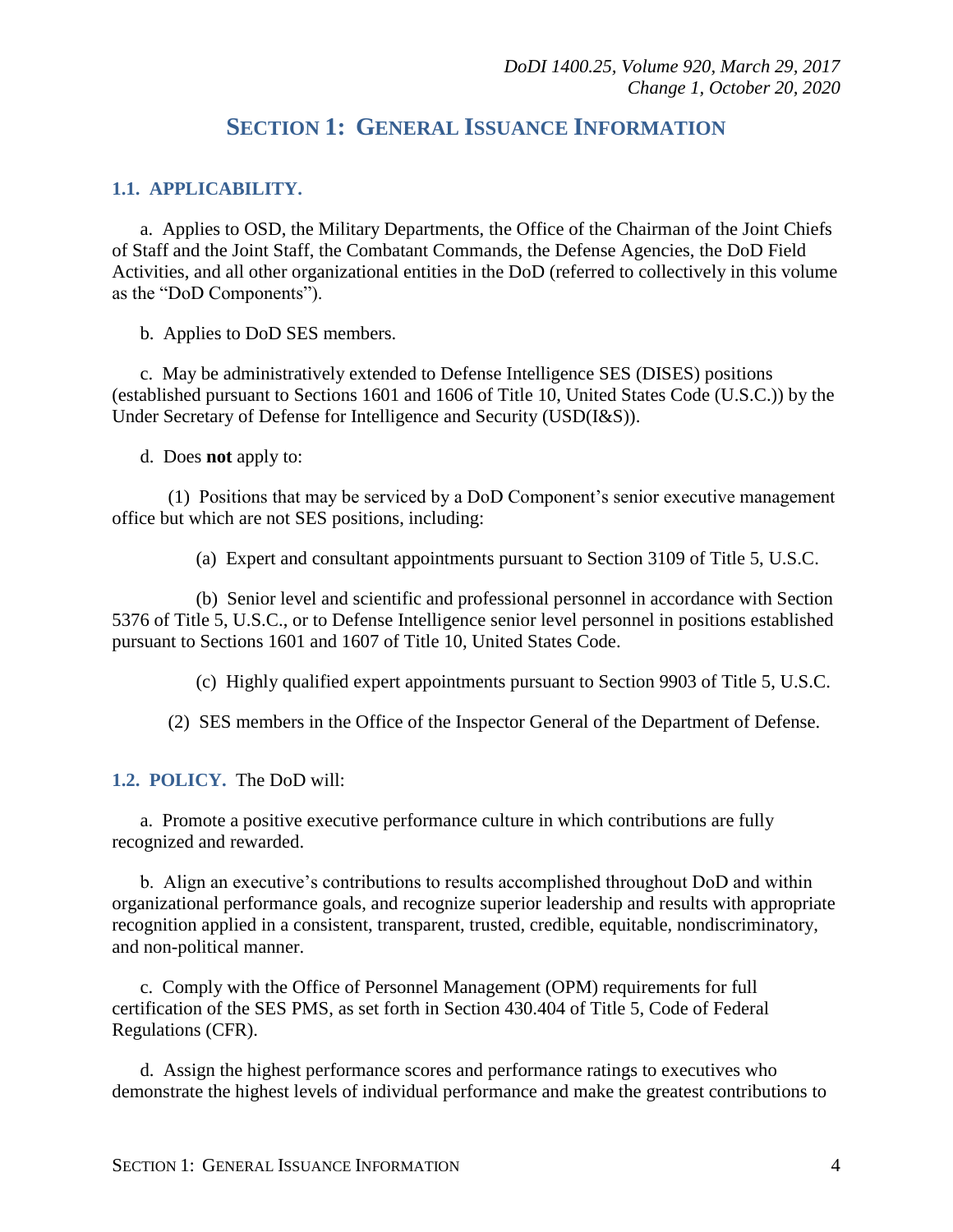DoD's performance and mission. Executives with the highest performance scores and ratings will receive the highest annual summary ratings and the largest corresponding pay adjustments, highest performance bonuses and levels of payout, or other appropriate recognition. Raters, pay pools, performance review boards (PRB), and appointing authorities should, where applicable, consider the impact of documented misconduct on the individual's performance under the relevant performance requirements or performance standards. Forced or artificially constrained distribution of performance ratings and scores by a rating official, pay pool, PRB, or appointing authority is prohibited.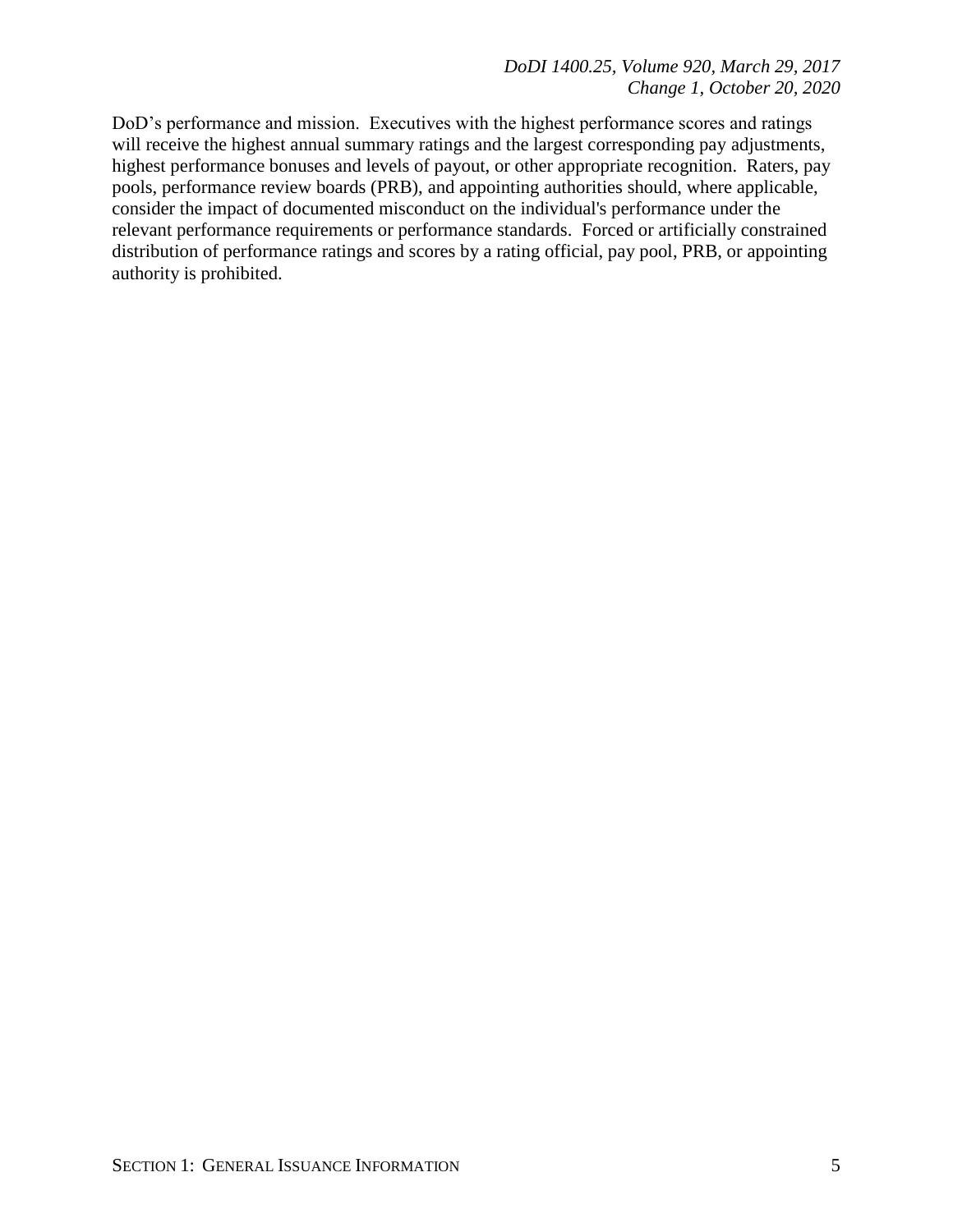## **SECTION 2: RESPONSIBILITIES**

<span id="page-5-1"></span><span id="page-5-0"></span>**2.1. UNDER SECRETARY OF DEFENSE FOR PERSONNEL AND READINESS (USD(P&R))** The USD(P&R) exercises overall responsibility for the SES PMS as established in this volume. The USD(P&R) serves as the oversight official for the SES PMS.

#### <span id="page-5-2"></span>**2.2. ASSISTANT SECRETARY OF DEFENSE FOR MANPOWER AND RESERVE**

**AFFAIRS (ASD(M&RA)).** Under the authority, direction, and control of the USD(P&R), and in accordance with DoD Directive 5124.02, the ASD(M&RA) has overall responsibility for the development of DoD civilian personnel policy covered by this volume.

#### <span id="page-5-3"></span>**2.3. DEPUTY ASSISTANT SECRETARY OF DEFENSE FOR CIVILIAN PERSONNEL**

**POLICY (DASD(CPP)).** Under the authority, direction, and control of ASD(M&RA), the Deputy Assistant Secretary of Defense for Civilian Personnel Policy supports the development of civilian personnel policy covered by this volume and monitors its execution by DoD Components, ensuring consistent implementation and continuous application throughout DoD.

<span id="page-5-4"></span>**2.4. USD(I&S).** If this instruction is administratively extended to DISES positions, the USD(I&S) implements performance management for DISES positions and performs the functions of the appointing authority with respect to DISES positions.

#### <span id="page-5-5"></span>**2.5. DEPUTY SECRETARY OF DEFENSE AND SECRETARIES OF THE MILITARY DEPARTMENTS.**

a. The Deputy Secretary of Defense and Secretaries of the Military Departments ensure that executives receive training in the requirements and operation of the SES PMS to ensure its effective implementation.

b. The Secretaries of the Military Departments serve as appointing authorities for SES positions in their respective Military Departments. The Deputy Secretary of Defense serves as the appointing authority for all other SES positions other than DISES positions and those in the Office of the Inspector General of the Department of Defense.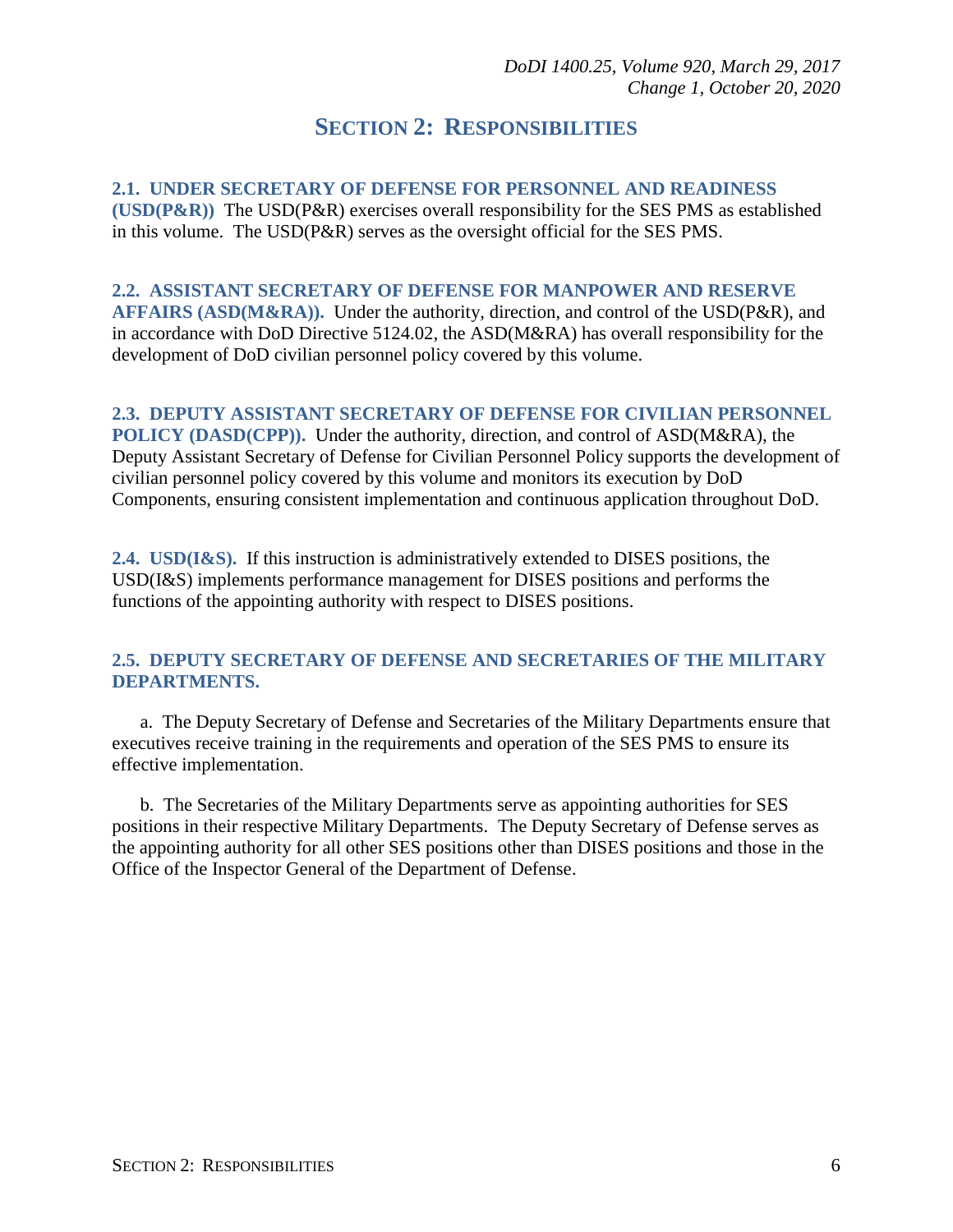## **SECTION 3: Performance Management Procedures**

#### <span id="page-6-1"></span><span id="page-6-0"></span>**3.1. OVERVIEW.**

a. The rating official prepares his or her recommended performance appraisal, including an initial summary rating. If permitted by DoD Component procedure, the rating official recommends a performance payout.

b. The executive may respond in writing to the recommended performance appraisal. The executive is entitled to one higher level review (HLR), and may request this HLR after receiving the recommended performance appraisal.

c. For DoD Components with pay pools, a pay pool considers the recommended performance appraisal, any response by the executive, and any response by a higher level reviewer. The pay pool manager (PPM) makes a recommendation to the PRB regarding the executive's performance appraisal and performance payout (which, if a payout is awarded, may include a performance-based pay increase and/or a performance bonus).

d. The executive may request a HLR after receiving the PPM's recommendation if he or she previously did not request a HLR.

e. The PRB makes a recommendation to the appointing authority regarding the executive's performance appraisal and any performance payout.

f. Before official submission to the USD(P&R), the DoD Component senior executive management office, on behalf of the appointing authority, submits the collective recommendations of the PRB to the DASD(CPP), on behalf of the USD(P&R), for technical review to assess compliance of the Component's appraisal process with guidance applicable to the SES PMS. The DASD(CPP), on behalf of the USD(P&R), returns recommendations to the senior executive management office.

g. The appointing authority forwards the DoD Component's performance cycle results to the USD(P&R). The USD(P&R) will assess, and as appropriate, validate, the compliance of the DoD Component's appraisal process with guidance applicable to the SES PMS.

h. The appointing authority approves the performance appraisals of DoD Component executives, including assigning annual summary ratings and approving any performance payouts. Upon approval, performance appraisals are final and performance payouts may be made.

i. Appointing authorities provide required documentation to the USD(P&R) for oversight purposes, to include submission to OPM, as required.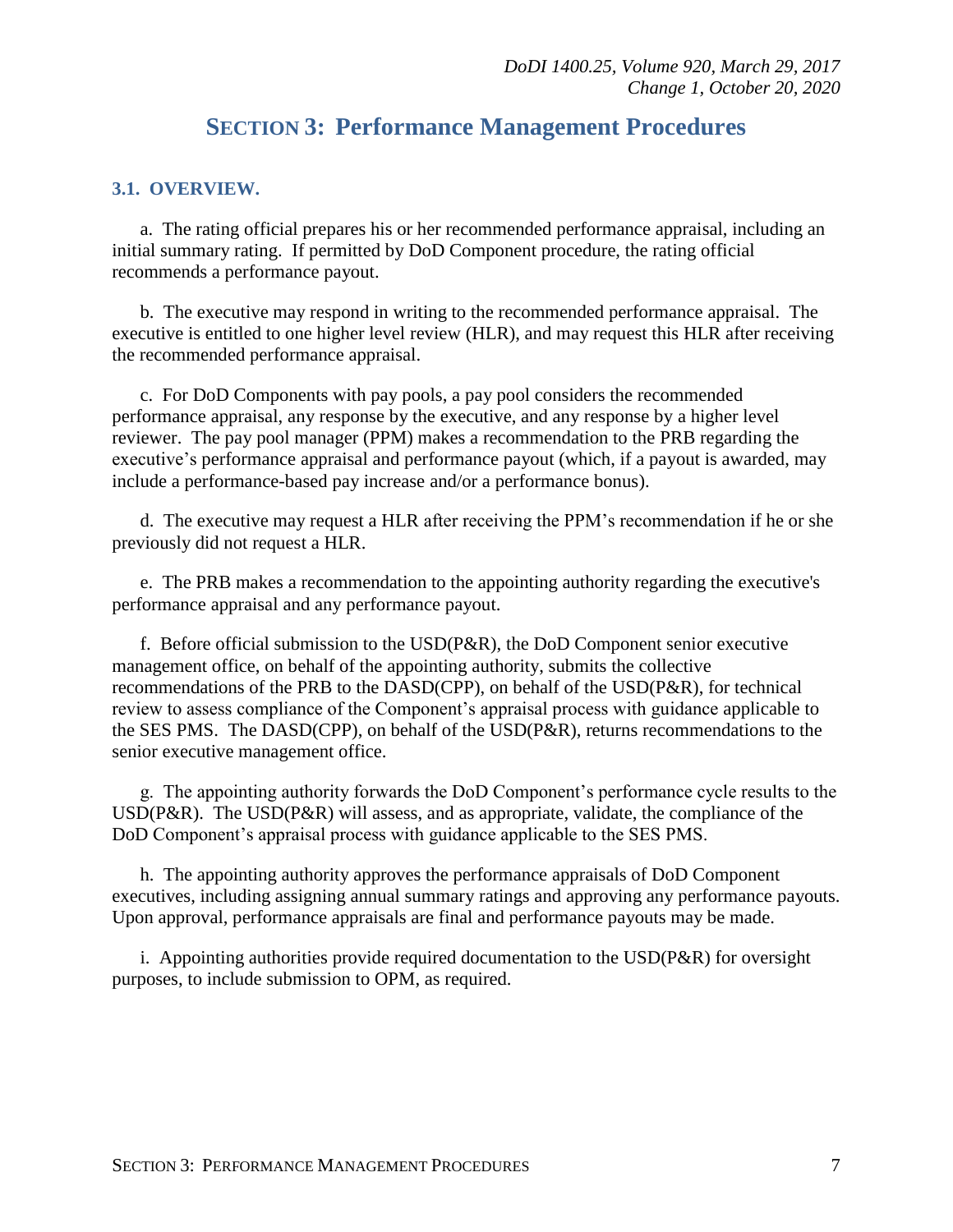#### <span id="page-7-0"></span>**3.2. PERFORMANCE APPRAISAL PERIOD AND ELIGIBILITY FOR A PERFORMANCE APPRAISAL.**

a. The annual performance appraisal period will be on a fiscal year basis from October 1 through September 30.

b. The minimum performance appraisal period is 90 days.

c. The performance appraisal period may be extended when an annual summary rating cannot be prepared at the end of the performance appraisal period because the executive has not completed the minimum performance appraisal period, the executive is under investigation for misconduct that may have a bearing on the executive's performance, for the reasons set forth below, or for other reasons approved by the appointing authority. The appointing authority determines how long the performance appraisal period will be extended to provide the executive ample opportunity to achieve the critical elements and performance requirements. The extension may not result in a performance appraisal period that exceeds 15 months, unless the extension pertains to an ongoing investigation of misconduct by the executive.

d. When an executive is reassigned or transferred in the same or different DoD Component with a different pay pool:

(1) If the executive has been under a performance plan for the minimum appraisal period, and there are 90 or more days remaining in the performance appraisal period, the losing rating official will prepare an interim performance appraisal narrative (and may provide a recommended summary rating for the period of performance) and provide it to the gaining rating official. The gaining rating official must consider this performance information when preparing the recommended performance appraisal at the end of the performance appraisal period. The executive will be included in the gaining DoD Component's pay pool at the end of the regular performance period.

(2) If the reassignment or transfer is within the last 90 days of the performance appraisal period, the losing rating official will evaluate the executive and assign an initial summary rating on the last day of the performance appraisal period. The executive's payout will be calculated and paid based on the pay pool funding factor of the gaining pay pool.

(3) If the reassignment or transfer is after the end of the rating period but before annual summary ratings and performance payouts have become final, the executive will receive his/her annual summary rating from the DoD Component or organization to which the executive was assigned on the last day of the rating period. The executive's payout will be calculated and paid based on the pay pool funding factor of the gaining pay pool.

e. When an executive transfers to a DoD component from another federal agency and the executive has been under a performance plan for the minimum appraisal period, the executive will receive a written appraisal of his or her performance before the executive leaves. The executive's most recent annual summary rating and any subsequent written appraisals will be transferred to DoD. The DoD rating official must consider the rating and subsequent appraisal(s) when preparing a recommended performance appraisal at the end of the performance appraisal period.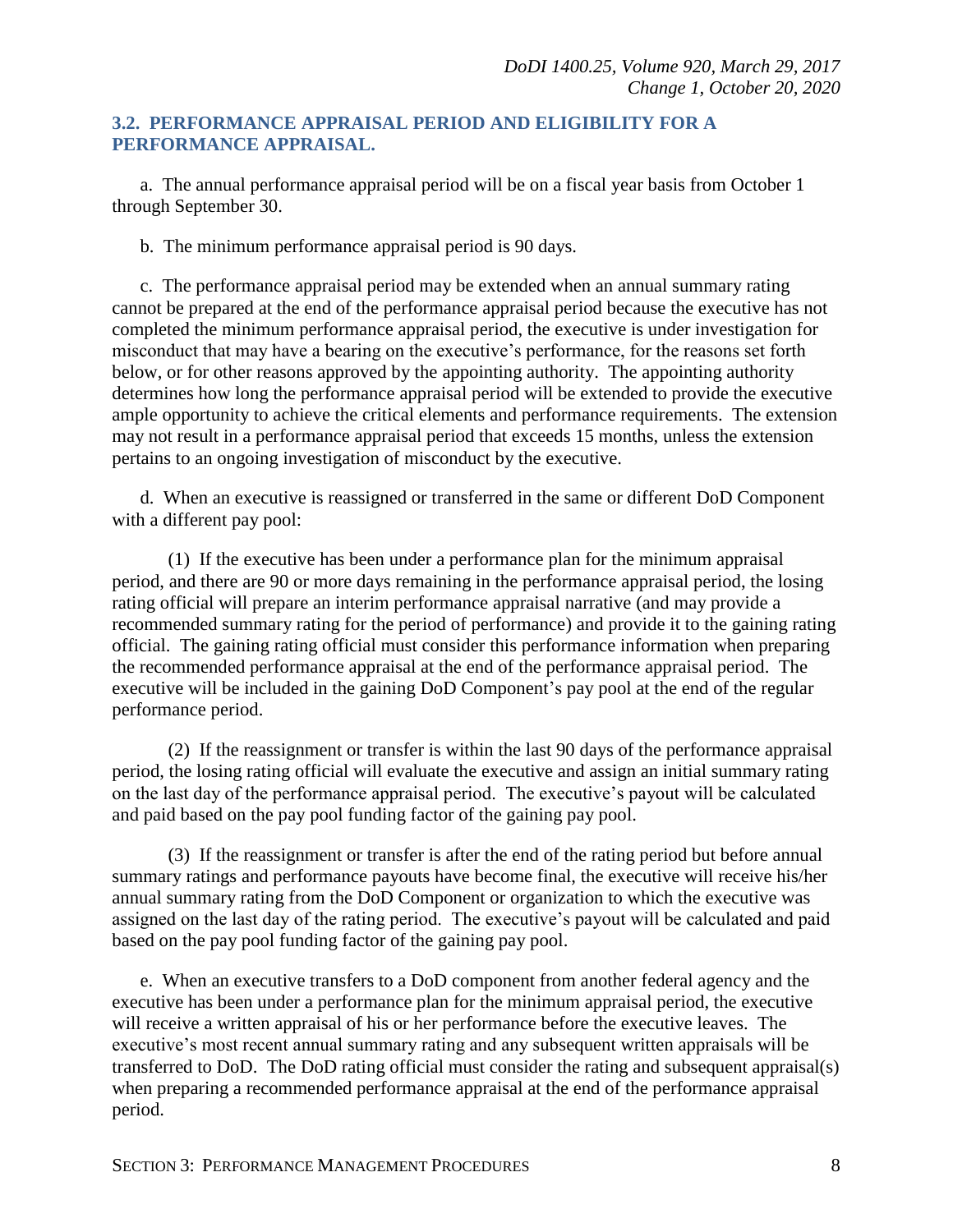f. Executives who received a final performance appraisal but who are no longer employed by DoD at the time of the performance payout, either because they have left federal service or because they have transferred to another federal agency, are not entitled to a performance-based pay increase. However, such executives will receive any performance bonus awarded by the appointing authority.

g. No performance appraisal is completed for executives who leave federal service before the end of a rating period.

h. When an executive is detailed for 120 days or longer, the gaining organization must set performance goals and requirements for the detail and must provide an interim performance appraisal narrative (and may provide a recommended summary rating for the period of performance) to the organization from which the executive is detailed. The organization from which the executive is detailed must consider this performance information when preparing the recommended performance appraisal at the end of the performance appraisal period.

i. When a rating official leaves his or her position with 90 or more days remaining in the performance appraisal period, and an executive has been under a performance plan for the minimum performance appraisal period, the rating official will provide an interim performance appraisal narrative (and may provide a recommended summary rating for the period of performance) to the rating official who succeeds him or her. The new rating official will consider this performance information when preparing a recommended performance appraisal at the end of the performance appraisal period. When the rating official leaves within the last 90 days of the performance appraisal period, and the executive has been under a performance plan for the minimum performance appraisal period, the rating official will prepare a recommended performance appraisal for the executive.

#### <span id="page-8-0"></span>**3.3. USE OF EXECUTIVE PERFORMANCE AND APPRAISAL TOOL (EPAT).**

a. All stages of the performance appraisal process must be accomplished using EPAT or a subsequent electronic appraisal system established through USD(P&R) guidance. In cases where an electronic appraisal system cannot be accessed, the template on the OPM Website will be used; the template is available at: http://www.opm.gov/policy-data-oversight/senior-executiveservice/basic-appraisal-system/.

b. Appointing authorities may add DoD Component-specific instructions for completing the appraisal in EPAT.

#### <span id="page-8-1"></span>**3.4. PERFORMANCE PLANNING.**

- a. Performance plans must be:
	- (1) Established annually in consultation with the executive:
		- (a) Within 30 days of the effective date of the performance appraisal period;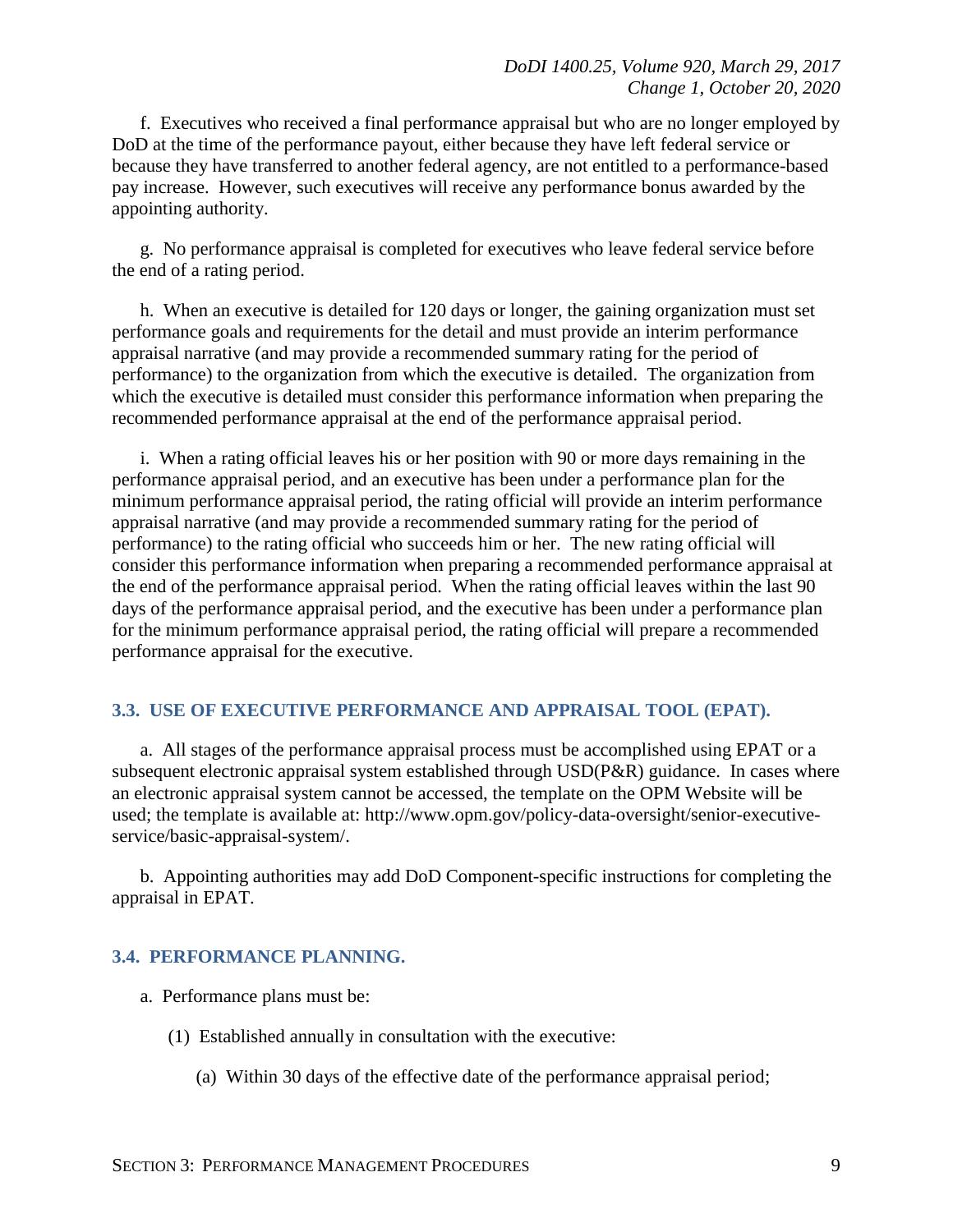(b) Within 30 days of appointment or reassignment for executives assigned after the beginning of the performance appraisal period, and any detail or temporary assignment of 120 calendar days or longer; or

(c) Whenever there is a change in mission, workload, or performance requirement.

(2) Signed by the executive. By signing his or her performance plan, the executive acknowledges receipt and consultation on its development.

b. Content of executive Performance Plans will be developed by rating officials using the criteria in Appendix A to this section.

#### <span id="page-9-0"></span>**3.5. MONITORING PERFORMANCE.**

a. Rating officials must monitor executive performance during the performance appraisal period. Rating officials must provide ongoing feedback to executives on progress in accomplishing the critical elements and performance requirements described in their performance plans. Feedback should reinforce, acknowledge, and remedy performance.

b. Executives may request feedback, and feedback may be provided, at any time during the performance appraisal period.

(1) At least one progress review must be held between the rating official and the executive during the performance appraisal period. Rating officials must provide advice and assistance to executives on how to sustain or improve performance, and provide positive reinforcement as appropriate. The rating official will document the feedback in the EPAT.

(2) Rating officials must take steps to promptly address performance deficiencies whenever an executive is failing to meet performance requirements. When addressing unacceptable performance, rating officials will identify and communicate to the executive the specific performance deficiency requiring improvement and identify necessary evidence that will demonstrate successful proficiency or performance.

#### <span id="page-9-1"></span>**3.6. DEVELOPING PERFORMANCE.**

a. Developing executive performance is integrated in the performance management process. Along with meaningful performance-related discussions that assist the executive in reinforcing strengths and correcting weaknesses, employee development opportunities should also be discussed as part of an ongoing effort to systematically assess, develop, and enhance an executive's ability to carry out top-level roles in the organization.

b. Critical elements and performance requirements serve as the basis for assessing and discussing executive developmental needs.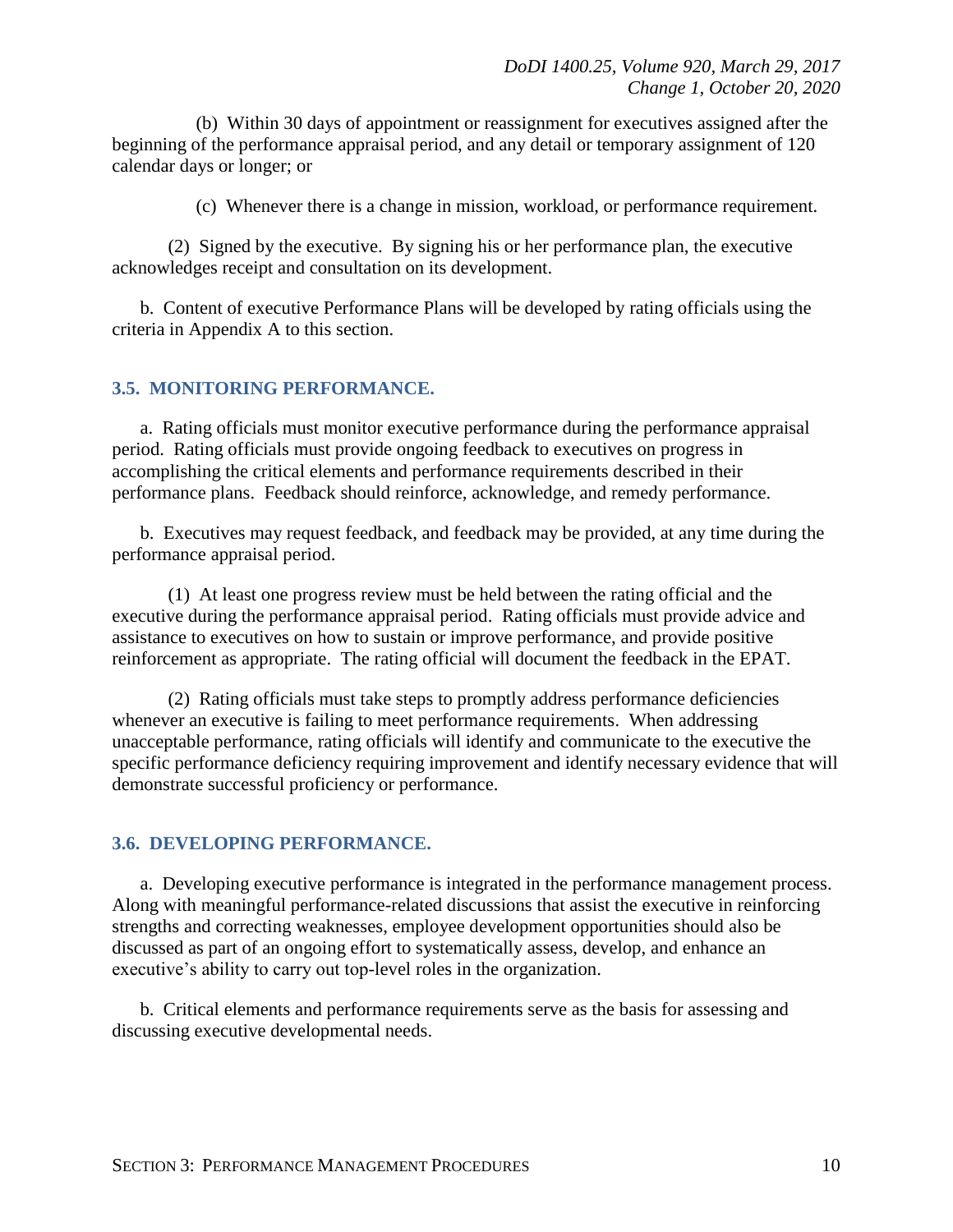c. Rating officials should discuss and encourage executives to seek developmental opportunities that promote achievement of the strategic initiatives of the DoD and the applicable DoD Component.

d. Rating officials should discuss and encourage executives to develop a portfolio of diverse experiences to broaden perspectives and view their responsibilities in the context of the entire DoD, the national security mission, and public policy interests of DoD.

#### <span id="page-10-0"></span>**3.7. APPRAISING PERFORMANCE AND DETERMINING PERFORMANCE PAYOUTS.**

#### **a. Preparing the Recommended Performance Appraisal.**

(1) Rating officials must provide a recommended performance appraisal, including a recommended initial summary rating, at the end of the rating period for each executive eligible for a performance appraisal.

(2) Executives may provide written input to the rating official describing accomplishments toward critical elements and performance requirements to assist in preparing the recommended performance appraisal.

(3) In preparing the recommended performance appraisal, rating officials will assess individual and organizational performance against the established critical elements and performance requirements. The rating official considers any input from the executive as well as input from individuals in the executive's rating chain, subordinates, and customers, if received. The rating official must use the appropriate organizational assessment results to inform his or her recommendations on individual performance ratings. An explanation of the SES PMS rating levels and the steps for completing the performance appraisal, including the rating derivation formula, are contained in Appendix A to this section.

(4) Rating officials must share the recommended performance appraisal with the executive. Signatures are required from the rating official and the executive in EPAT to document receipt.

(5) Although DoD Component procedures may allow rating officials to recommend a total performance payout, the performance discussion with the executive will not include any recommendations or information about projected performance payout or other performance payout information, which are subject to pay pool or PRB deliberations, and decision by the appointing authority.

(6) The executive must be given an opportunity to respond in writing to the recommended performance appraisal, whether or not the executive requests an HLR.

#### **b. HLR.**

(1) Only one HLR request can be made. If the DoD Component uses a pay pool, an executive may request an HLR either after receiving the recommended performance appraisal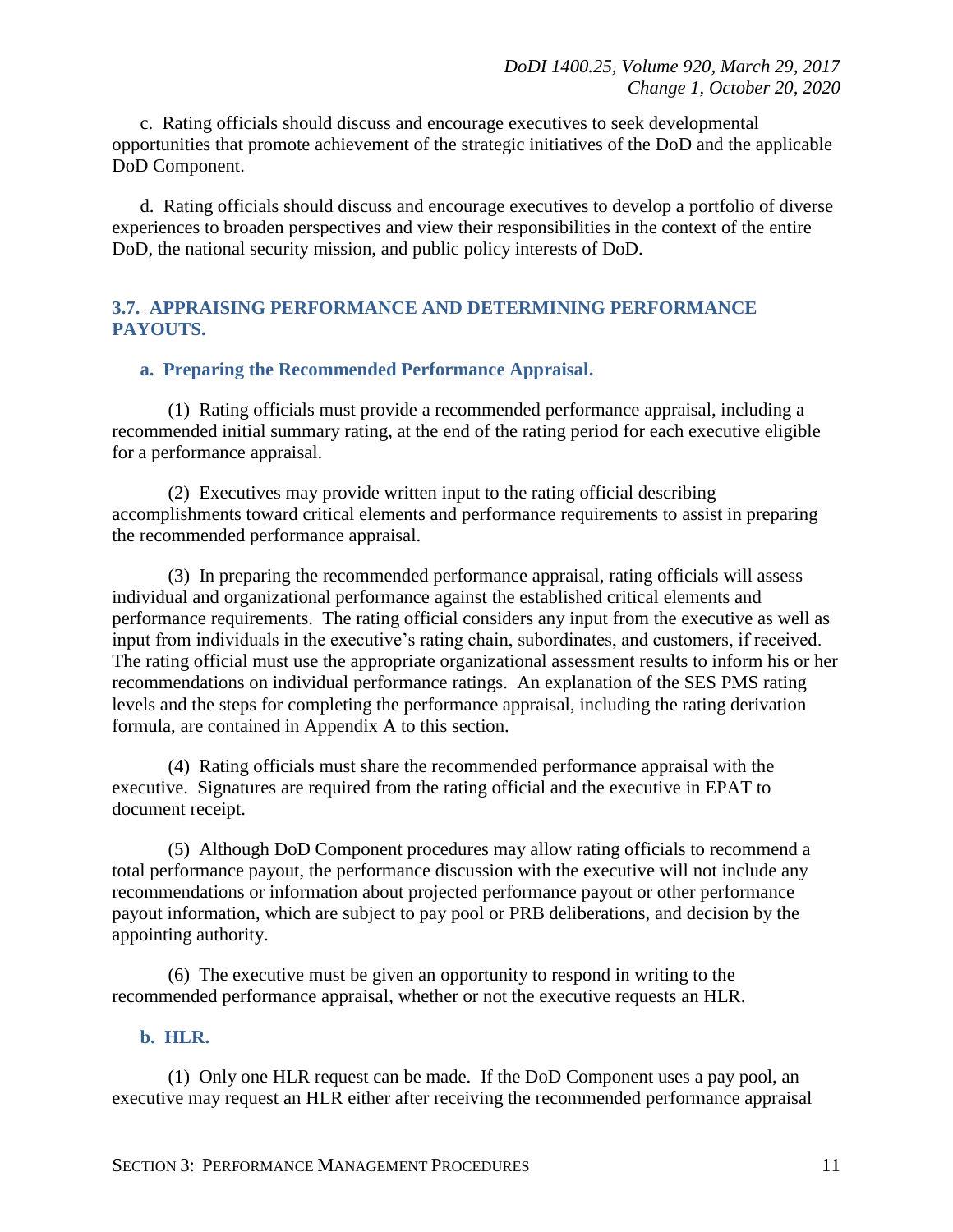from the rating official or after he or she receives the PPM's recommendation. If the DoD Component does not use a pay pool, the executive may request an HLR after receiving the recommended performance appraisal from the rating official. The executive must request an HLR in writing within 7 work days of receiving the recommended performance appraisal or the PPM's recommendation.

(a) In requesting an HLR, the executive should provide a justification for changing the rating of one or more of the critical elements or performance requirements that, if approved, would change the initial summary rating, consistent with the derivation formula for the SES PMS.

(b) Requests to change the proposed performance payout or the rating of one or more performance requirements that would not affect the derivation formula result for the overall rating level will not be accepted as a valid reason for an HLR.

(2) The DoD Component head must designate a reviewing official at a higher organizational level in the DoD Component or DoD, either an executive or general or flag officer (G/FO), as the higher level reviewer to consider the executive's HLR request. The HLR function must be performed by an individual, not a panel or board.

(a) When a DoD Component cannot provide review by a higher-level official for an executive because no such official exists, the DoD Component must offer an alternative review as it determines appropriate, except that the review may not be provided by a member of the PRB or an official who participated in determining the initial summary rating.

(b) When a G/FO is involved in the review, the affected executive must agree to the military member's involvement.

(c) If an executive declines review by DoD Component-designated higher-level officials (other than G/FOs), the DoD Component may offer an alternative review but it is not obligated to do so. The DoD Component must document the executive's declination of the HLR opportunity provided by the DoD Component before offering an alternative review.

(3) The higher level reviewer or official performing the alternate review must respond in writing within 7 work days of receiving the request for HLR. The higher level reviewer or alternate reviewer may recommend changes to the performance appraisal but he or she may not make any changes.

(4) The higher level reviewer or the official providing an alternate review must submit his or her recommendations to the executive, the rating official, the PPM (if applicable), the PRB, and the appointing authority.

(5) Outside of the HLR process, an executive may not grieve or otherwise request review of his or her performance appraisal. Executives also may not request HLR, grieve, or otherwise request review of their number of allocated shares or share values, proposed percentage of performance payout, non-receipt of a performance-based pay increase, amount of a performancebased pay increase, non-receipt of a performance bonus, or the amount of a performance bonus.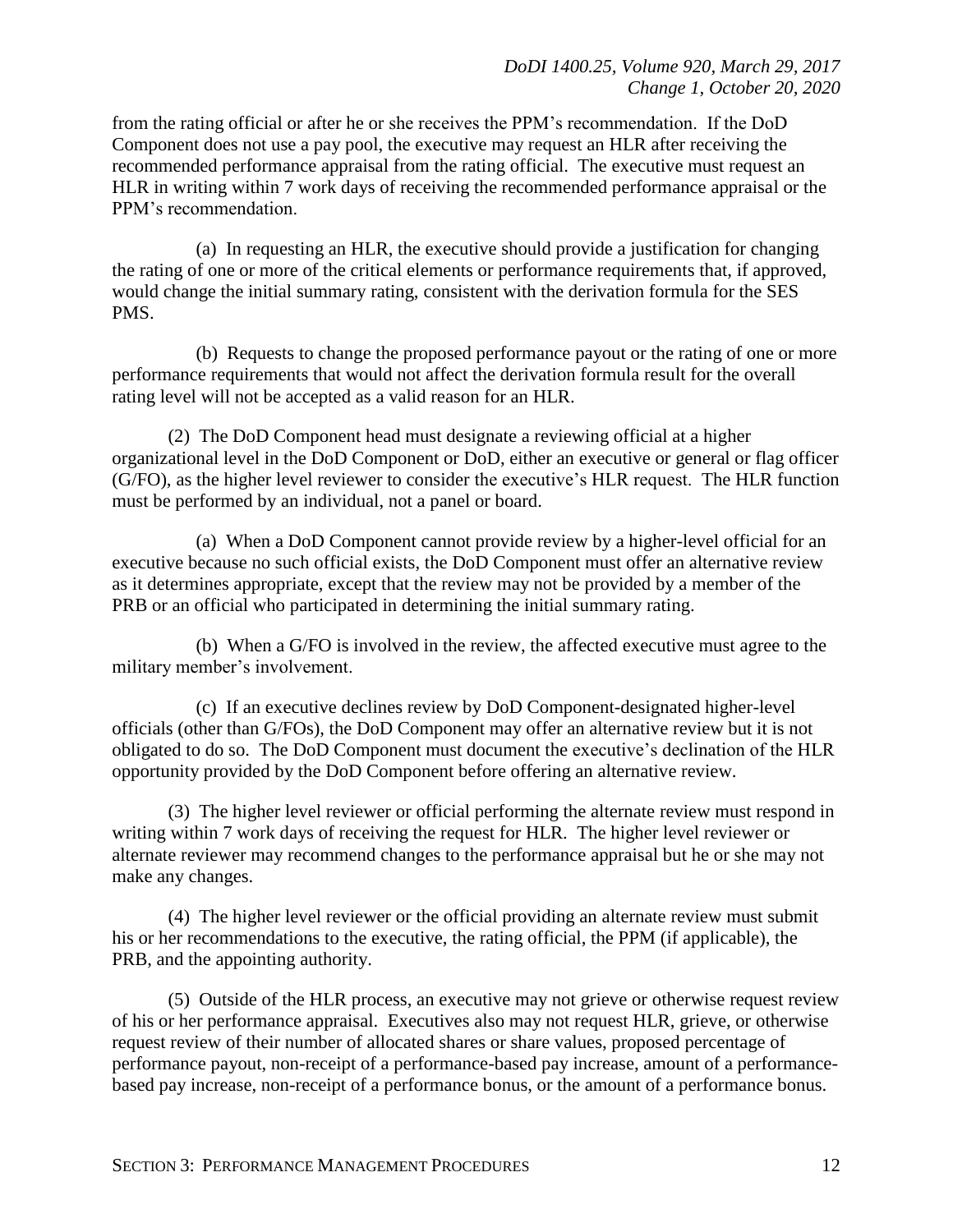#### **c. Pay Pools and the Performance-Related Pay Decision Process.**

(1) DoD Components may use pay pools in the performance appraisal review process to ensure performance standards are applied consistently across the organization and in the pay decision process to manage, control, and distribute performance-based pay increases and performance bonuses.

(2) Pay pools review recommended performance appraisals and consider eligibility for performance-based pay increases or performance bonuses in accordance with the criteria set forth in Section 4. Pay pools consider the recommended performance appraisal, any response by the executive, and any HLR request and recommendations (or recommendations from an alternate review) in conducting their review. The pay pool may discuss recommended changes to the performance appraisal with the rating official.

(3) The PPM makes written recommendations to the PRB, including any recommended changes to the performance appraisal, the justification for the changes, and the amount of any performance payout.

(4) Rating officials must provide executives with the PPM's recommendations. If an executive has not already requested an HLR of his or her recommended performance appraisal, the executive may request an HLR after receiving the PPM's recommendation.

#### **d. PRB.**

(1) Appointing authorities will establish one or more PRBs to make written recommendations on recommended performance appraisals and performance payouts.

(2) Each PRB must have three or more members who are designated by the appointing authority in accordance with Section 430.311 of Title 5, CFR.

(3) When reviewing and evaluating a recommended performance appraisal, PRBs must consider any written response to the initial summary rating by the executive, any HLR requests, any results of an HLR or alternate review, and any PPM recommendation. The PRB may discuss recommended changes with PPMs and/or rating officials.

(4) If the DoD Component does not use a pay pool, the PRB may discuss recommended changes to the performance appraisal with the rating official.

(5) PRBs must consider eligibility for performance-based pay increases or performance bonuses in accordance with the criteria in Section 4 of this issuance.

(6) PRB members may not take part in any PRB discussions involving their own appraisals and performance-based payouts.

(7) The PRB chair makes written recommendations to the appointing authority containing any recommended changes to the performance appraisal, the justification for the changes, and the amount of any performance payout. The PRB chair will provide these written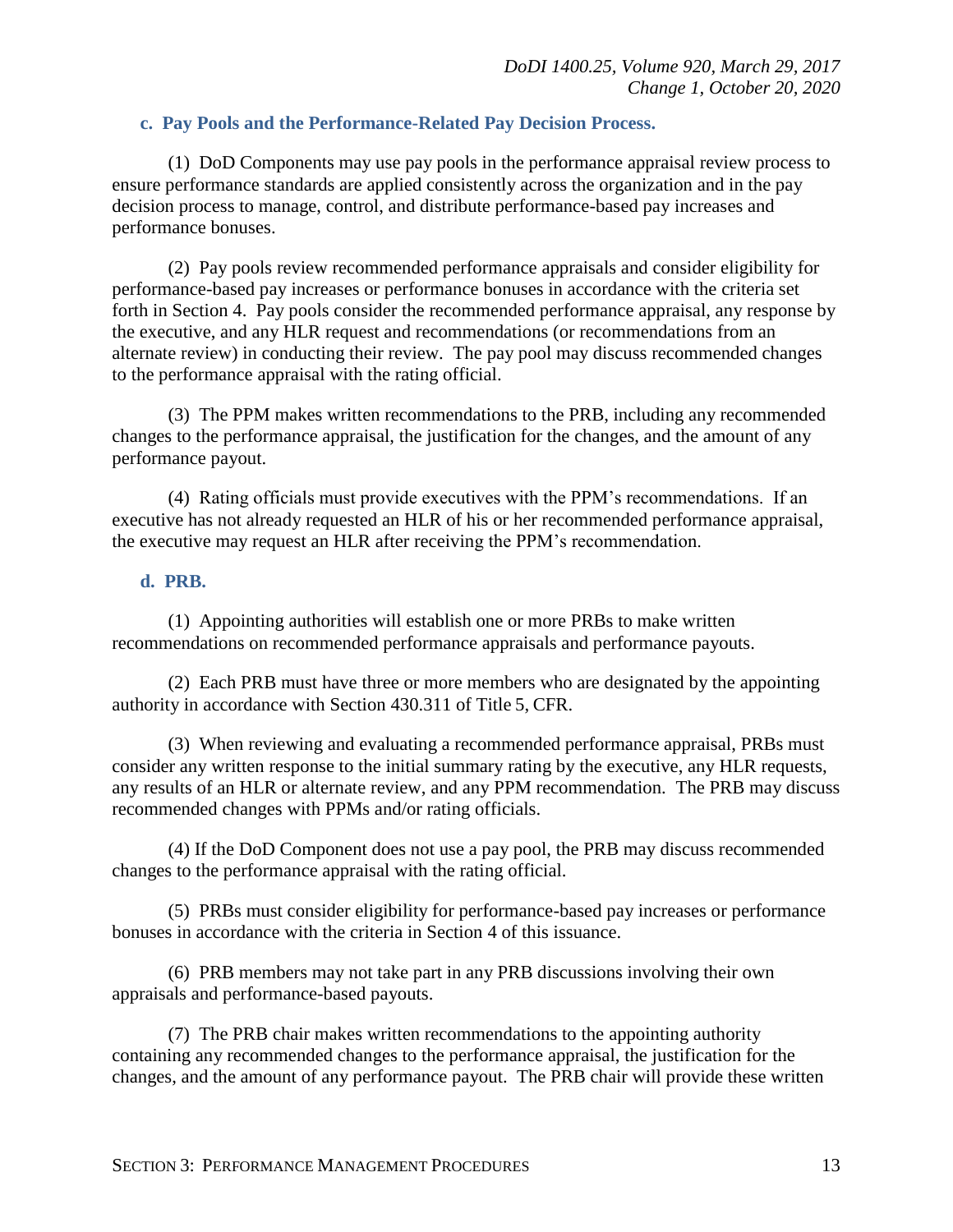recommendations to rating officials who, in turn, will provide the recommendations to the executive.

#### **e. Review by USD(P&R).**

(1) The DoD Component senior executive management office, on behalf of the appointing authority, submits the collective recommendations of the PRB to the DASD(CPP) for technical review to ensure compliance of the SES PMS with applicable guidance. DASD(CPP), on behalf of the USD(P&R), returns recommendations to the senior executive management office.

(2) The appointing authority considers input from the rating official, the executive, higher level reviewer or alternate reviewer, pay pool manager (if any), the PRB chair, and DASD(CPP). The appointing authority makes initial determinations on performance appraisals, to include annual summary ratings, performance-based pay increases, and performance bonuses. The appointing authority forwards the DoD Component's performance cycle results to the USD(P&R).

(3) The USD(P&R) will assess, and as appropriate, validate, the compliance of the DoD Component's appraisal process with guidance applicable to the SES PMS. The USD(P&R) will make final recommendations, if any, to the appointing authority.

#### **f. Determinations on Performance Appraisals.**

(1) The appointing authority will consider any final recommendations from the USD(P&R) and make final determinations on performance appraisals.

(2) The appointing authority certifies the following in writing as part of his or her final determination:

(a) Performance appraisals for executives under his or her purview make meaningful distinctions in ratings as appropriate based on individual and organizational results; executives are held accountable for organizational performance and rigorous performance management of subordinate employees; and performance-based pay increases, performance bonuses, and annual summary ratings reflect and recognize individual performance and contribution to the DoD mission.

(b) Performance appraisals do not reflect a forced or artificially constrained distribution of performance ratings and scores.

(c) Annual summary ratings, performance-based pay increases, and performance bonuses accurately reflect the executive's performance, based on the criteria established in the executive's performance plan.

(d) The guidelines established within this volume and all applicable references are followed and meet the intent of the SES PMS.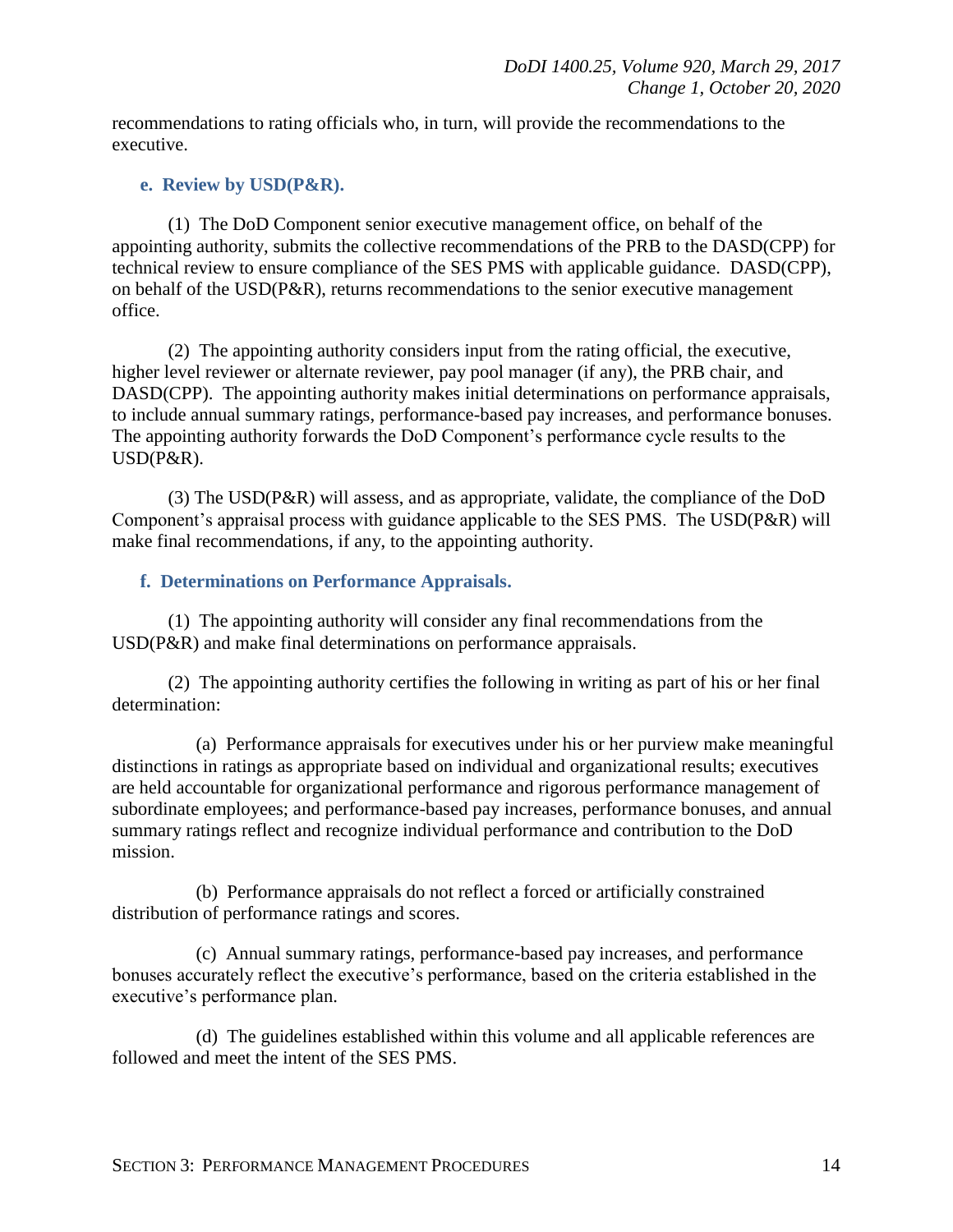(3) The appointing authority provides the certification and any other documentation required by the USD(P&R) to the USD(P&R) in accordance with timelines established in annual opening guidance.

#### **g. USD(P&R) Oversight.**

(1) USD(P&R) oversees the SES PMS for purposes of compliance with the OPM requirements for full certification of the SES PMS under Section 430.404 of Title 5, CFR.

(2) To maintain OPM certification, USD(P&R) must certify to OPM that:

(a) The appraisal process makes meaningful distinctions based on relative performance as appropriate.

(b) The results of the appraisal process take into account, as appropriate, the agency's organizational performance assessment.

(c) Pay levels and adjustments and performance awards based on the results of the appraisal process accurately reflect individual performance and/or contribution to the agency's performance.

(3) USD(P&R) will identify any issues of concern with DoD Component implementation of the SES PMS and provide guidance as appropriate.

(4) USD(P&R) will communicate aggregate performance rating, performance-based pay increases, and performance bonus results to executives to foster understanding of the basis for annual summary ratings and accompanying performance payouts. Results will be aggregated in a manner that preserves confidentiality.

#### <span id="page-14-0"></span>**3.8. ADDRESSING POOR PERFORMANCE.**

a. For career appointees who have completed a probationary period in the SES, DoD Components must, in accordance with the procedures in Section 359.502 of Title 5, CFR:

(1) Reassign or transfer within the SES an executive who has been assigned a Level 1 (Unsatisfactory) annual summary rating;

(2) Remove from the SES an executive who receives less than a fully successful annual summary rating twice (i.e., two Level 2 ratings or a combination of Levels 1 and 2) in any 3-year period; and

(3) Remove from the SES an executive who receives two unsatisfactory annual summary ratings in any 5-year period.

b. Career appointees may be removed from the SES for unacceptable performance pursuant to Section 359.402 of Title 5, CFR.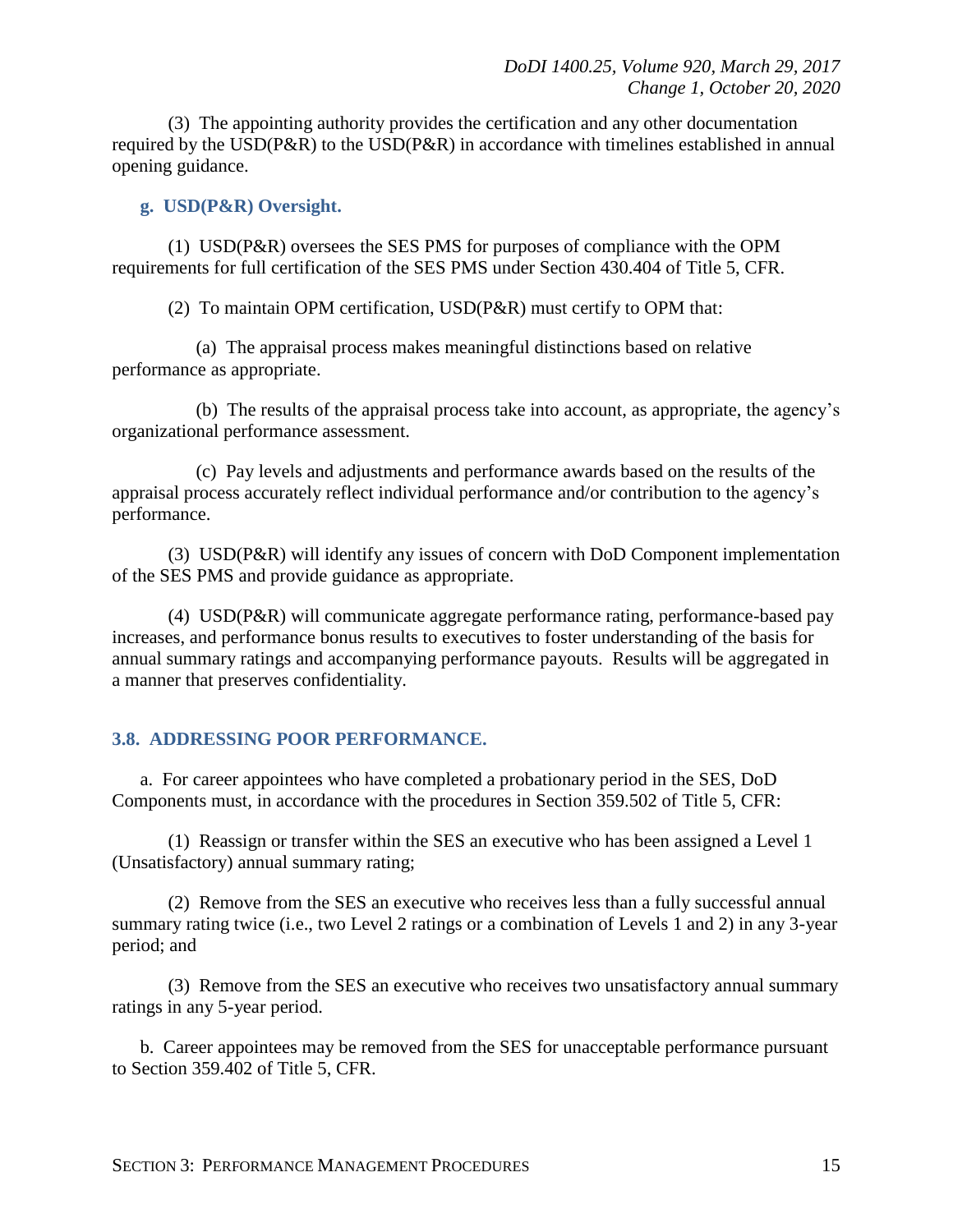c. A career appointee's pay may also be decreased for poor performance in accordance with Paragraph 4.4.d.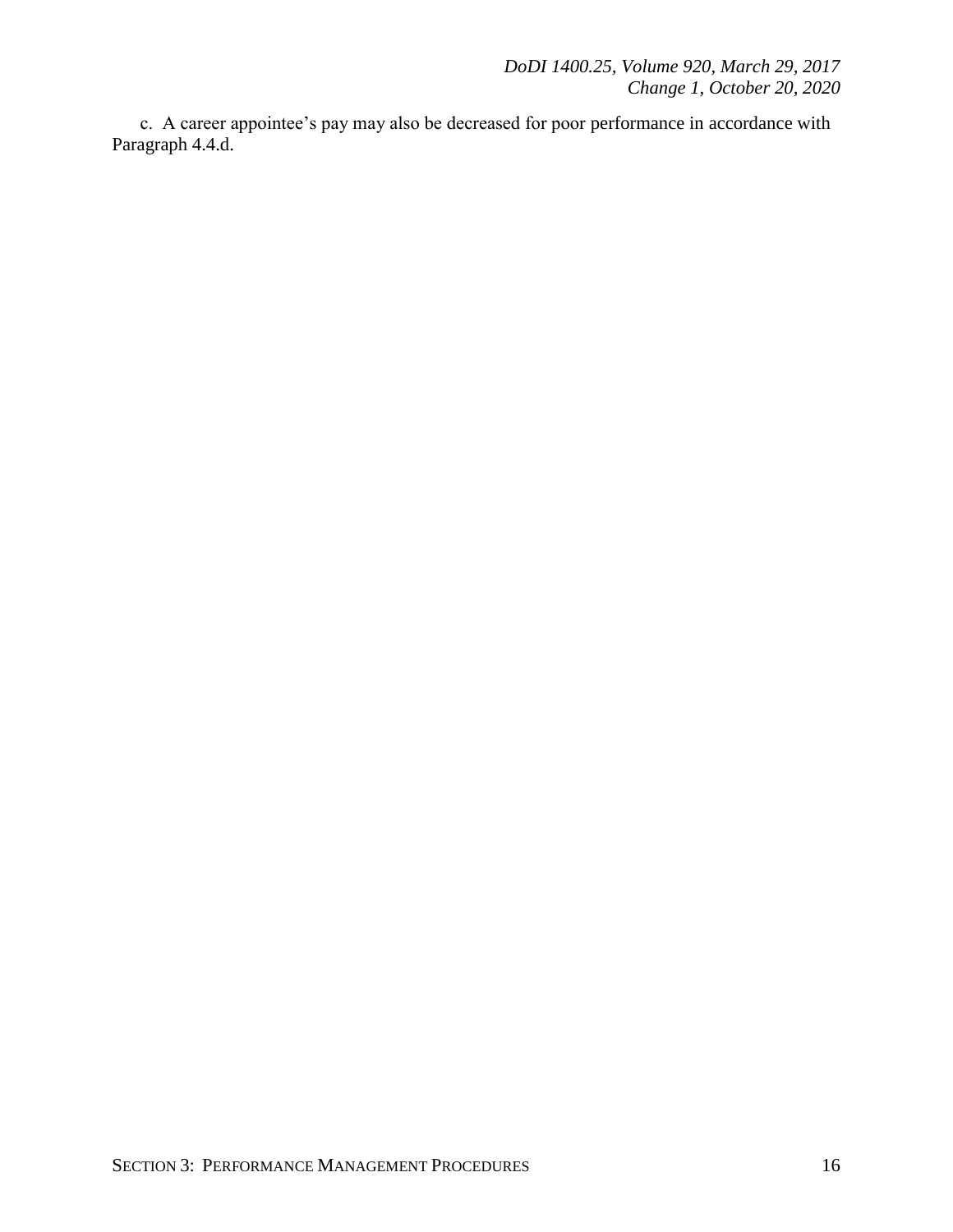## <span id="page-16-0"></span>**APPENDIX 3A: DOD SENIOR EXECUTIVE PERFORMANCE APPRAISALS: CRITICAL ELEMENTS, PERFORMANCE LEVELS, AND DERIVATION FORMULAS**

#### <span id="page-16-1"></span>**3A.1. CRITICAL ELEMENTS.**

a. Five mandatory critical elements are established for DoD executive performance appraisals. Each critical element (except results driven) has mandatory language which must be used as identified in Paragraphs 1.a.(1) through (5).

(1) Leading Change. To exemplify leading change, the executive:

(a) Develops and implements an organizational vision that integrates key organizational and program goals, priorities, values, and other factors.

(b) Assesses and adjusts to changing situations, implementing innovative solutions to make organizational improvements, ranging from incremental improvements to major shifts in direction or approach, as appropriate.

(c) Balances change and continuity; continually strives to improve service and program performance; creates a work environment that encourages creative thinking, collaboration, and transparency; and maintains program focus, even under adversity.

(2) Leading People. To exemplify leading people, the executive:

(a) Designs and implements strategies that maximize employee potential, connects the organization horizontally and vertically, and fosters high ethical standards in meeting the organization's vision, mission, and goals.

(b) Provides an inclusive workplace that fosters the development of others to their full potential; allows for full participation by all employees; facilitates collaboration, cooperation, and teamwork, and supports constructive resolution of conflicts.

(c) Ensures employee performance plans are aligned with the organization's mission and goals, that employees receive constructive feedback, and that employees are realistically appraised against clearly defined and communicated performance standards.

(d) Holds employees accountable for appropriate levels of performance and conduct. Seeks and considers employee input.

(e) Recruits, retains, and develops the talent needed to achieve a high quality workforce that reflects the diversity of the nation, with the skills needed to accomplish organizational performance objectives while supporting workforce diversity, workplace inclusion, and equal employment policies and programs.

(3) Business Acumen. To demonstrate business acumen, the executive: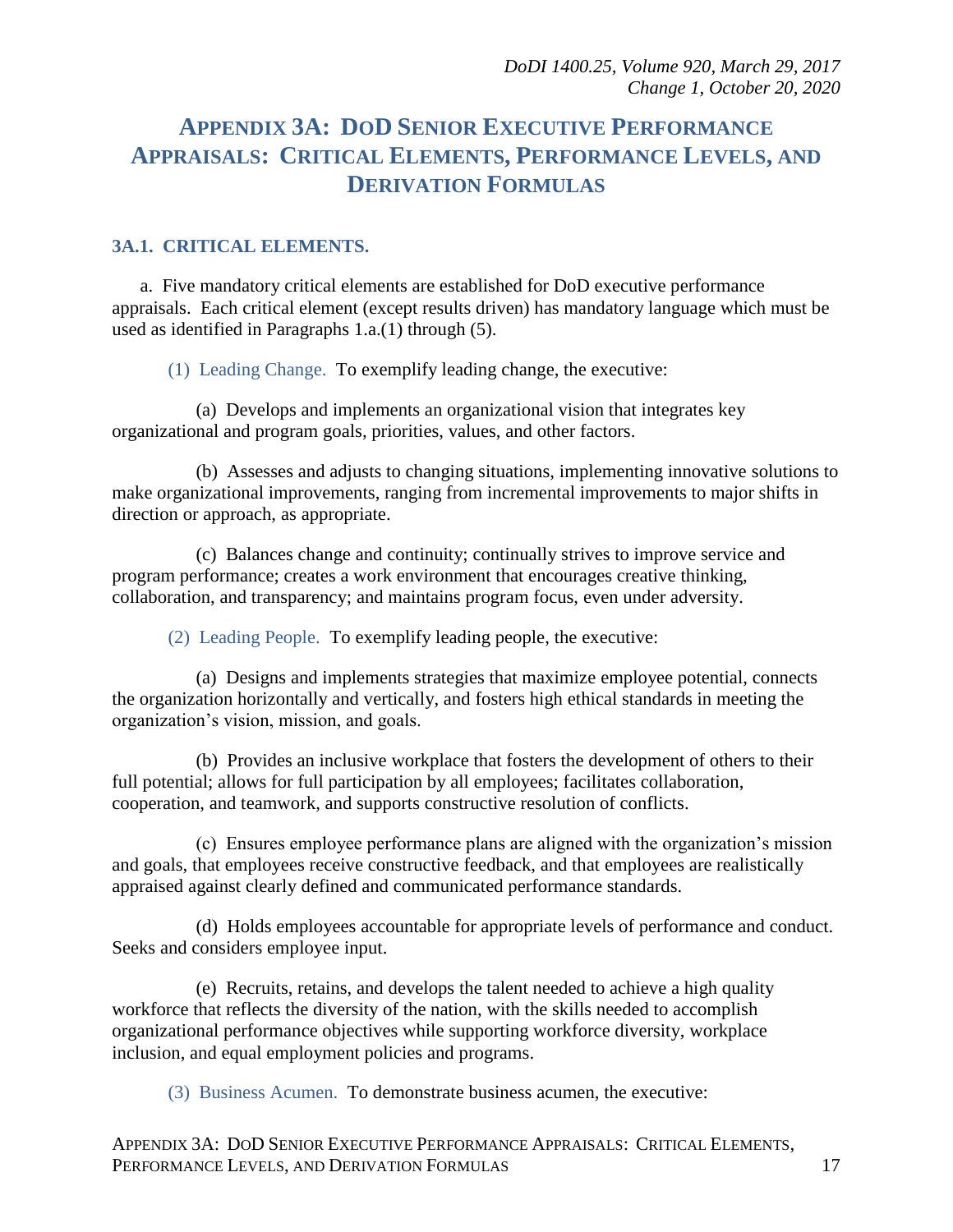(a) Assesses, analyzes, acquires, and administers human, financial, material, and information resources in a manner that instills public trust and accomplishes the organization's mission.

(b) Uses technology to enhance processes and decision making.

(c) Executes the operating budget; prepares budget requests with justifications; and manages resources.

(4) Building Coalitions. To demonstrate building coalitions, the executive:

(a) Solicits and considers feedback from internal and external stakeholders or customers.

(b) Coordinates with appropriate parties to maximize input from the widest range of appropriate stakeholders to facilitate an open exchange of opinion from diverse groups and strengthen internal and external support.

(c) Explains, advocates, and expresses facts and ideas in a convincing manner and negotiates with individuals and groups internally and externally, as appropriate.

(d) Develops a professional network with other organizations, and identifies the internal and external politics that affect the work of the organization.

#### (5) Results Driven.

(a) This critical element includes the specific performance results expected from the executive for the appraisal period, focusing on measurable outcomes from the strategic plan or other measurable outputs and outcomes clearly aligned to organizational goals and objectives.

(b) The rating official will work with the executive to include at least one, and normally not more than four, performance requirements for the results driven element. The performance requirements will be written using the specific, measurable, aligned, realistic or relevant, and timely framework.

(c) Results driven performance requirements must:

1. Apply to the executive's scope of responsibility.

2. Be mission-focused, results-oriented, and aligned with strategic plans and initiatives of the DoD Component or DoD; reflect expected agency or organizational performance outcomes.

3. Clearly describe performance that is attainable, measurable, verifiable, or apparent.

4. Focus on tangible outputs, outcomes, milestones, or other deliverables that will allow the rating official to make meaningful distinctions in performance.

APPENDIX 3A: DOD SENIOR EXECUTIVE PERFORMANCE APPRAISALS: CRITICAL ELEMENTS, PERFORMANCE LEVELS, AND DERIVATION FORMULAS 18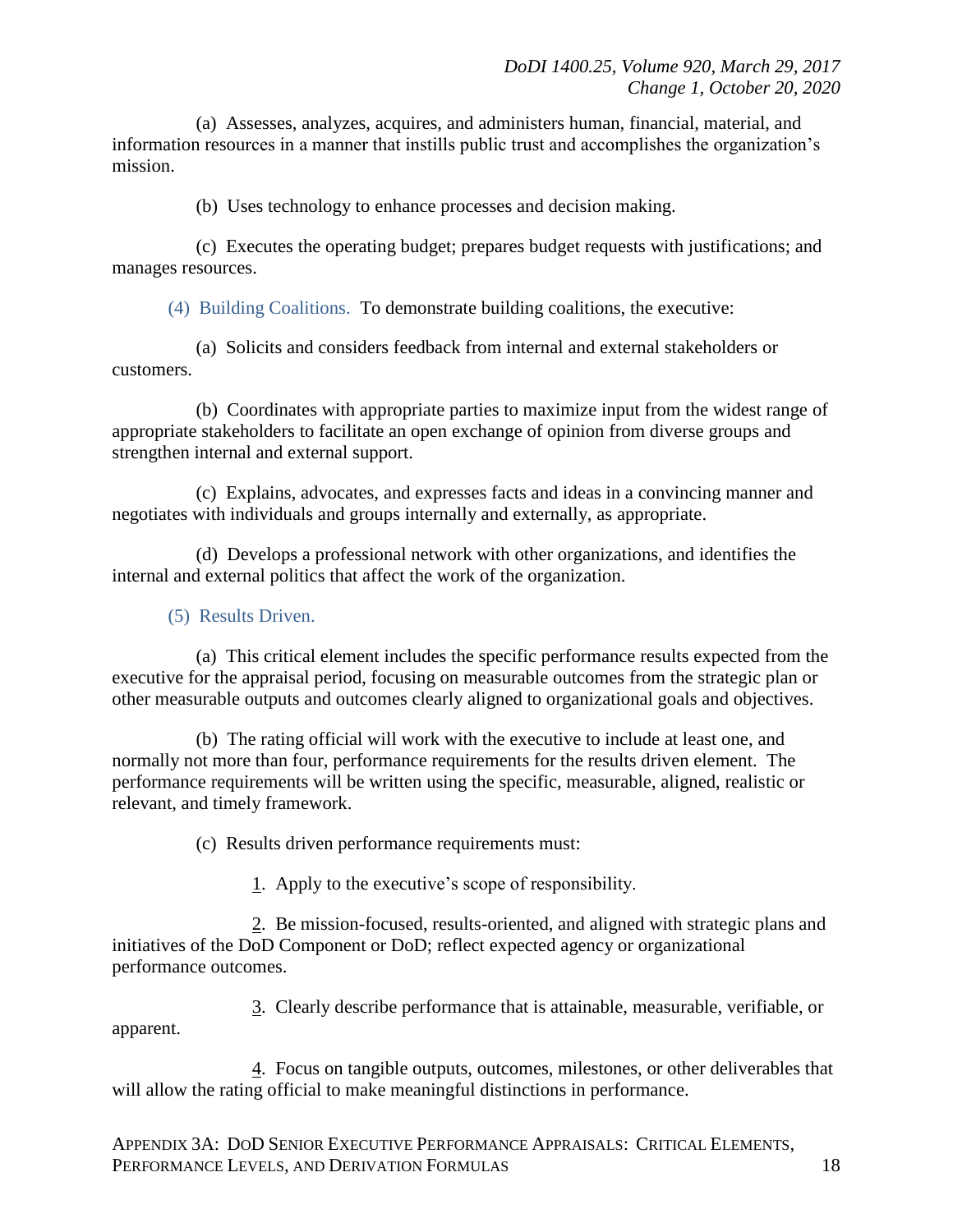5. Reflect the perspectives of distinct groups, including customers and

employees.

6. Demonstrate the complexity and scope of the work and describe the level of performance required to be rated "Fully Successful." It is recommended that the performance requirements also describe the level of performance at performance rating levels "Minimally Satisfactory" and "Outstanding."

7. Contain only measurable results-oriented performance requirements and include a specific reference to an organizational strategic plan, initiative, goal, or objective in the DoD Organizational Assessment after each one (e.g., Organization Goal #4).

b. The main characteristics of these critical elements are:

(1) Leading Change.

(a) Balances change and continuity.

(b) Innovates, integrates, and implements needed change based on the organizational vision, mission, and goals.

(2) Leading People.

(a) Rigorous performance management of subordinates.

(b) Equal employment opportunity, affirmative employment program, and diversity and inclusion.

(c) Two-way communication with the employee and active solicitation of employee feedback.

(d) Use of employee feedback to inform decisions.

(3) Business Acumen.

(a) Use of technology to enhance process and decision making.

(b) Proper and mission-beneficial use of human, financial, material, and information resources.

(4) Building Coalitions.

(a) Two-way communication with the customer and active solicitation of customer feedback.

(b) Use of customer feedback to inform decisions.

(c) Development of professional networks.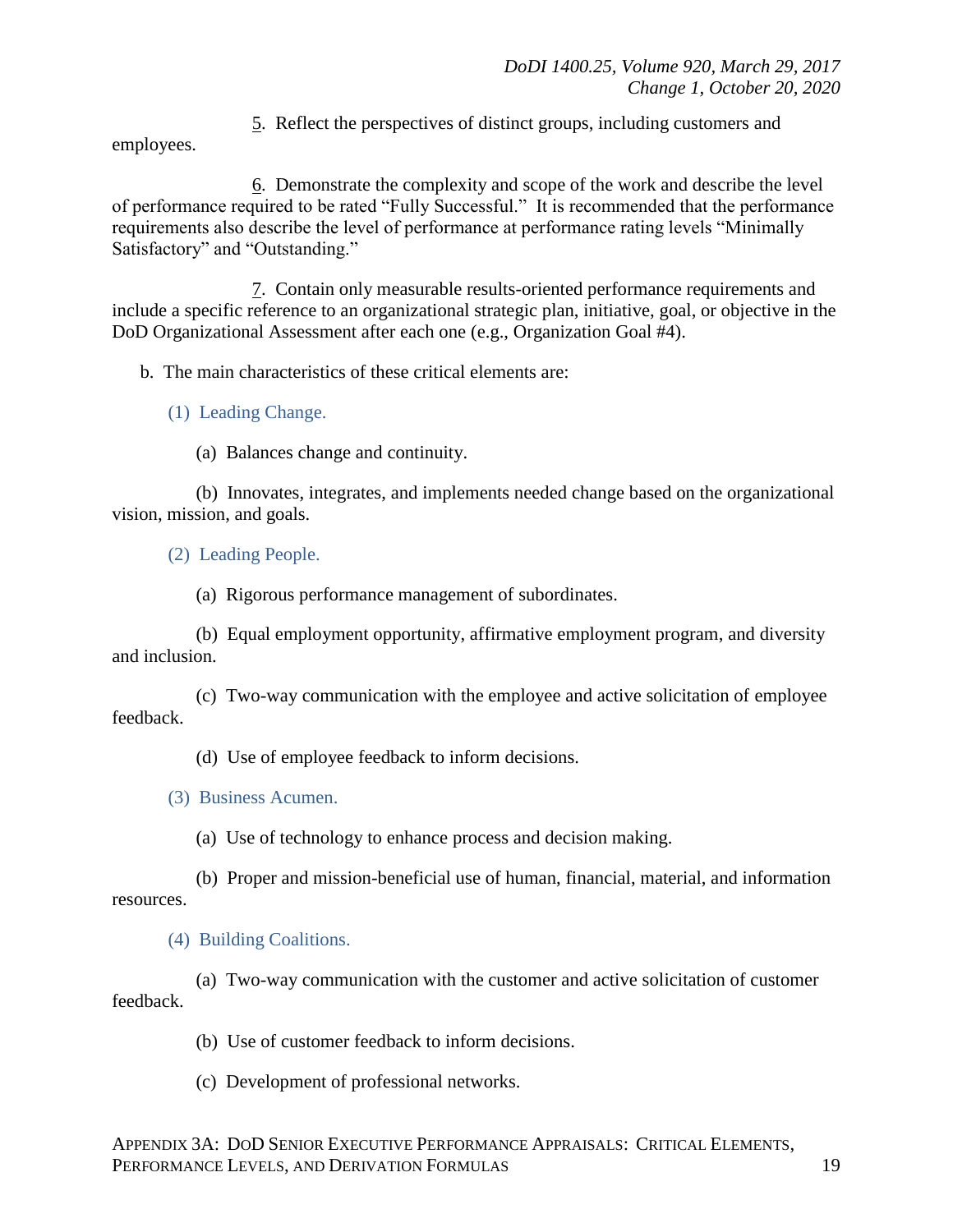- (d) Explains, advocates, and expresses facts and ideas in a convincing manner.
- (e) Securely leverages information systems to support communication goals.

c. In annual performance appraisal cycle opening guidance, the USD(P&R) will provide minimum weights for the critical elements, based upon OPM guidance and any DoD-specific requirements. Each DoD Component must develop a single standard set of weights for its executives consistent with the opening guidance. The sum of the weights for each critical element must equal 100 percent.

d. Performance requirements may be written as competencies, specific results, or commitments for the critical elements other than results driven, to reflect the duties, responsibilities, and expected outcomes. DoD Component-specific performance requirements may be added to the critical elements other than results driven, if needed, to evaluate performance. When crafting these additional requirements, executives and rating officials must use the specific, measurable, aligned, realistic, and timely framework, as defined in the Glossary.

#### <span id="page-19-0"></span>**3A.2. PERFORMANCE STANDARDS FOR CRITICAL ELEMENTS.** The performance ratings in this system are:

**a. Level 5 (Outstanding).** The executive demonstrates exceptional top-level performance in fostering a climate that sustains excellence and optimizes results in the executive's organization, agency, department, or government-wide. This represents the highest level of executive performance, as evidenced by the extraordinary impact on the achievement of the organization's mission. The executive is an inspirational leader and is considered a role model by agency leadership, peers, and employees. The executive continually contributes materially to or spearheads agency efforts that address or accomplish important agency goals, consistently achieves expectations at the highest level of quality possible, and consistently handles challenges, exceeds targets, and completes assignments ahead of schedule at every step of the way. Performance may be demonstrated through these types of examples:

(1) Overcomes unanticipated barriers or intractable problems by developing creative solutions that address program concerns that could adversely affect the organization, agency, or government.

(2) Through leadership by example, creates a work environment that fosters creative thinking and innovation, core process re-engineering, and accomplishment of established organizational performance targets.

(3) Takes the initiative to identify new opportunities for program and policy development and implementation, or seeks more opportunities to contribute to optimizing results; takes calculated risks to accomplish organizational objectives.

(4) Accomplishes objectives under demands and time pressure beyond those typically found in the executive environment.

(5) Achieves results of significant value to the organization, agency, or government.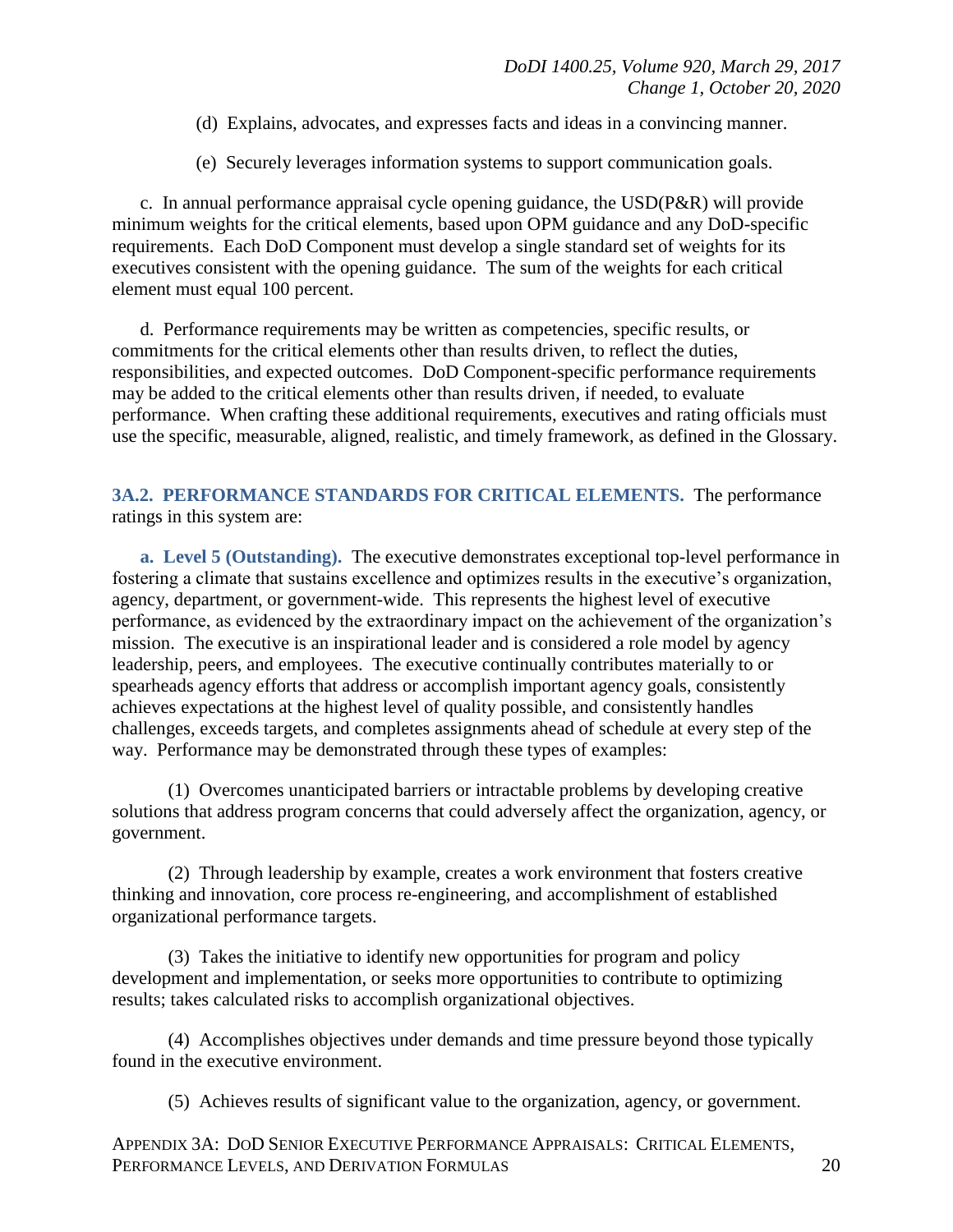(6) Achieves significant efficiencies or cost-savings in program delivery or in daily operational costs of the organization.

**b. Level 4 (Exceeds Fully Successful).** The executive demonstrates a very high level of performance beyond that required for successful performance in the executive's position and scope of responsibilities. The executive is a proven, highly effective leader who builds trust and instills confidence in agency leadership, peers, and employees. The executive consistently exceeds established performance expectations, timelines, or targets, as applicable. Performance may be demonstrated in such ways as:

(1) Advances progress significantly toward achieving one or more strategic goals.

(2) Demonstrates unusual resourcefulness in dealing with program operations or policy challenges.

(3) Achieves unexpected results that advance the goals and objectives of the organization, agency, or government.

**c. Level 3 (Fully Successful).** The executive demonstrates the high level of performance expected, and the executive's actions and leadership contribute positively toward the achievement of strategic goals and meaningful results. The executive is an effective, solid, and dependable leader who delivers high-quality results based on measures of quality, quantity, efficiency, and effectiveness within agreed upon timelines. The executive meets and often exceeds challenging performance expectations established for the position. Performance may be demonstrated in such ways as:

- (1) Seizes opportunities to address issues and effects change when needed.
- (2) Finds solutions to serious problems and champions their adoption.
- (3) Designs strategies leading to improvements.

**d. Level 2 (Minimally Satisfactory).** The executive's contributions to the organization are acceptable in the short term, but do not appreciably advance the organization towards achievement of its goals and objectives. While the executive generally meets established performance expectations, timelines, and targets, there are occasional lapses that impair operations and cause concern from management. While showing basic ability to accomplish work through others, the executive may demonstrate limited ability to inspire subordinates to give their best efforts or to marshal those efforts effectively to address problems characteristic of the organization and its work.

**e. Level 1 (Unsatisfactory).** In repeated instances, the executive demonstrates performance deficiencies that detract from mission goals and objectives. The executive generally is viewed as ineffectual by agency leadership, peers, or employees. The executive does not meet established performance expectations, timelines, and targets and fails to produce—or produces unacceptable—work products, services, or outcomes.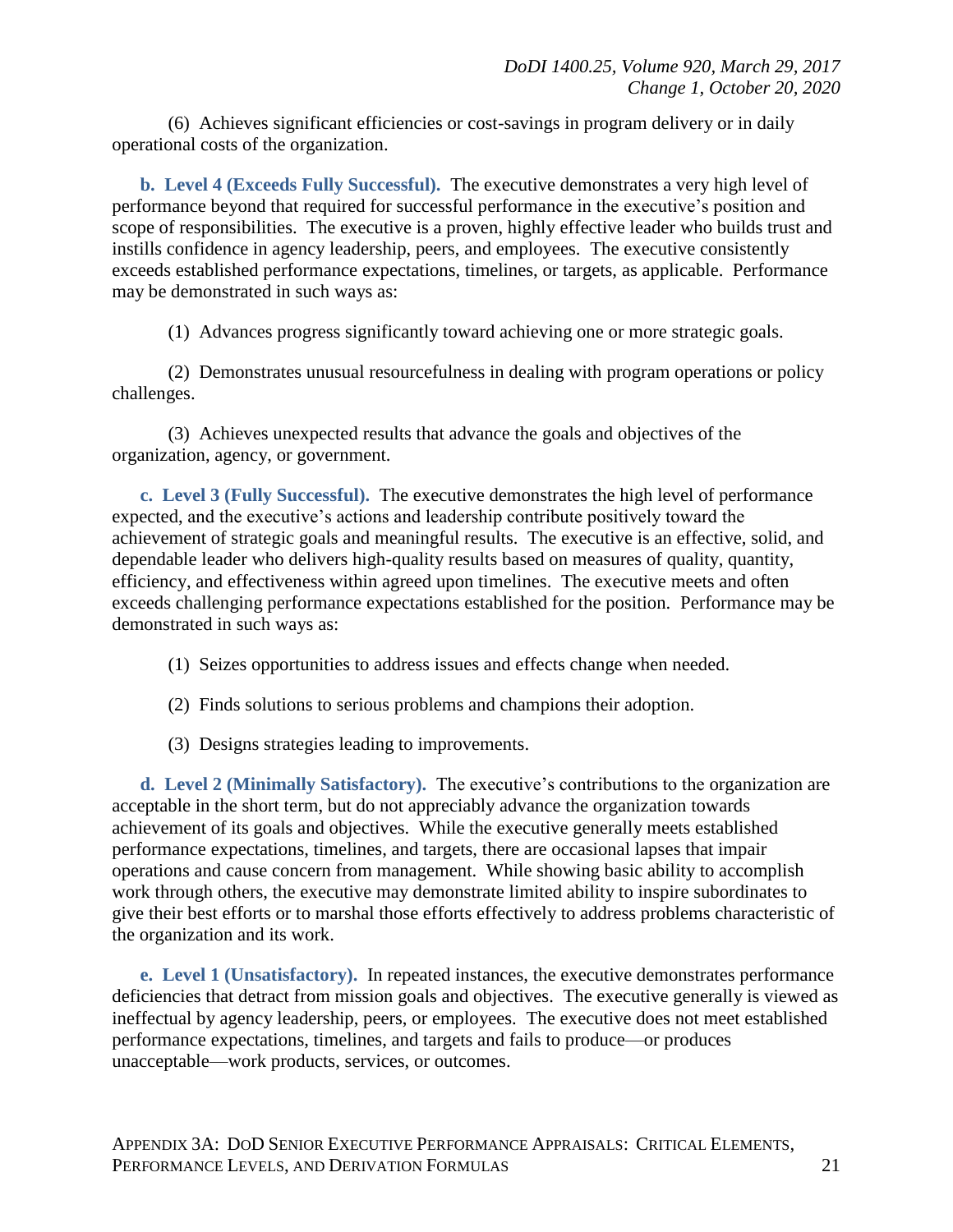#### <span id="page-21-0"></span>**3A.3. COMPLETING THE PERFORMANCE APPRAISAL.**

a. The performance rating process uses performance rating descriptors, critical element rating derivation formula, and an initial summary rating derivation (Table 1), the calculation process described in paragraph 3b(2)c, and the conversion process described in paragraph 3b(3)e to complete the performance appraisal and determine the initial summary rating. These steps are also used to complete an interim performance rating or assessment.

b. The first step in the process is the assessment of the executive's accomplishments for the rating period. The rating official documents accomplishments in the executive's accomplishment narrative, the rating official's narrative found in Table 1, and in the mandatory summary rating narrative. When any critical element has more than one measurable, resultsoriented performance requirement, rating officials will use the SES critical element rating derivation formula found in Table 1 to assign a rating level to that critical element.

(1) Rating official narratives do not need to repeat the description of accomplishments provided by the executive's accomplishment narrative, but should add appropriate context and impact statements, and the results of customer, employee, and peer feedback.

(2) Rating officials who use the optional rating official narrative blocks to document the performance results that support the ratings for one or more of the elements may use the mandatory summary rating narrative to briefly summarize the accomplishments and their impacts, and the resulting overall rating level as determined by the derivation formula.

(3) Rating officials who do not to use the optional rating official narrative blocks must provide sufficient narrative in part 6 of EPAT to document the performance results that support the ratings of each of the elements.

| <b>Element</b><br><b>Rating Levels</b>    | <b>Element Derivation</b>                                                                                                                                                                                                             | Final<br><b>Elemental</b><br><b>Rating Score</b> |
|-------------------------------------------|---------------------------------------------------------------------------------------------------------------------------------------------------------------------------------------------------------------------------------------|--------------------------------------------------|
| Outstanding                               | Overall, the performance requirements in the element<br>were performed at the Outstanding level, with none below<br>the Exceeds Fully Successful level, as defined by Level 5<br>in the performance rating definitions.               | 5                                                |
| <b>Exceeds Fully</b><br><b>Successful</b> | Overall, the performance requirements in the element<br>were performed at least at the Exceeds Fully Successful<br>level, with none below the Fully Successful level, as<br>defined by Level 4 in the performance rating definitions. | 4                                                |

**Table 1. SES Critical Element Rating Derivation Formula**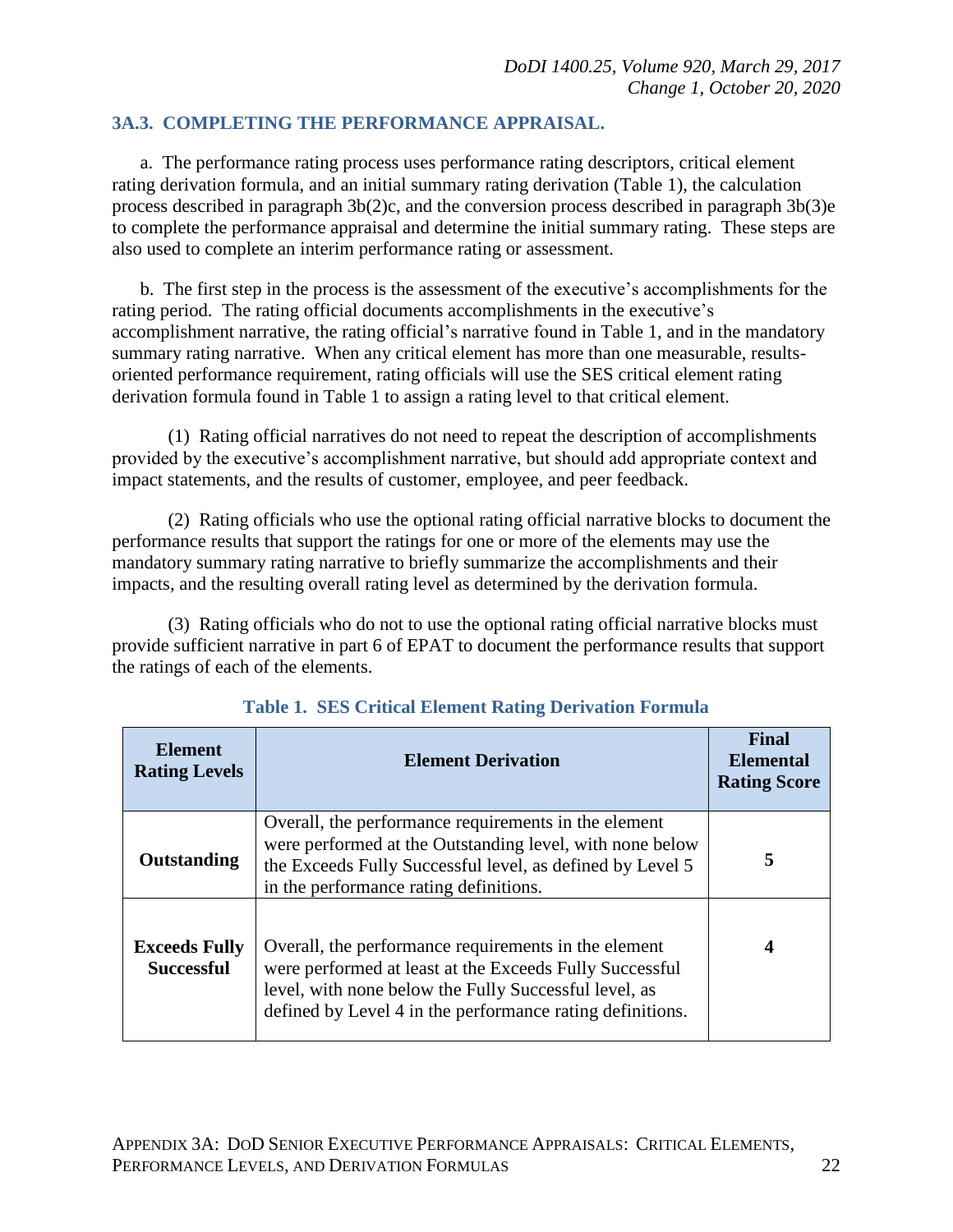| <b>Element</b><br><b>Rating Levels</b>  | <b>Element Derivation</b>                                                                                                                                                                                                                                                                                 | <b>Final</b><br><b>Elemental</b><br><b>Rating Score</b> |
|-----------------------------------------|-----------------------------------------------------------------------------------------------------------------------------------------------------------------------------------------------------------------------------------------------------------------------------------------------------------|---------------------------------------------------------|
| <b>Fully</b><br><b>Successful</b>       | Overall, the performance requirements in the element<br>were performed at least at the Fully Successful level, with<br>no more than one performed at the Minimally Satisfactory<br>level, and none performed at the Unsatisfactory level, as<br>defined by Level 3 in the performance rating definitions. | 3                                                       |
| <b>Minimally</b><br><b>Satisfactory</b> | Two or more of the performance requirements in the<br>element were performed at the Minimally Satisfactory<br>level, with no more than one performed at the<br>Unsatisfactory level, as defined by Level 2 in the<br>performance rating definitions.                                                      | $\overline{2}$                                          |
| <b>Unsatisfactory</b>                   | Two or more of the performance requirements in the<br>element were performed at the Unsatisfactory level, as<br>defined by Level 1 in the performance rating definitions.                                                                                                                                 | 1                                                       |

**Table 1. SES Critical Element Rating Derivation Formula, Continued**

c. The rating official will multiply the assigned numerical rating of each critical element by the element's whole number weight, and sum the results to arrive at the performance score. The maximum performance score is 500 points.

d. The rating official will use the derivation formula to convert the total performance score to the initial summary rating. An example, with the initial summary rating determined to be Level 4 (Exceeds Fully Successful), is shown in Table 2.

e. If any critical element is rated at a performance rating level 1 (Unsatisfactory), the overall summary rating is Unsatisfactory. If no critical element is rated at the performance rating level 1 (Unsatisfactory), continue to the next step. Convert the total performance score to the initial summary rating using the ranges below:

- $(1)$  475-500 = Level 5.
- $(2)$  400-474 = Level 4.
- $(3)$  300-399 = Level 3.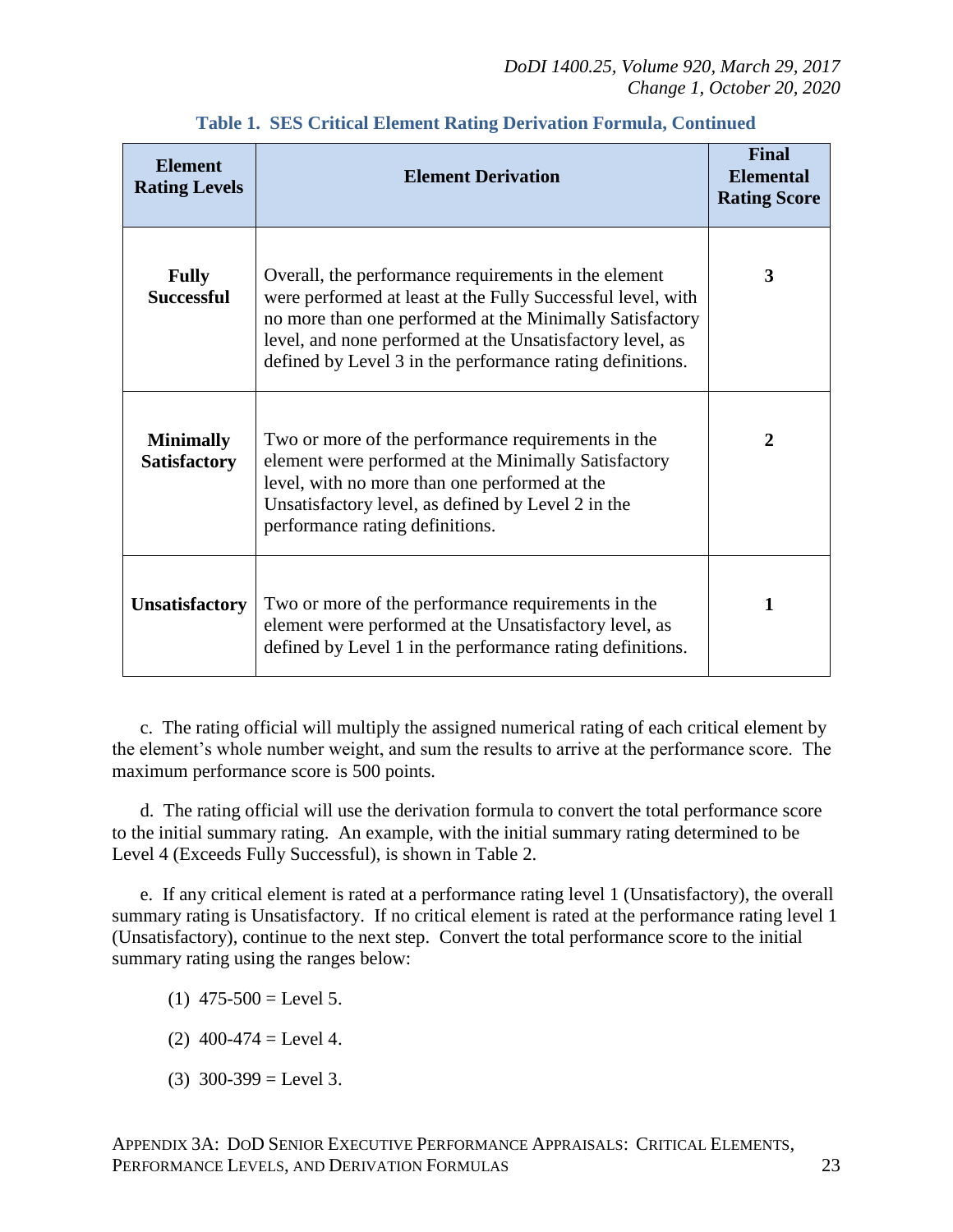- (4)  $200-299$  = Level 2.
- (5) Any critical element rated Level  $1 = \text{Level } 1$ .

|                            | <b>Rating Level</b>                              |        | <b>Score</b>                         |                                                   |
|----------------------------|--------------------------------------------------|--------|--------------------------------------|---------------------------------------------------|
| <b>Critical Element</b>    | <b>Initial</b><br><b>Element</b><br><b>Score</b> | Weight | <b>Initial Point</b><br><b>Score</b> | <b>Summary Level Range</b>                        |
| Leading Change             | 4                                                | 15     | $4 \times 15 = 60$                   | $475-500 = \text{Level } 5$                       |
| <b>Leading People</b>      | 5                                                | 15     | $5 \times 15 = 75$                   | $400-474 = \text{Level } 4$                       |
| <b>Business Acumen</b>     | 3                                                | 15     | $3 \times 15 = 45$                   | $300-399$ = Level 3                               |
| <b>Building Coalitions</b> | 4                                                | 15     | $4 \times 15 = 60$                   | $200-299 = Level 2$                               |
| <b>Results Driven</b>      | 4                                                | 40     | $4 \times 40 = 160$                  | Any Critical Element<br>Rated Level $1 =$ Level 1 |
| Total:                     |                                                  | 100    | 400                                  |                                                   |

#### **Table 2. Example SES Derivation Calculation**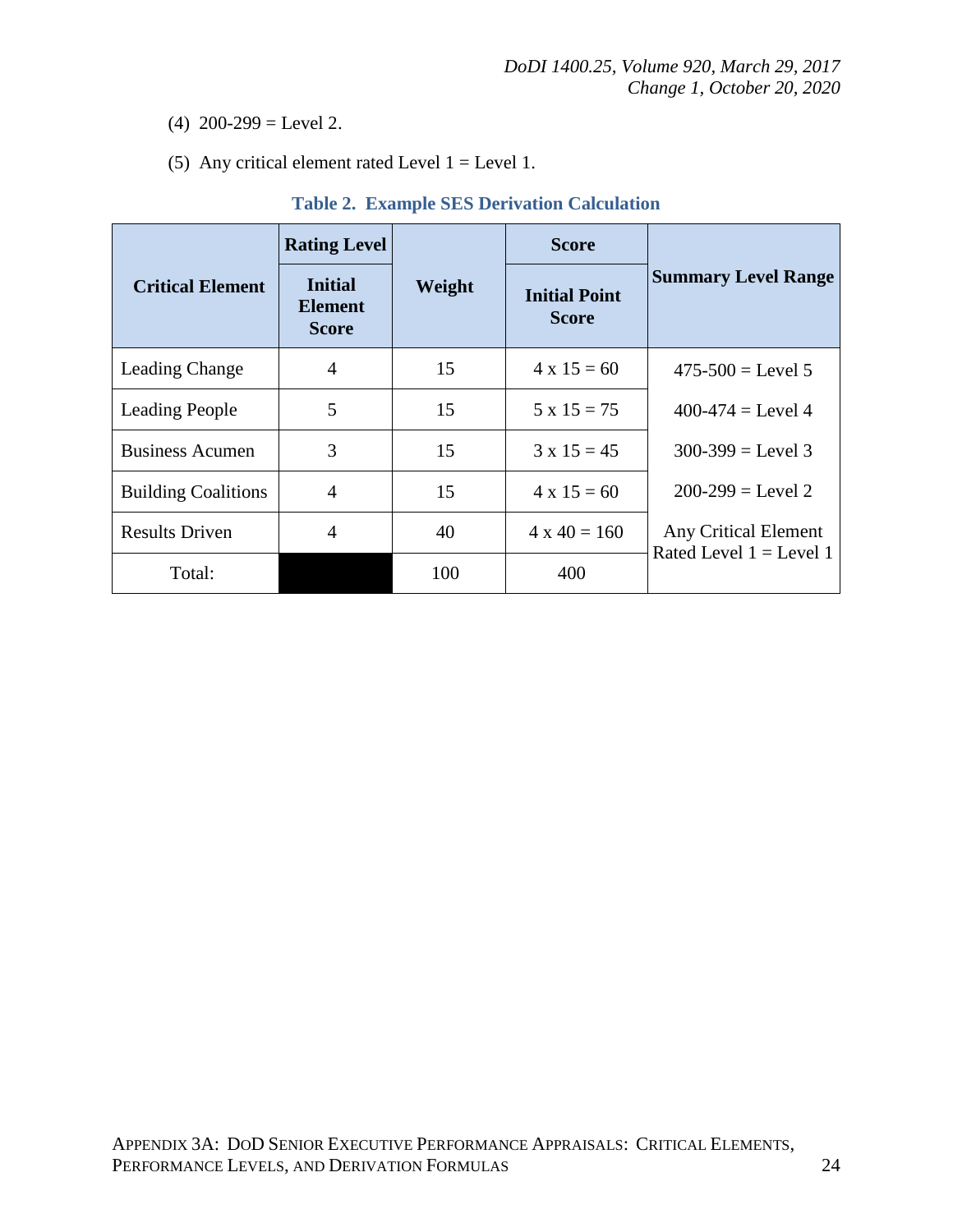## <span id="page-24-0"></span>**APPENDIX 3B: STEPS IN THE PERFORMANCE APPRAISAL PROCESS**

| <b>Step</b> | <b>Action</b><br><b>Type</b> | <b>Action</b>                                                                                                                                                                                                                                   |  |  |
|-------------|------------------------------|-------------------------------------------------------------------------------------------------------------------------------------------------------------------------------------------------------------------------------------------------|--|--|
| 1.          | Planning                     | Develop performance plan in consultation with the executive.                                                                                                                                                                                    |  |  |
| 2.          | Monitoring                   | Provide ongoing feedback during the performance appraisal period.                                                                                                                                                                               |  |  |
| 2.a.        | Monitoring                   | Hold at least one progress review during the performance appraisal<br>period and document it. Conduct interim rating or assessment, if<br>required.                                                                                             |  |  |
| 3.          | Appraising                   | Ask executive for narrative input to the end-of-year annual<br>performance appraisal.                                                                                                                                                           |  |  |
| 3.a.        | Appraising                   | Consider input provided by the individual executive, subordinates,<br>and customers.                                                                                                                                                            |  |  |
| 3.b.        | Appraising                   | Assess executive's accomplishments and contributions to the<br>mission against critical elements and performance requirements as<br>they relate to results of the annual organizational assessment.                                             |  |  |
| 3.c.        | Appraising                   | Prepare a recommended performance appraisal, including an initial<br>summary rating, using the methods, benchmarks, and derivation<br>formulas for the performance appraisal SES PMS.                                                           |  |  |
| 3.d.        | Appraising                   | If required by the DoD Component, use prescribed ranges to<br>recommend a performance payout in accordance with Section 4.                                                                                                                      |  |  |
| 3.e.        | Appraising                   | Discuss initial summary rating with executive. Advise executive of<br>his or her opportunity to respond to the rating official in writing and<br>to request HLR.                                                                                |  |  |
| 3.f.        | Appraising                   | Consider any written responses from the executive and higher level<br>reviewer, and adjust initial summary rating, if appropriate.                                                                                                              |  |  |
| 3.g.        | Appraising                   | Provide feedback to the PPM or PRB (when combined) as<br>requested.                                                                                                                                                                             |  |  |
| 3.h.        | Appraising                   | Provide the executive with the PPM and PRB's recommendations.                                                                                                                                                                                   |  |  |
| 3.i.        | Appraising                   | After the appointing authority makes final determinations, the<br>rating official discusses the performance appraisal and the<br>performance payout with the executive, and provides the executive<br>with a copy of the performance appraisal. |  |  |

## **Table 3. Steps in the Performance Appraisal Process – Rating Official**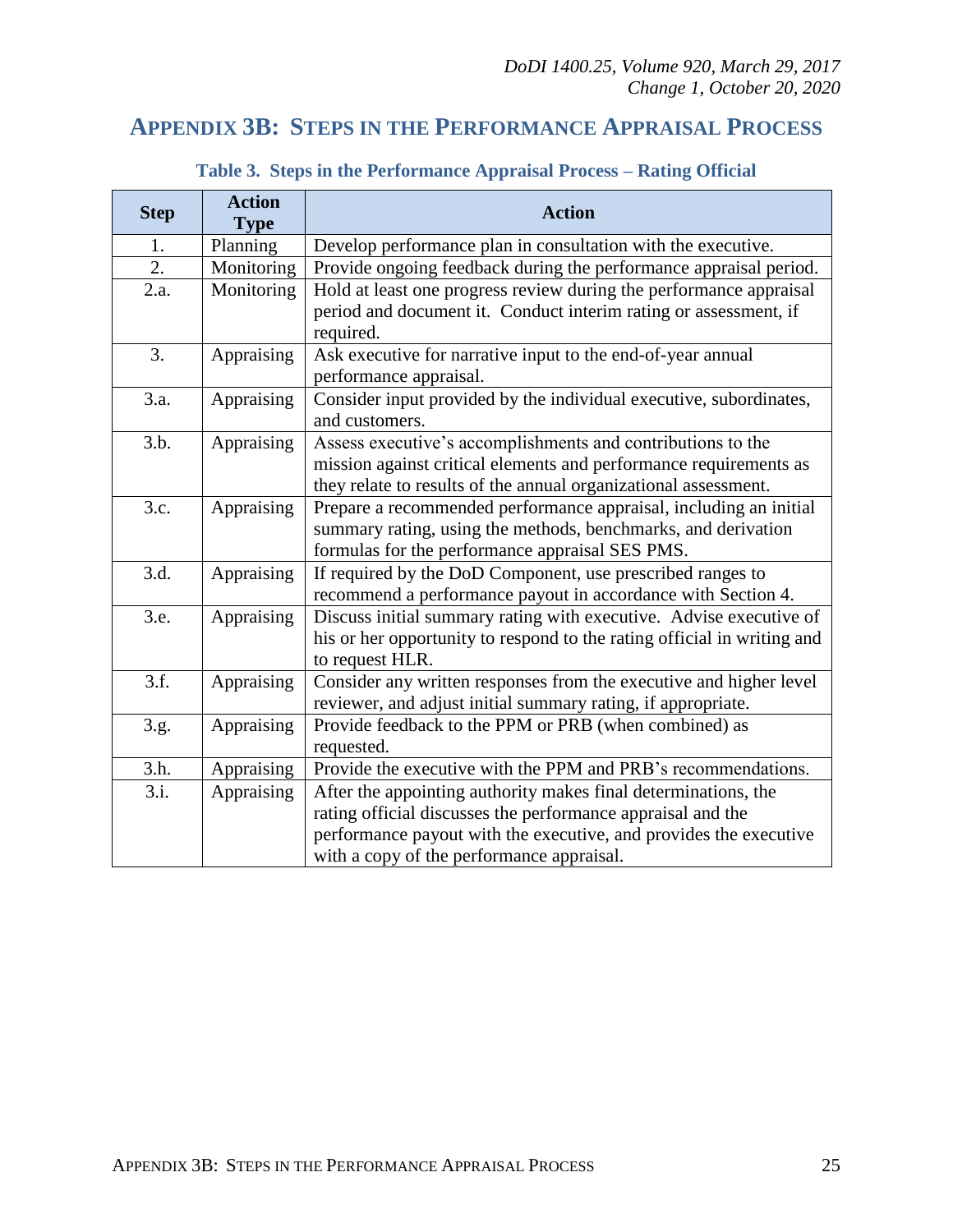| <b>Step</b> | <b>Action</b>                                                                          |
|-------------|----------------------------------------------------------------------------------------|
| 1.          | Review executive's recommended performance appraisal, any response by the executive,   |
|             | and any performance payout recommended by the rating official.                         |
| 2.          | Review the HLR request and the HLR official's recommendation (if any).                 |
| 3.          | Discuss recommended changes to the critical element rating(s), summary performance     |
|             | rating level, performance score, and recommended payout with the rating official. (Pay |
|             | pool function only or PRB when the functions are combined.)                            |
| 4.          | Finalize summary performance rating and payout recommendations, and submit to the      |
|             | appointing authority.                                                                  |

#### **Table 4. Steps in the Performance Appraisal Process – Pay Pool and PRB**

#### **Table 5. Steps in the Performance Appraisal Process – Appointing Authority**

**Action**

Determine annual summary ratings, performance scores, and performance payout (including split between bonus and increase to basic pay) considering input from the rating official, the executive, higher level reviewer or alternate reviewer, pay pool manager (if any), the PRB chair, and any recommendations from DASD(CPP) and USD(P&R).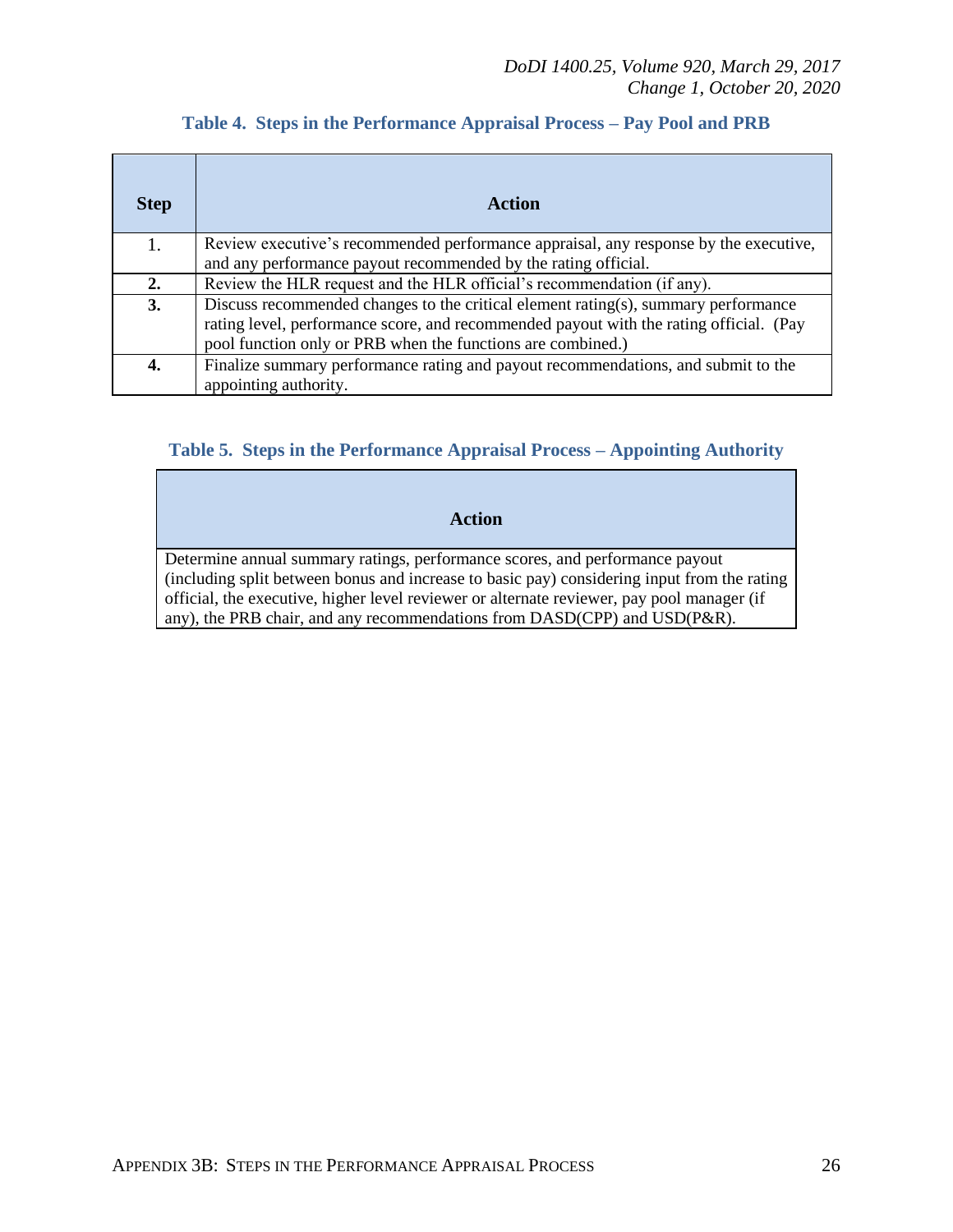## <span id="page-26-0"></span>**SECTION 4: TIER STRUCTURE AND COMPENSATION MANAGEMENT**

<span id="page-26-1"></span>**4.1. COVERAGE.** This section applies to all appropriated fund executives in any DoD Component. This does not apply to non*-*appropriated fund executives.

<span id="page-26-2"></span>**4.2. OVERVIEW.** Executive positions will be classified into three tiers based on the position characteristics described in Appendix 3A.

a. The hierarchy resembles the G/FO hierarchal structure, and is based on the position's level of complexity, impact on mission outcomes, and influence on joint national security matters. Tier 1 positions are the equivalent of a one-star G/FO; Tier 2, two-star; and Tier 3, three-star.

b. The position characteristics described equally value operational and non-operational positions with significant responsibilities at higher organizational levels as shown in Table 6.

c. Appointing authorities determine the placement of a position in a specific tier in consultation with their respective Executives Resources Boards. Appointing authorities will ensure that comparable positions are designated similarly. To accomplish this, appointing authorities and Executive Resources Boards may consult with supervisors, functional community leaders, human resources professionals, or other appropriate personnel within and outside their DoD Component to help inform tier designation decisions.

d. Each tier has a pay limit for the purposes of appointment in the SES, henceforth known as the "ceiling," that is set by the USD(P&R) based upon the presidential adjustment of rates of pay, mission requirements, labor market conditions, availability of funds, recruitment, and retention issues, pay comparability to other federal agencies, and any other relevant factors.

<span id="page-26-3"></span>**4.3. TIER LEVELS.** The ranges (minimum and maximum) of pay for positions designated at each tier level are computed as described in Paragraph 4.3.b.

<span id="page-26-4"></span>**a. Minimum and Maximum SES Pay Ranges.** An executive's basic pay, as defined in Section 534.402, of Title 5, CFR, is exclusive of locality-based comparability payments and additional pay of any other kind. In accordance with Section 5382 of Title 5, U.S.C., an executive's basic pay cannot exceed EX-III for a non-certified SES PMS and cannot exceed EX-II for a certified SES PMS.

(1) The minimum government-wide rate of pay of the SES range is equal to 120 percent of the basic pay rate for the General Schedule (GS) grade 15, step 1 (excluding locality-based comparability payments), and the maximum rate of basic pay is equal to the Level III of the Executive Schedule (EX-III). However, under Section 5382(b) of Title 5, U.S.C., for any agency having a certified PMS, the maximum rate of pay is Level II of the Executive Schedule (EX-II).

(2) The minimum rate of basic pay for the SES rate range will increase consistent with any increase in the rate of basic pay for the GS-15, step 1. The applicable maximum rate of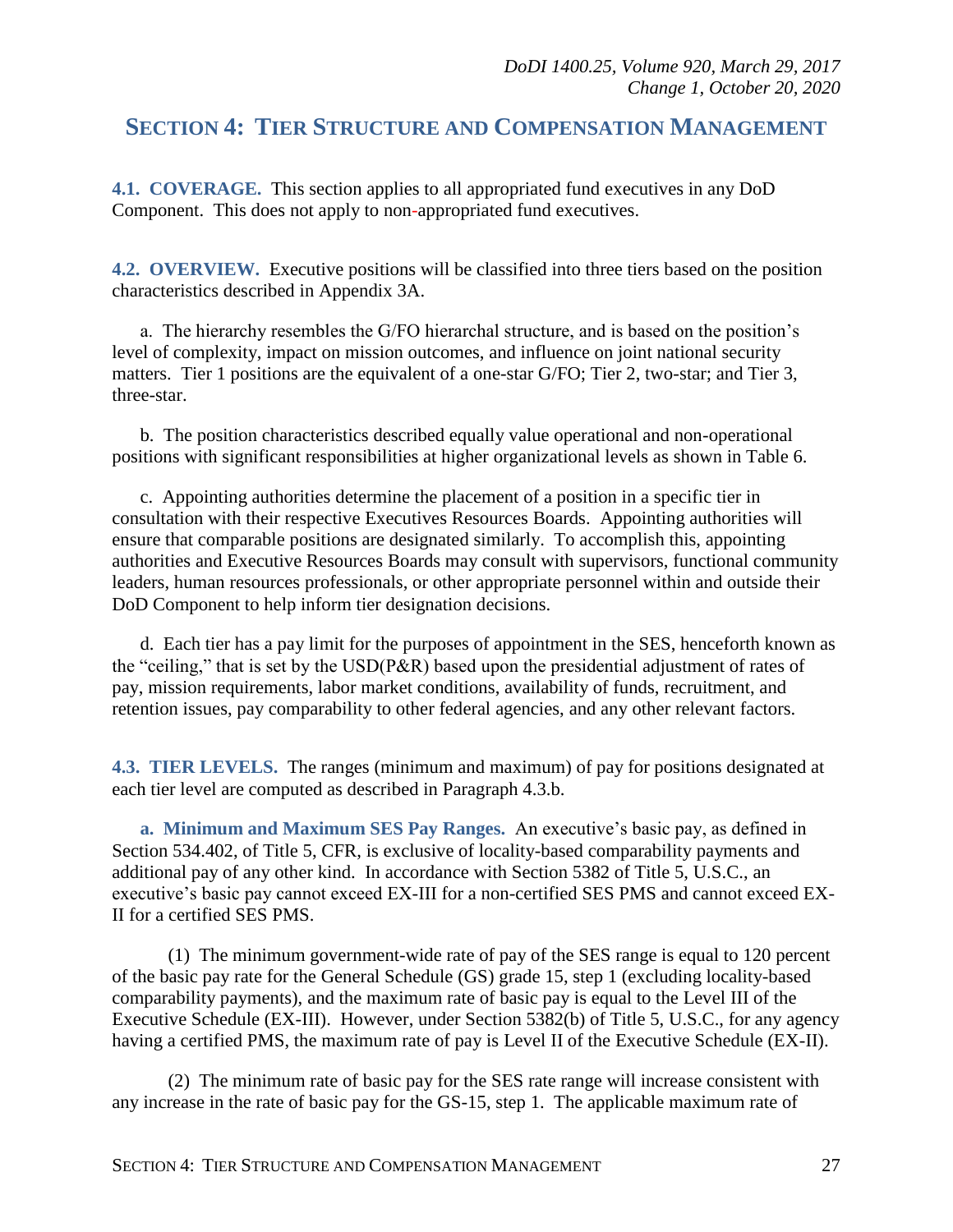basic pay for the SES rate range will increase with any adjustment in the rate for levels EX-II or EX-III under Section 5318 of Title 5, U.S.C. The adjustment usually occurs at the beginning of the first pay period beginning on or after the first day of the month in which salary rates are adjusted.

(3) An executive's aggregate pay cannot exceed the limits established in Section 5307 of Title 5, U.S.C. The aggregate limit applies to pay, awards (e.g., Presidential Rank Awards (PRA), performance-based bonuses, or special act awards), recruitment and relocation bonuses, retention allowances, and other similar payments. Under a certified PMS, total compensation paid to an SES member during a calendar year (CY) may not exceed the Vice President's salary at the end of the CY. If the PMS is not certified, the aggregate limit is EX-I. Any excess amount of aggregate compensation that exceeds the established limits is carried over and paid as a lump sum at the beginning of the next CY. The excess payment must be taken into account when applying the applicable aggregate limitation for the new CY.

<span id="page-27-0"></span>**b. Tier Ceilings.** When operating a certified SES PMS pursuant to Section 5382(b) of Title 5, U.S.C., the DASD(CPP) will adjust the salary ceilings for the SES tiers annually to reflect the following:

(1) The ceiling of Tier 3 is the rate for EX-II.

(2) The ceiling of Tier 2 will be set annually by the DASD(CPP) at approximately the midpoint between the rates for EX-III and EX-II.

(3) The ceiling of Tier 1 is the rate for EX-III.

(4) Table 6 illustrates the three-level tier structure using the maximum tier rates established for CY 2020.

|  |  | Table 6. DoD Tier Structure (CY 2020) Based on Certified PMS |  |  |  |  |  |  |
|--|--|--------------------------------------------------------------|--|--|--|--|--|--|
|--|--|--------------------------------------------------------------|--|--|--|--|--|--|

| Tier   | <b>Salary Ceiling</b>                                                       |
|--------|-----------------------------------------------------------------------------|
| Tier 3 | $$197,300$ (EX-II)                                                          |
| Tier 2 | \$190,000 (midpoint between EX-III and EX-II rounded up to nearest \$1,000) |
| Tier 1 | $$181,500$ (EX-III)                                                         |

<span id="page-27-1"></span>**c. Exceptions to the Tier Ceilings.** Only as provided in Paragraphs 4.4. and 4.5., or as approved by the USD(P&R), may an executive's salary exceed his or her designated position's tier ceiling.

#### <span id="page-27-2"></span>**4.4. EXECUTIVE PAY SETTING.**

#### <span id="page-27-3"></span>**a. Executive Pay Considerations.**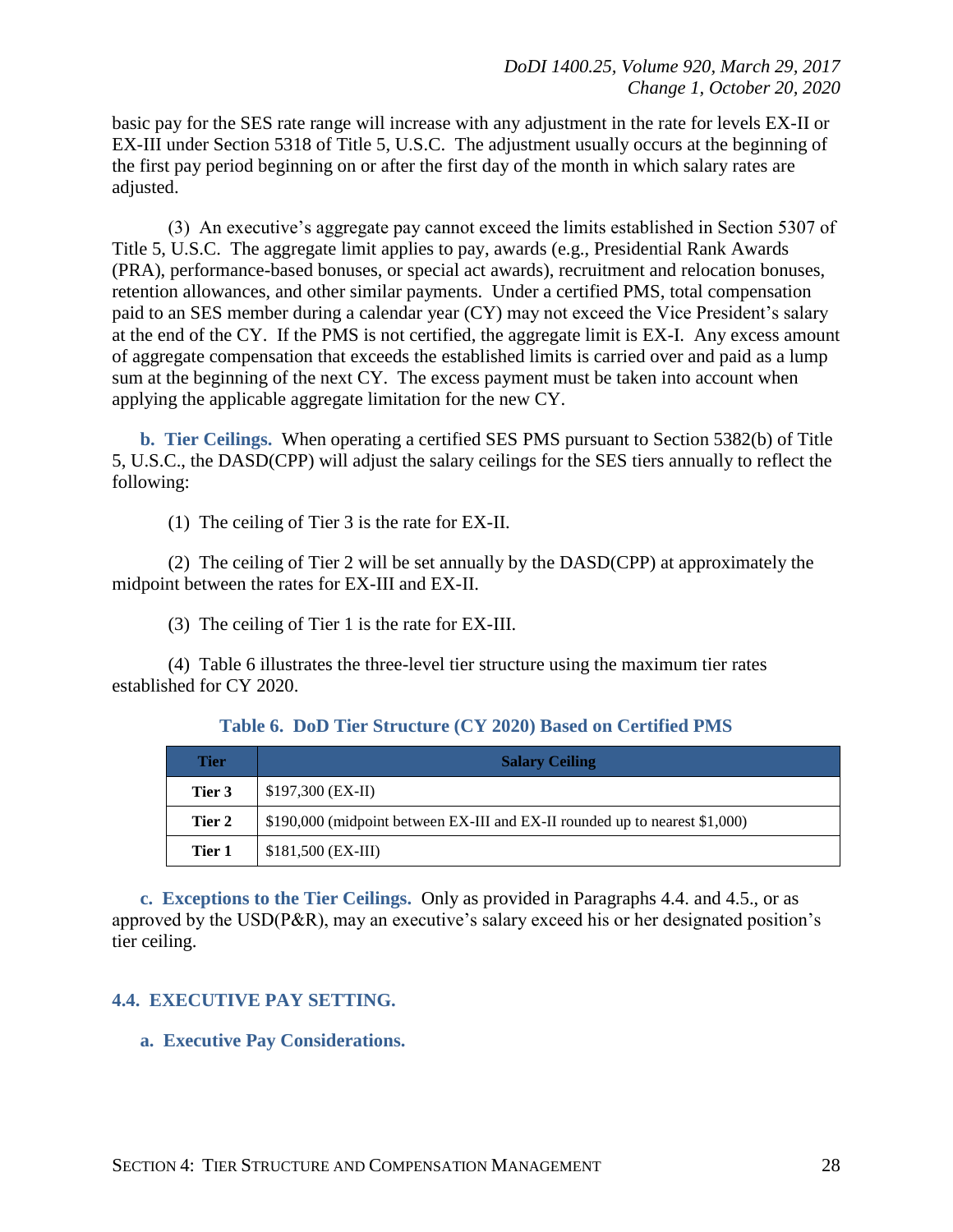(1) When DoD Components set pay upon appointment, they should consider a number of factors: the position's designated tier; the individual's experience; pay history; and qualifications as they relate to the requirements of the position.

(2) Appointing authorities should be sensitive to the pay scale of civilian personnel in alternate personnel systems, laboratory demonstration pay bands, and GS employees such that, to the extent possible, the pay of executives is set at competitive rates within the tier.

#### <span id="page-28-0"></span>**b. 12-Month Rule.**

(1) General. The basic pay of an executive may not typically be adjusted, whether increased or decreased, more than once during any 12-month period, except as permissible in accordance with Paragraphs 4.4.b.(2) and 4.4.b.(3). The following actions start a 12-month waiting period:

(a) Initial appointment to the SES, reappointment, or reinstatement, including pay increases related to transfers and reassignments.

(b) Transferring to a new agency if the SES member's rate of pay is increased at the time of transfer. Otherwise, the 12-month waiting period begins at the time of the last pay adjustment in the losing agency.

(c) Receiving a performance-based pay adjustment that advances an SES member's position in the SES rate range.

(2) Pay Actions that Do Not Count Against the 12-Month Rule (Section 534.404(c)(3) of Title 5, CFR). The following pay actions may be taken regardless of whether the executive received a pay adjustment during the previous 12-month period and does not initiate a new 12 month waiting period:

(a) Zero adjustment after review of an executive's annual summary rating or when an executive transfers from another agency and does not receive an increase in pay.

(b) Increase based on an increase in executive schedule rates.

(c) Increase to maintain an executive's relative position in the SES rate range pursuant to Paragraph 4.4.(c).

(d) Increase to ensure the executive's rate of basic pay does not fall below the minimum rate of the SES rate range.

(3) Exceptions to the 12-Month Rule (Section 534.404 $(c)(4)$  of Title 5, CFR).

(a) The appointing authority has the authority to adjust an executive's rate of basic pay more than once during a 12-month period where the USD(P&R) determines that an additional increase is warranted for: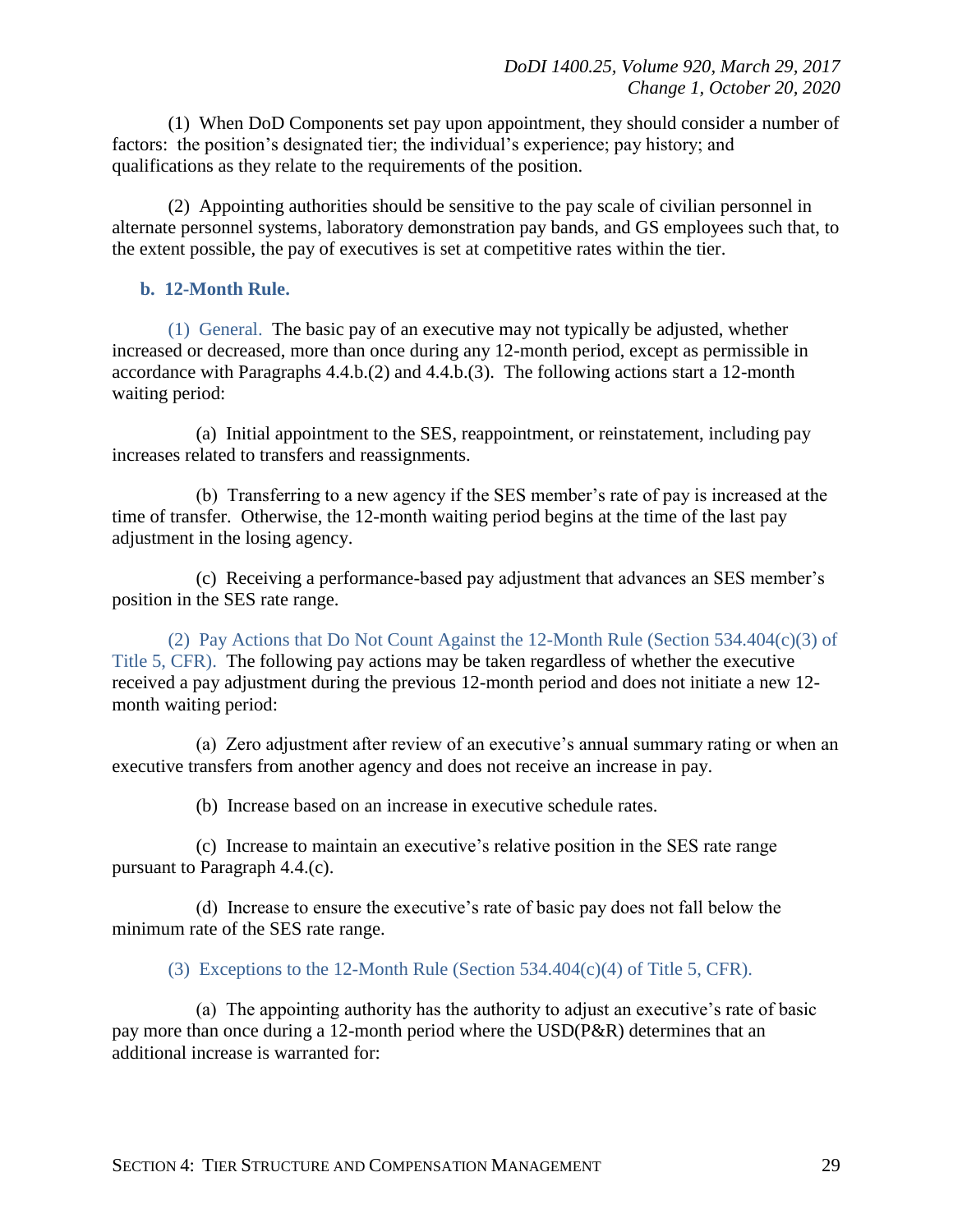1. Exceptionally meritorious accomplishment significantly contributing to the agency's performance. A pay adjustment for this purpose is rare and unusual.

2. Reassignment to a position with greater scope and responsibility or to recruit a senior executive with superior leadership or other competencies from a position in another agency.

3. Retention, when the retention of the senior executive is critical to the DoD mission and the senior executive would be likely to leave the agency in the absence of a pay increase.

4. Conforming to the pay cycle.

(b) Any adjustment authorized as an exception to the 12-month rule is considered a pay adjustment and begins a new 12-month waiting period.

(c) The appointing authority must approve these exceptions in writing, setting forth the basis for granting the exception.

#### <span id="page-29-0"></span>**c. Increasing Pay to Maintain Relative Position in the Rate Range (MRP) (Section 534.404(b)(4) of Title 5, CFR).**

(1) When the minimum or maximum rate of basic pay of the SES rate range is increased (typically during the first pay period beginning on or after January 1), the appointing authority may determine it is appropriate to increase the rate of basic pay of an executive by an amount that does not exceed the amount necessary to allow the executive to maintain his or her relative position in the SES rate range. To be eligible, an executive must meet or exceed his or her performance expectations as demonstrated through a performance rating. Appointing authorities may only grant MRP when making performance-based pay adjustments.

(2) MRPs must be effective on the date that the minimum or maximum rate of basic pay of the SES rate range is adjusted (e.g., the first day of the first pay period beginning on or after January 1).

(3) Table 7 depicts the criteria for awarding MRPs.

| Rate of<br><b>Basic Pay</b><br><b>Prior</b> to<br><b>Increase</b> | <b>Resulting</b><br>Rate of<br><b>Basic Pay</b><br><b>After</b><br><b>Increase</b> | <b>Rating for Most</b><br><b>Recent Appraisal</b><br><b>Period</b> | <b>MRP</b>                                                                                                                   |
|-------------------------------------------------------------------|------------------------------------------------------------------------------------|--------------------------------------------------------------------|------------------------------------------------------------------------------------------------------------------------------|
| Above EX-<br>Ш                                                    | Above EX-<br>Ш                                                                     | Outstanding                                                        | May be granted upon approval by the<br>$USD(P\&R)$                                                                           |
|                                                                   |                                                                                    | Exceeds Fully<br>Successful                                        | May be granted upon approval by the<br>USD(P&R) in limited circumstances (e.g.,<br>exceptionally meritorious accomplishment) |

#### **Table 7. Criteria for Awarding MRPs**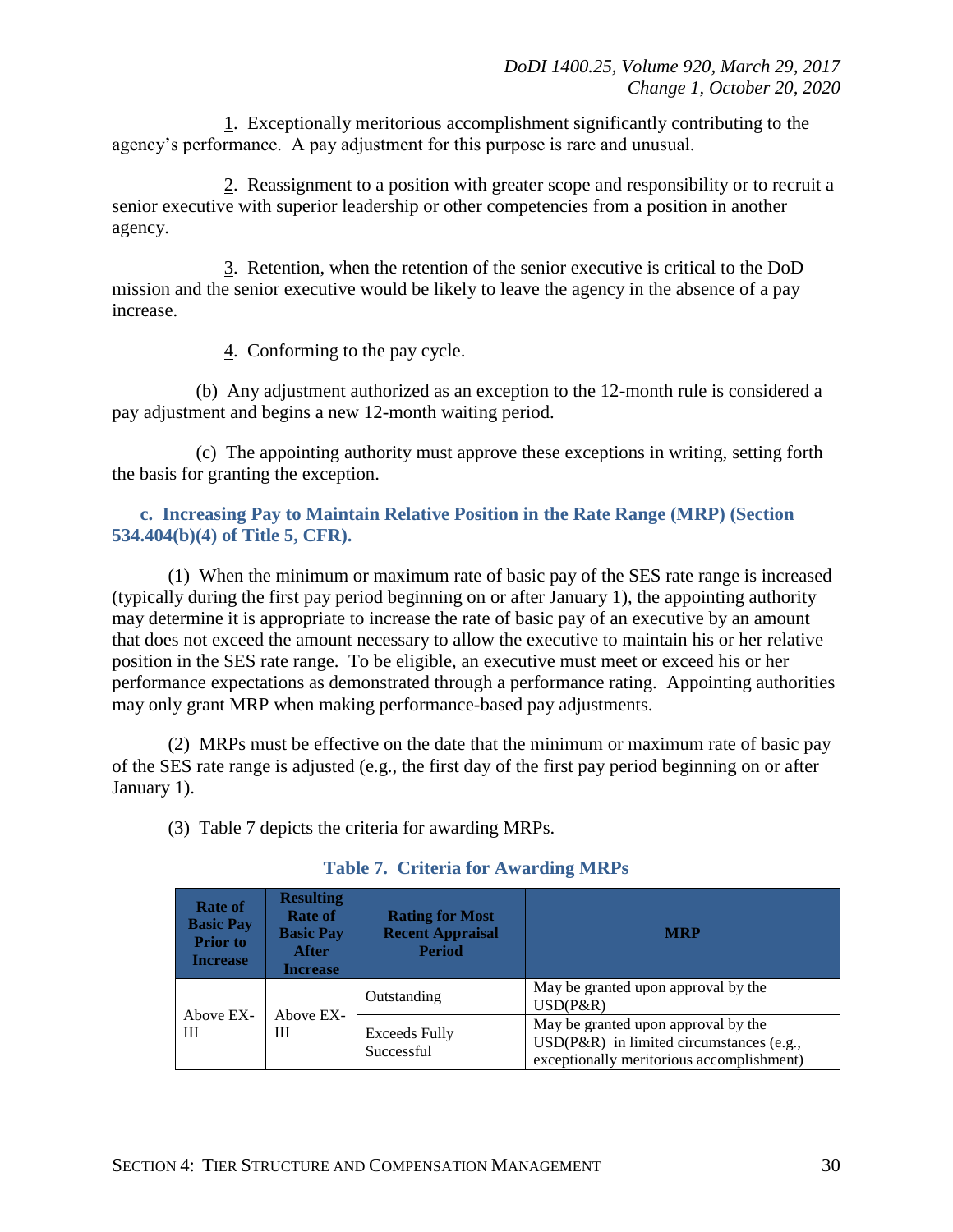| Rate of<br><b>Basic Pay</b><br><b>Prior</b> to<br><b>Increase</b> | <b>Resulting</b><br>Rate of<br><b>Basic Pay</b><br>After<br><b>Increase</b> | <b>Rating for Most</b><br><b>Recent Appraisal</b><br><b>Period</b> | <b>MRP</b>                                           |
|-------------------------------------------------------------------|-----------------------------------------------------------------------------|--------------------------------------------------------------------|------------------------------------------------------|
| Above EX-<br>Ш                                                    | Above EX-<br>Ш                                                              | Fully Successful or<br><b>Below</b>                                | May not be granted.                                  |
| At or<br>Below EX-<br>Ш                                           | Above EX-<br>Ш                                                              | Outstanding                                                        | May be granted upon approval by the<br>$USD(P\&R)$ . |
|                                                                   |                                                                             | <b>Below Outstanding</b>                                           | May not be granted.                                  |
| Below EX-<br>Ш                                                    | <b>Below</b><br>EX-III                                                      | Fully Successful or<br>above                                       | May be granted by the appointing authority.          |

<span id="page-30-0"></span>**d. Reducing SES Pay.** A decrease in basic pay will be considered for an executive who receives a "Minimally Satisfactory" or "Unsatisfactory" annual summary rating, or otherwise fails to meet a critical performance requirement. An executive may also receive a reduction in pay as a disciplinary or adverse action resulting from conduct-based activity, including, but not limited to, misconduct, neglect of duty, or malfeasance.

(1) The reduction may not be greater than 10 percent of the executive's basic pay.

(2) The procedures in Section 534.404(j) of Title 5, CFR, must be followed.

(3) Reductions in pay for performance or conduct reasons are not appealable under Subchapter 5 of Chapter 75 of Title 5, U.S.C.

(4) The 12-month rule applies to decreases in pay.

<span id="page-30-1"></span>**e. Non-Career SES.** Pay setting, and changes to the pay, of non-career executives must be approved by the White House Presidential Personnel Office and OPM before the effective date of the action.

<span id="page-30-2"></span>**f. New Career Appointees into the DoD SES.** The tier ceilings, shown in Paragraph 4.3.b., act as a control point when determining the appropriate pay rate for new career appointees.

(1) The minimum rate of basic pay for newly appointed career executives within DoD is the GS-15, step 4 rate plus locality (e.g., locality is that designated for the new appointee's duty location).

(2) DoD Components may offer a salary up to 10 percent above the appointee's existing pay, not to exceed the position's designated tier ceiling. Appointing authorities may approve a salary above 10 percent when necessary to reach the minimum rate required in accordance with Paragraph 4.3.a. or for the reasons described throughout Paragraph 4.4., but may still not exceed the position's designated tier ceiling.

(3) An individual receiving an initial career SES appointment who has at least 5 years of current continuous service in the competitive service and who is appointed without a break in service must receive a salary that is not less than the rate of basic pay (including applicable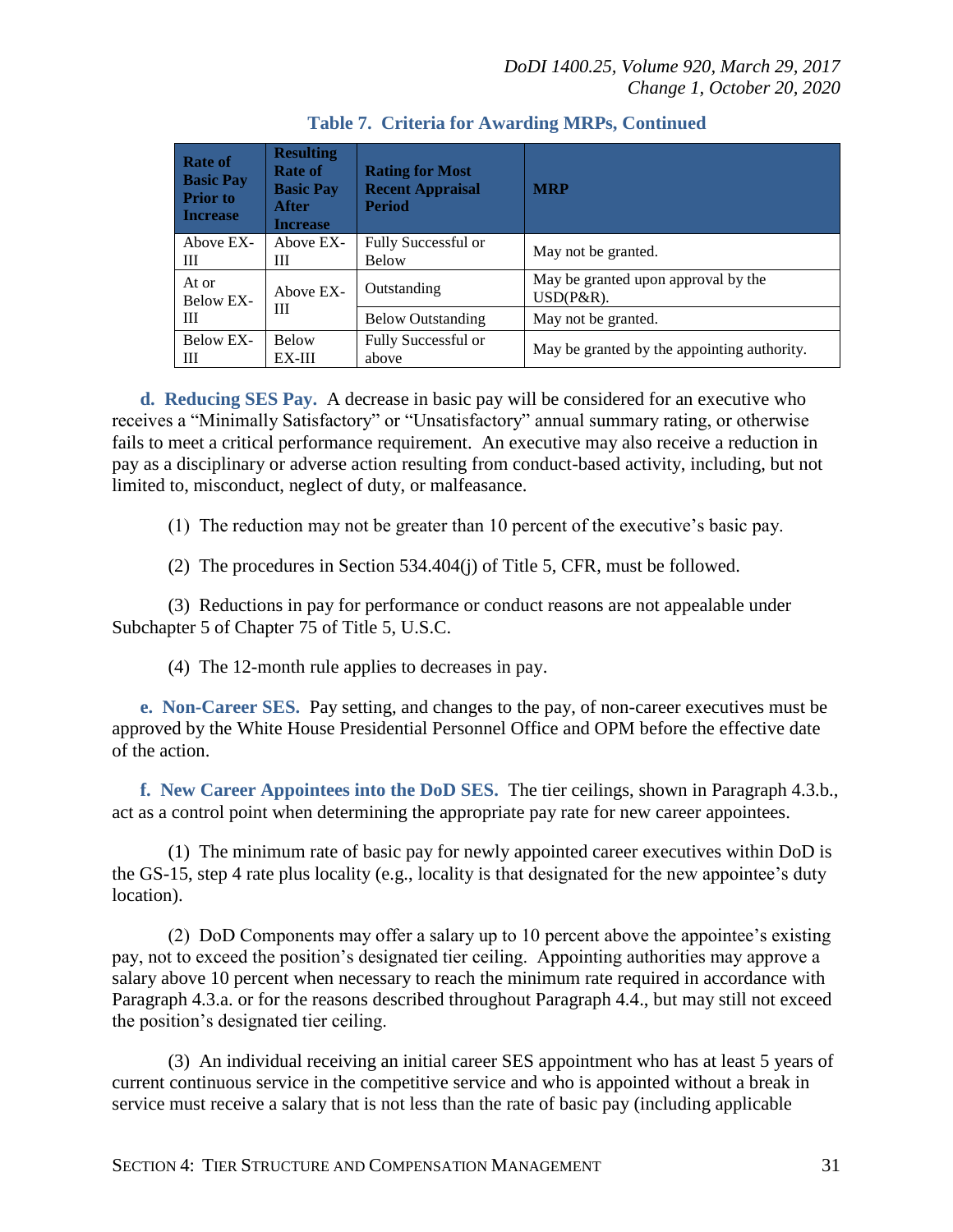locality payment, special rate supplement, or similar payment or supplement) immediately preceding the SES appointment pursuant to Section 5383 of Title 5, U.S.C.

#### <span id="page-31-0"></span>**g. Transfers from Other Federal Agencies.**

(1) Appointing authorities may set the pay of an executive transferring from another agency at any rate of basic pay up to the EX-II based upon the nature and quality of the individual's experience, qualifications, and accomplishments as they relate to the requirements of the SES position, as well as the individual's current responsibilities.

(2) Pay is normally set at least equivalent to the rate of basic pay earned at the former agency and within the new position's designated tier range, unless the executive voluntarily accepts a lower rate. If the executive's current pay exceeds the ceiling of the new position's tier designation, the executive's pay will be grandfathered at his/her current pay rate. Appointing authorities may either provide performance-based pay adjustments using the 50-percent rule or may fully execute performance-based pay adjustments.

#### <span id="page-31-1"></span>**h. Reassignments.**

#### (1) Movements Within a Tier.

(a) Reassignment of an executive to a position within the same tier designation generally does not result in an increase in pay. However, subject to Paragraph 4.4(b)(3)(a), appointing authorities may approve an increase, not to exceed the tier ceiling, if the reassignment is to a position of substantially greater scope and responsibility.

(b) If the executive's current pay exceeds the ceiling of the position's tier designation, the executive's pay will be grandfathered at his/her current pay rate. Appointing authorities may either provide performance-based pay adjustments using the 50-percent rule or may fully execute performance-based pay adjustments.

(2) Movements to a Position in a Higher Tier. Reassignment of an executive to a position in a higher tier designation may result in a pay increase up to 6 percent of the executive's basic pay upon approval by the appointing authority.

(3) Movements to a Position in a Lower Tier. When reassigning an executive to a position in a lower tier designation, pay considerations differ depending upon the circumstance. When the movement to a lower tier:

(a) Is at the request of the appointing authority to meet organizational needs or at the executive's request. The executive's pay will be grandfathered at his/her current pay rate. Appointing authorities may either provide performance-based pay adjustments using the 50 percent rule or may fully execute performance-based pay adjustments.

(b) Is for cause, and the annual performance rating is "Minimally Satisfactory." The appointing authority has the discretion to retain or decrease the salary of the executive in accordance with the provisions in Paragraph 4.4.d. The executive's pay will be grandfathered at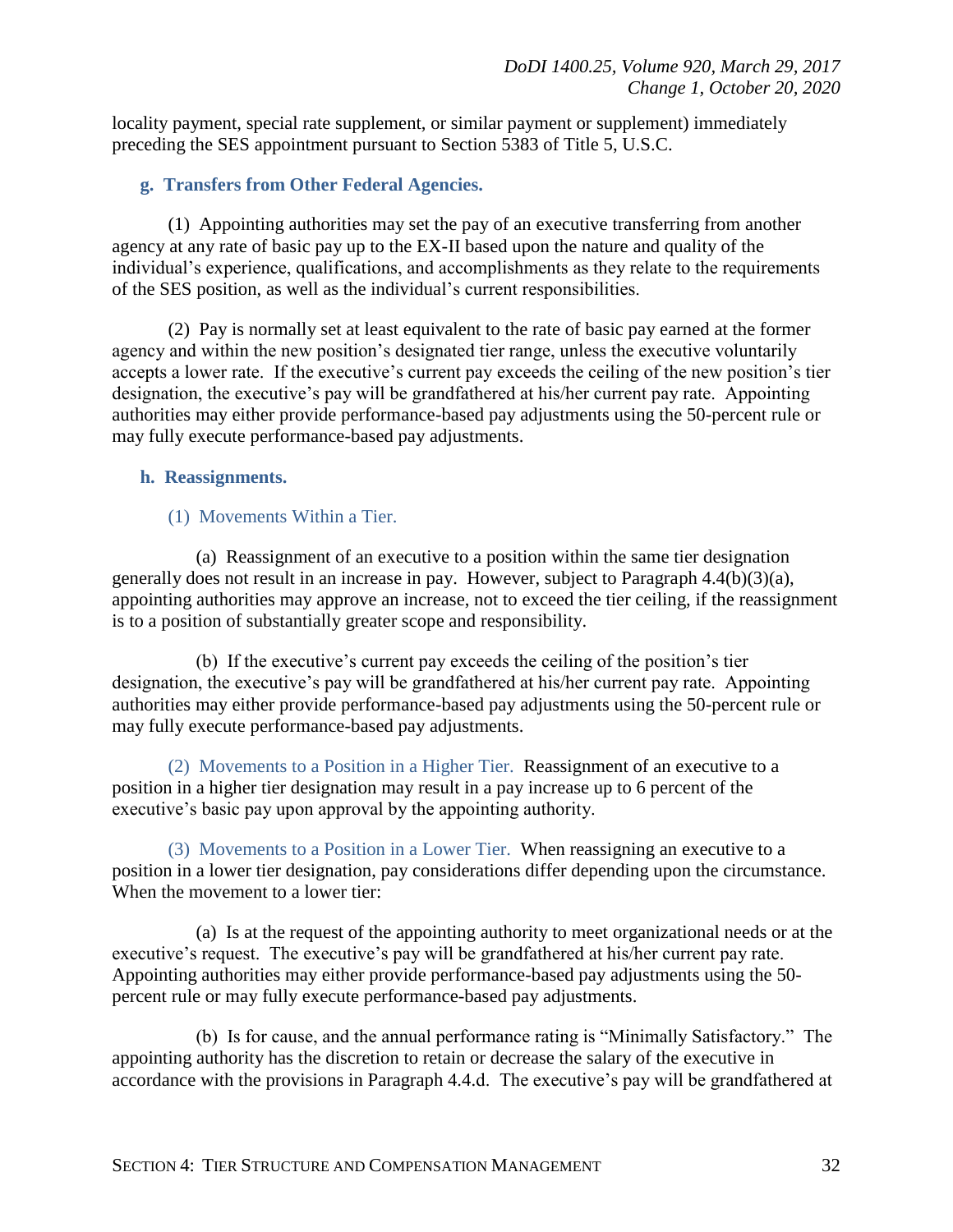his/her current pay rate. Appointing authorities may either provide performance-based pay adjustments using the 50-percent rule or may fully execute performance-based pay adjustments.

#### <span id="page-32-0"></span>**i. Reappointments.**

(1) Pursuant to Section 534.404(i) of Title 5, CFR, when a former executive is reappointed to an executive position after a break in service of more than 30 days, the appointing authority may set the rate of basic pay at any rate corresponding to the executive's new position's tier designation, responsibilities, and requirements.

(2) If there has been a break in executive service of 30 days or less, the executive's rate of basic pay must be set consistent with Section 534.404(i) of Title 5, CFR, and may not be set (without regard to whether the employee received a pay adjustment during the previous 12 month period) higher than the executive's former SES rate of basic pay. The USD(P&R) may grant exceptions to this rule and approve a higher rate than the executive's former rate of basic pay, if warranted, for such reasons as the need to attract skills and leadership expertise that are critical to the success of the mission and not readily available in the existing workforce or the external applicant pool.

(3) If the executive's pay exceeds the ceiling of the position's tier designation, at their option, appointing authorities may either provide performance-based pay adjustments using the 50-percent rule or may fully execute performance-based pay adjustments.

<span id="page-32-1"></span>**j. Reinstatement from a Presidential Appointment Requiring Senate Confirmation.**  Pay for an executive who is reinstated in the SES following appointment to a presidentiallyappointed, Senate confirmed position will be set pursuant to Section 534.404(i) of Title 5, CFR.

<span id="page-32-2"></span>**4.5. PERFORMANCE-BASED PAYOUTS.** Adjustments in executive pay must be based on performance and adjusted based on achievement of individual and organizational performance results and targets.

<span id="page-32-3"></span>**a. Performance-Based Payout Eligibility.** An executive may be considered for either a performance-based pay adjustment or a performance-based bonus, or both, as part of the annual performance appraisal process. To be eligible for a performance-based payout, a current SES member must be rated at least "Fully Successful" at the end of the performance cycle.

<span id="page-32-4"></span>**b. Annual Closeout Guidance.** At the end of the performance appraisal cycle, the USD(P&R) issues closeout guidance to ensure consistency and transparency across the DoD. The guidance provides information used for calculating funding for performance-based pay adjustments and performance-based bonuses, subject to availability, and incentive awards pool funding, subject to availability. All performance-based payouts are paid from the DoD Component's pay pool values.

<span id="page-32-5"></span>**c. Rewarding Executives.** The highest performance-based payout amounts will be based on an executive's achievement and contributions to individual and organizational results.

#### (1) Overview.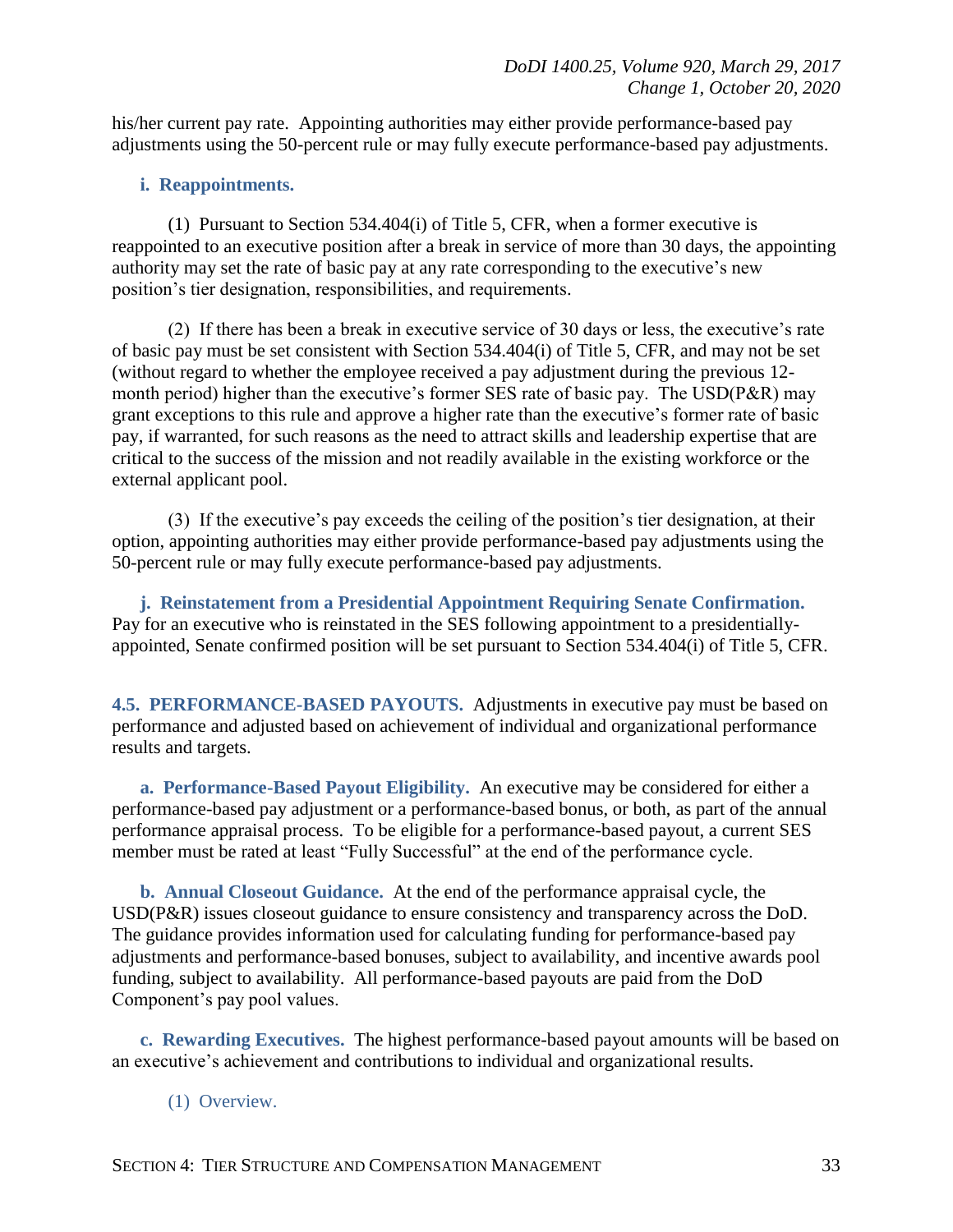(a) An SES member who receives an annual summary rating of "Fully Successful" or above must be considered for either an annual performance-based pay adjustment or bonus, or both. Executives receiving an annual summary rating of less than "Fully Successful" may not receive a performance-based pay adjustment for the appraisal period unless required to maintain the executive's salary at the minimum salary rate. Executives receiving an annual summary rating of less than "Fully Successful" are not eligible for performance-based bonuses.

(b) Performance-based payouts are not guaranteed and are determined through the SES PMS.

(c) To the extent consistent with annual closeout guidance, appointing authorities may further establish DoD Component-specific guidance for use in determining an individual's performance-based pay adjustment or performance-based bonus.

(d) In determining the performance-based pay adjustments and performance-based bonus percentages, DoD Components will, to the extent allowable, also consider:

1. Overall pay pool funding.

2. Performance rating and score compared to the range of possible performance ratings and scores.

3. Performance rating and score compared to the distribution of ratings and scores for other executives in the pay pool.

4. Impact of the executive's performance on the organizational mission.

5. Whether the executive received an out-of-cycle pay adjustment during the rating period that requires completion of a new 12-month waiting period before a performancebased pay adjustment can be approved.

6. If the executive's pay is subject to the 50-percent rule.

7. Whether the performance-based pay adjustment and performance-based bonus payout for an executive should be subject to proration for less than a full year of service during the performance year or recent receipt of a significant pay adjustment on appointment, reassignment, or transfer.

(2) Pay Pool Funding. Pay pool funding is based on a percentage of total basic pay of those executives who are eligible for performance-based pay adjustments and bonuses. The percentage to be used and a description of the executives who are eligible for performance-based pay adjustments and bonuses are included in annual closeout guidance. Funding for performance-based pay adjustments and performance-based bonuses is calculated separately.

(a) Unused funds from the performance-based pay adjustment may be used to fund performance-based bonuses; however, performance-based bonus pool, including the unused funds, cannot exceed statutory limitations in Section 5384 of Title 5, U.S.C. Funds for performance-based bonuses may not be used for performance-based pay adjustments.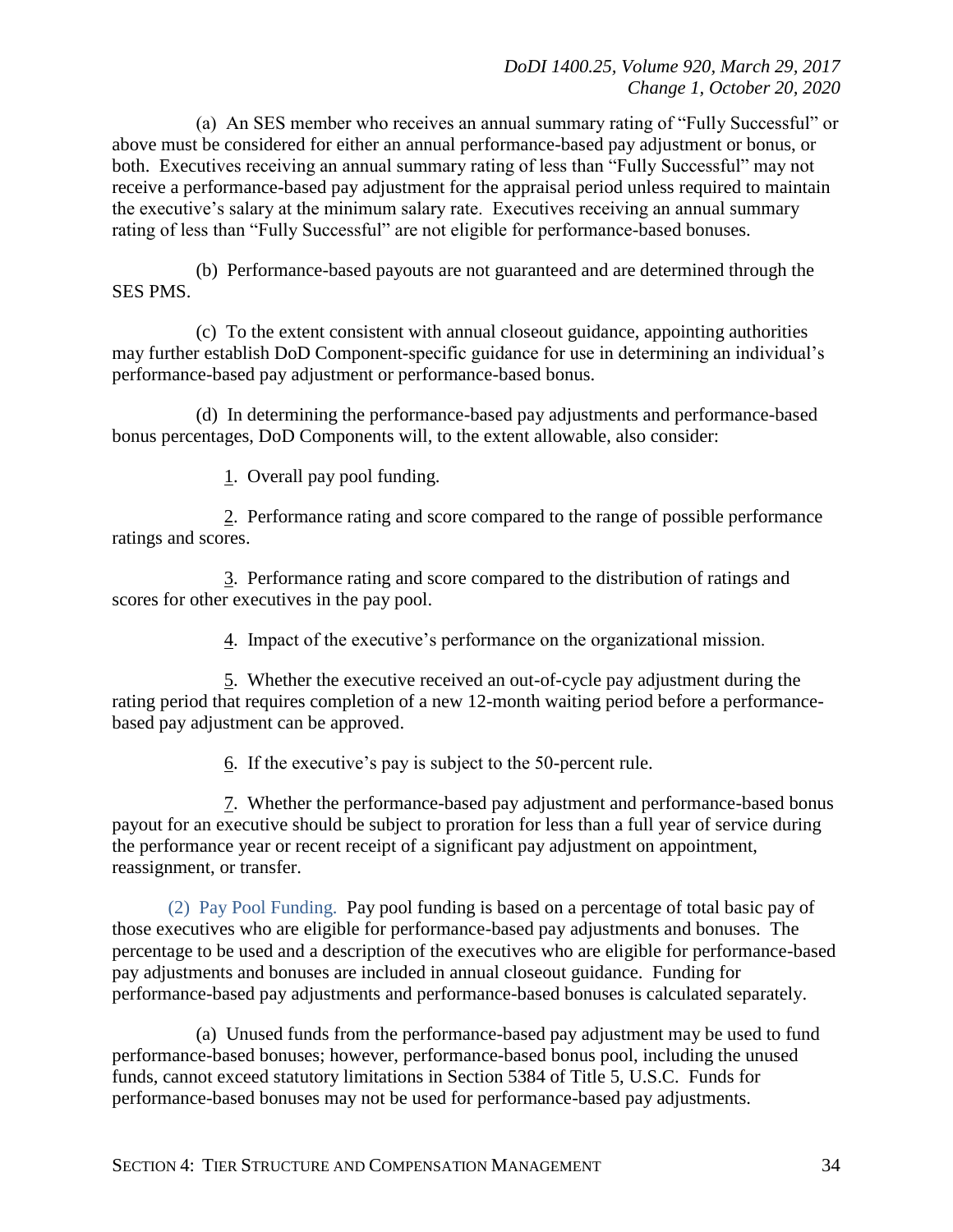(b) Appointing authorities may set aside some of the pay pool funding, referred to as reserve monies, for payouts such as those made outside of the normal performance pay adjustment cycle, as described in Paragraph 4.4.b.

(c) Funding for performance-based awards may not exceed the statutory limitations set forth in Section 5384 of Title 5, U.S.C.

(3) Performance-Based Pay Adjustments.

(a) Executives may receive performance-based pay adjustments only if performancebased pay adjustments are authorized by the OPM.

(b) Appointing authorities may authorize performance-based pay adjustments that exceed a position's designated tier ceiling up to the EX-II (under a certified PMS), subject to the provisions in Paragraph 4.5.b.

(c) Performance-based pay adjustments that would result in an executive's salary exceeding the applicable statutory salary cap or the limitation on the maximum rate of basic pay in Section 534.403(a) of Title 5, CFR (e.g., EX-II under a certified PMS) are prohibited.

(4) Performance-Based Bonuses. As set forth in Section 5384 of Title 5, U.S.C., a performance-based bonus amount must be between 5 and 20 percent of basic pay. Appointing authorities will only award the maximum performance-based bonus, as established in annual closeout guidance, to those executives who truly demonstrate exceptional performance, foster a climate that sustains excellence and optimizes results in their organization, agency, department, or government-wide.(5) Meaningful Distinctions in Performance-Based Payouts.

(a) DoD Components will ensure that meaningful distinctions in performance-based payouts are reflected between performance rating levels as well as within a single performance rating level. Prorated payouts must be consistent with the requirement for meaningful distinctions between performance rating levels, but need not be consistent with the requirement for meaningful distinctions within a single performance level. Forced distributions and quotas are prohibited.

(b) Executives with the highest performance ratings, corresponding to the highest levels of individual performance and contribution to the DoD mission, will receive the largest corresponding performance-based payouts.

(c) Appointing authorities will review performance-based payout distributions at the DoD Component level for consistency across multiple pay pools.

<span id="page-34-0"></span>**d. Processing Performance-Based Payouts.** DoD Components will ensure that all actions taken to process performance-based pay adjustments and bonuses are made at the beginning of the first applicable pay period commencing on or after the first day of the month in which an annual adjustment takes effect for the GS.

#### <span id="page-34-1"></span>**4.6. INCENTIVE AWARDS.**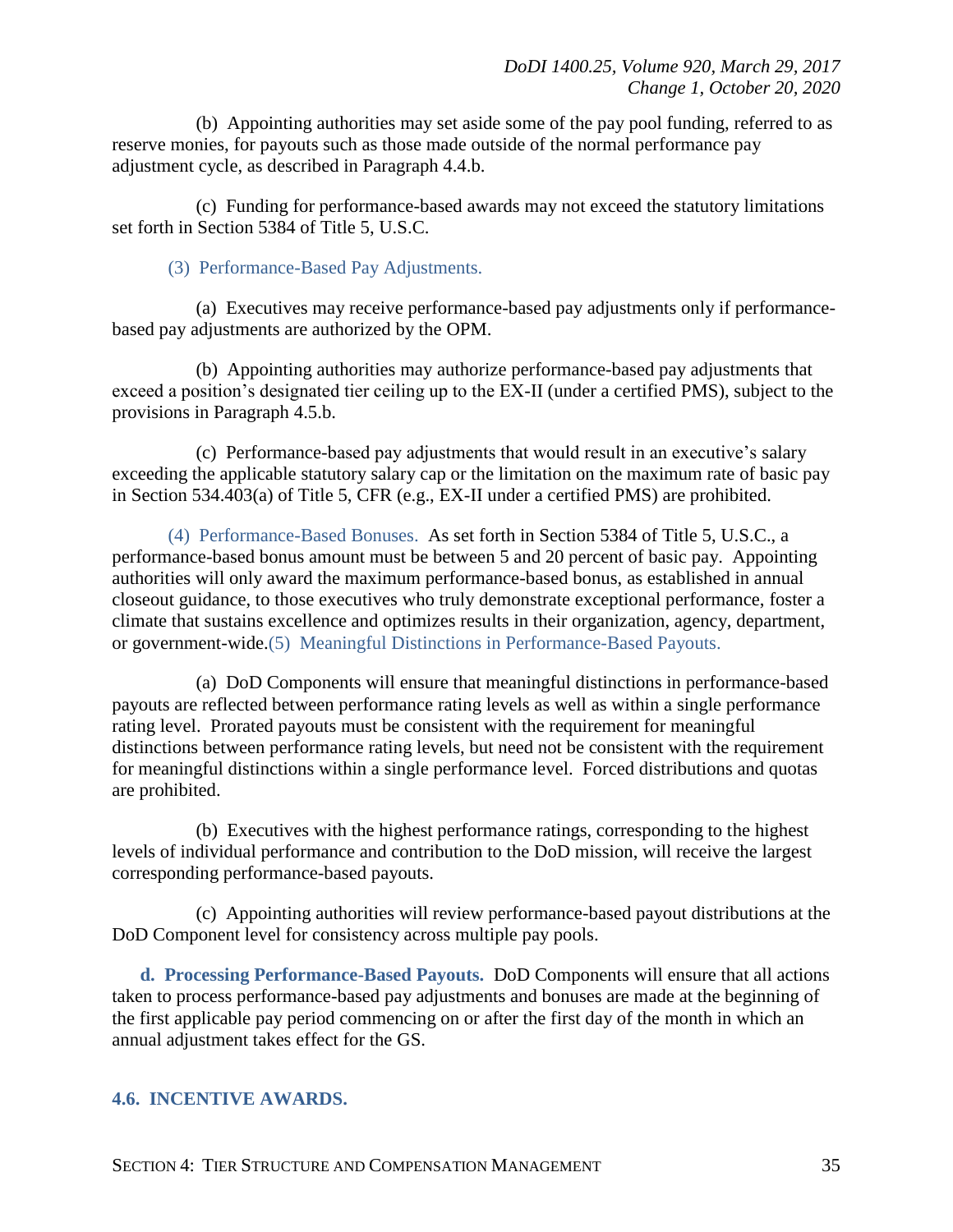<span id="page-35-0"></span>**a. Overview.** Receiving a performance-based bonus does not preclude an executive from receiving other awards pursuant to Volume 451 of DoD Instruction 1400.25, provided that the executive is not monetarily rewarded twice for the same accomplishment. Special Act or other monetary awards cannot supplement or substitute for an SES performance-based payout.

<span id="page-35-1"></span>**b. Restrictions.** Section 4508 of Title 5, U.S.C. prohibits SES members who are not career appointees from receiving certain awards during a Presidential election period. This period is from June 1 of any CY in which there is a Presidential election through January 20 of the following CY.

#### <span id="page-35-2"></span>**4.7. PRESIDENTIAL RANK AWARD (PRA).**

a. In accordance with Section 4507 of Title 5, U.S.C., executives may be recognized for exceptional performance over an extended period of time. There are two categories of awards: distinguished executives are recognized for sustained extraordinary accomplishment and receive a cash award of 35 percent of their annual basic pay; and meritorious executives are recognized for sustained accomplishment and receive a cash award of 20 percent of their annual basic pay.

b. To be eligible for nomination, an executive must have at least 3 years of career or careertype federal civilian service at the SES level, hold a career appointment as an SES at the time of nomination, and be an employee of the nominating agency on OPM's nomination date. (e.g., service does not have to be all in same agency.)

c. The recipient of either a Distinguished or Meritorious Rank Award may not receive the same category of award again during the 4 fiscal years following the year in which the award is given. There is no restriction on receiving the other of the two categories (i.e., either Distinguished or Meritorious) of rank award at a closer interval. There is no requirement that an individual receive a Meritorious Rank Award before receiving a Distinguished Rank Award.

d. Executives are eligible to receive a PRA and a performance-based bonus in the same CY. DoD Components will not deny or reduce a performance-based payout to PRA winners solely on the basis of receiving or having been nominated for one of these PRAs. The decision to grant a performance-based payout must be based on accomplishments during the applicable performance period.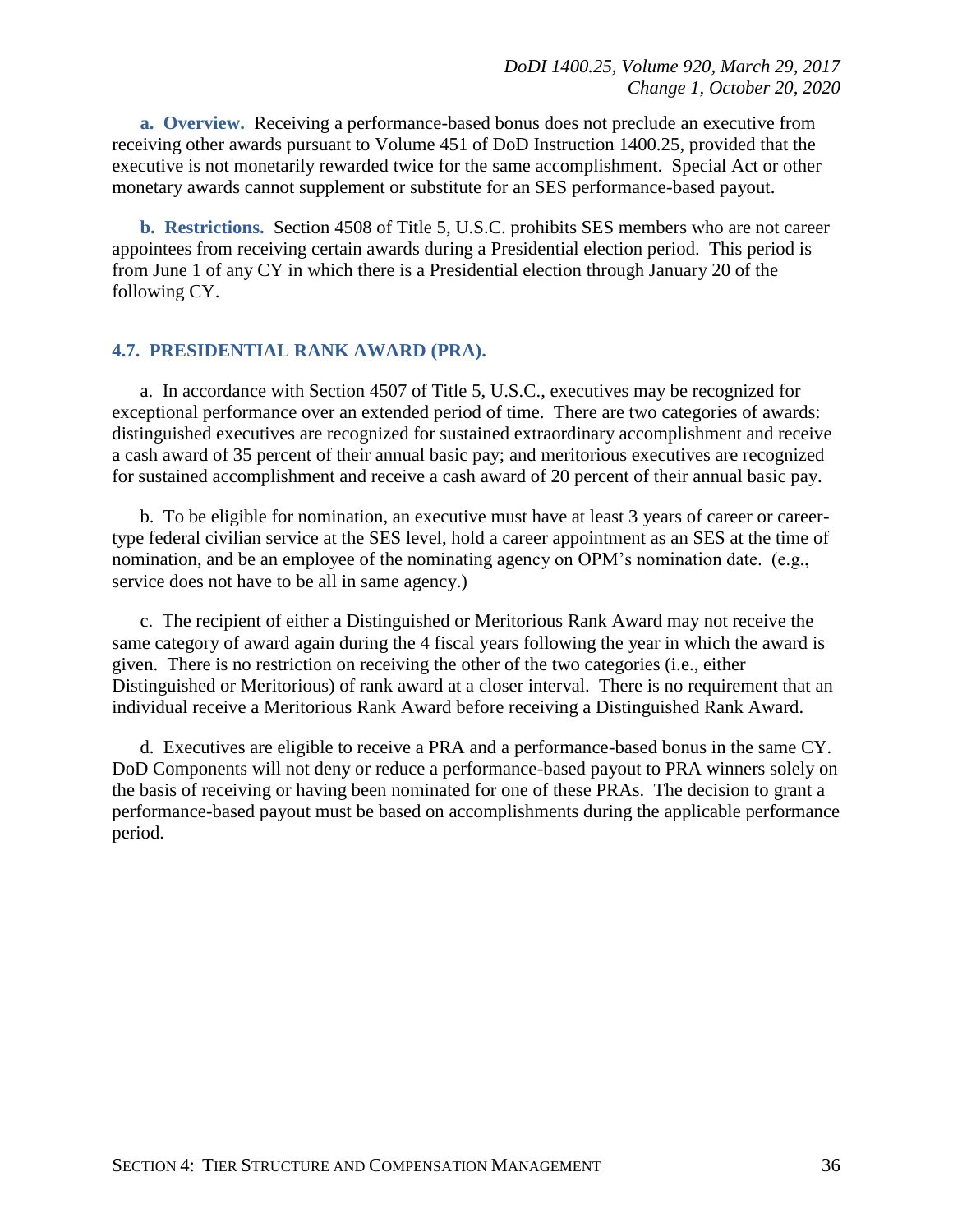## **APPENDIX 4A: SES TIER STRUCTURE**

<span id="page-36-0"></span>

| Tier 3                                                                                                                                                                                                                                                                                                                                                                       |                                                                                                                                                                                                                                                                                                                                                                                                                                                                                                                                                                                                                                                                                  |                                                                                                                                                                                                                                                                                                                                                                                                                                                                                                                                                                                                                                                                                                                                                                                                                                                                                                                                   |  |  |
|------------------------------------------------------------------------------------------------------------------------------------------------------------------------------------------------------------------------------------------------------------------------------------------------------------------------------------------------------------------------------|----------------------------------------------------------------------------------------------------------------------------------------------------------------------------------------------------------------------------------------------------------------------------------------------------------------------------------------------------------------------------------------------------------------------------------------------------------------------------------------------------------------------------------------------------------------------------------------------------------------------------------------------------------------------------------|-----------------------------------------------------------------------------------------------------------------------------------------------------------------------------------------------------------------------------------------------------------------------------------------------------------------------------------------------------------------------------------------------------------------------------------------------------------------------------------------------------------------------------------------------------------------------------------------------------------------------------------------------------------------------------------------------------------------------------------------------------------------------------------------------------------------------------------------------------------------------------------------------------------------------------------|--|--|
| <b>Characteristics</b>                                                                                                                                                                                                                                                                                                                                                       |                                                                                                                                                                                                                                                                                                                                                                                                                                                                                                                                                                                                                                                                                  | <b>Indicators</b>                                                                                                                                                                                                                                                                                                                                                                                                                                                                                                                                                                                                                                                                                                                                                                                                                                                                                                                 |  |  |
| Responsibility<br>Degree of latitude exercised<br>Degree of policy-making authority<br>Degree of decision-making authority<br>Degree of alignment to enterprise<br>perspective<br>Complexity<br>Size of budget<br>Size of staff<br>Degree of consensus, collaboration,<br>coordination required<br>Interplay of policies<br>Degree of precedence<br>Single vs multi-function | <b>Impact on Mission</b><br>Impact on objectives and strategic goals<br>(outside DoD, across DoD, Component,<br>organization)<br>Impact on development of goals and<br>objectives vs reaction to them<br>Complex and multi-Component, multi-<br>function, multi-agency, multi-national or<br>joint interactions<br>Activities that are vital to the mission<br>accomplishment of multiple organizations<br>Most significant levels of latitude and<br>responsibility, as indicated by degree of<br>policy and decision-making authority<br>Impact is extraordinary, tangible, and<br>substantially furthers Department,<br>Component or agency objectives and<br>strategic goals | Leader, deputy, or manager of large line or policy<br>$\bullet$<br>organization at the Component or agency headquarters or<br>major command or equivalent<br>Reports to a Presidential appointee with Senate confirmation<br>$\bullet$<br>or a three or four-star G/FO or equivalent<br>Typically supervises at least one senior executive of G/FO or<br>$\bullet$<br>equivalent<br>Serves as the most senior level in a substantial functional<br>$\bullet$<br>community<br>Represents top leadership to external entities, including<br>$\bullet$<br>Congress, Office of Management and Budget, and White<br>House staff<br>Approves or effects Component or agency-wide policies and<br>programs<br>Represents the Component or agency or organization at key<br>$\bullet$<br>interagency meetings<br>Formulates the Component or agency-wide strategic plans,<br>$\bullet$<br>programmatic objectives, policies and standards |  |  |
| Scope of Influence<br>Number of organizations affected<br>Level of organizations affected<br>Impact inside vs outside DoD or<br>Component or agency                                                                                                                                                                                                                          | Characterized by substantial executive-level<br>leadership and managerial skills and<br>competencies; positions at this level are more<br>likely to be encumbered by more seasoned<br>executives from within the federal government or<br>private industry                                                                                                                                                                                                                                                                                                                                                                                                                       |                                                                                                                                                                                                                                                                                                                                                                                                                                                                                                                                                                                                                                                                                                                                                                                                                                                                                                                                   |  |  |

### **Table 8. SES Tier Structure Characteristics**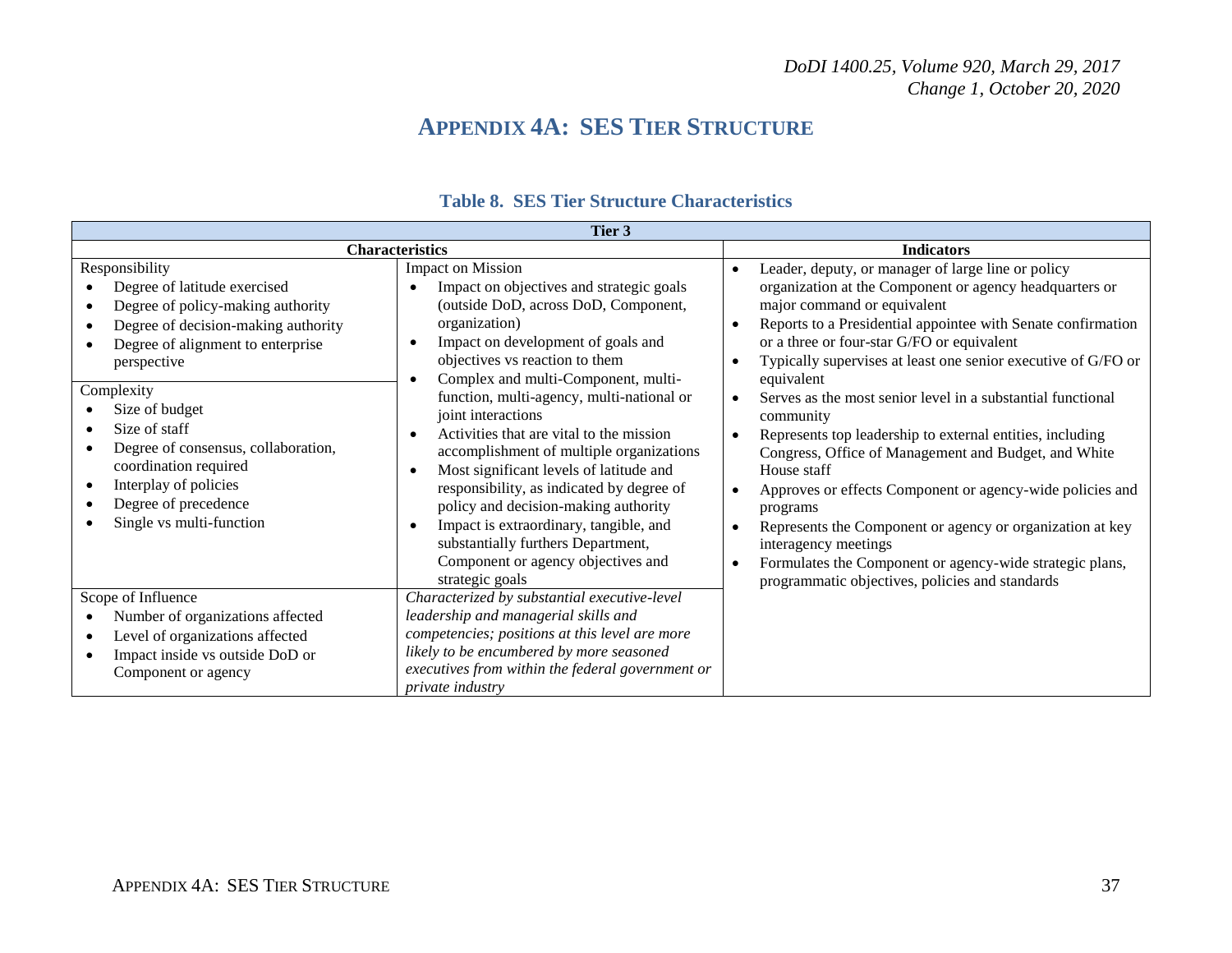| Tier 2                 |                                                                                                                                                                                                                                        |                                                                                                                                                                                                                                                                                                                                                       |                                                                                                                                                                                                                                                                                                                                                                                                  |  |
|------------------------|----------------------------------------------------------------------------------------------------------------------------------------------------------------------------------------------------------------------------------------|-------------------------------------------------------------------------------------------------------------------------------------------------------------------------------------------------------------------------------------------------------------------------------------------------------------------------------------------------------|--------------------------------------------------------------------------------------------------------------------------------------------------------------------------------------------------------------------------------------------------------------------------------------------------------------------------------------------------------------------------------------------------|--|
| <b>Characteristics</b> |                                                                                                                                                                                                                                        | <b>Indicators</b>                                                                                                                                                                                                                                                                                                                                     |                                                                                                                                                                                                                                                                                                                                                                                                  |  |
|                        | Responsibility<br>Degree of latitude exercised<br>Degree of policy-making authority<br>Degree of decision-making authority                                                                                                             | <b>Impact on Mission</b><br>Impact on objectives and strategic goals<br>(outside DoD, across DoD, Component,<br>organization)                                                                                                                                                                                                                         | Leader or deputy of an organization below headquarters-<br>$\bullet$<br>level or serves as a senior functional authority with<br>accountability for major programs<br>Manages large programs, personnel, or organizations                                                                                                                                                                        |  |
|                        | Degree of alignment to enterprise<br>perspective                                                                                                                                                                                       | Impact on development of goals and<br>objectives vs reaction to them<br>Interactions are typically less complex than                                                                                                                                                                                                                                  | Formulates, oversees, and enforces Component or agency<br>policy<br>Has approval authority on major command or equivalent                                                                                                                                                                                                                                                                        |  |
| Complexity             | Size of budget<br>Size of staff<br>Degree of consensus, collaboration,<br>coordination required<br>Interplay of policies<br>Degree of precedence<br>Single vs multi-function<br>Scope of Influence<br>Number of organizations affected | Tier 3 and generally involve multi-<br>Component or intra-Component or agency<br>participants<br>Activities that are vital to the mission<br>accomplishment of the assigned<br>organization<br>Latitude and responsibility, as indicated by<br>degree of policy and decision-making<br>authority, typically include Component or<br>agency-level only | policies and programs<br>Represents functional area at Component, agency,<br>organization or Service at interagency meetings<br>Serves on boards, committees, and other groups pertaining to<br>assigned functional area<br>Typically reports to Tier 3 Senior Executive or two or three<br>star G/FO or equivalent. May supervise at least one Tier 1<br>senior executive or G/FO or equivalent |  |
|                        | Level of organizations affected<br>Impact inside vs outside DoD or<br>Component or agency                                                                                                                                              | Impact is tangible and furthers Component<br>or agency objectives and strategic goals                                                                                                                                                                                                                                                                 |                                                                                                                                                                                                                                                                                                                                                                                                  |  |

### **Table 8. SES Tier Structure Characteristics, Continued**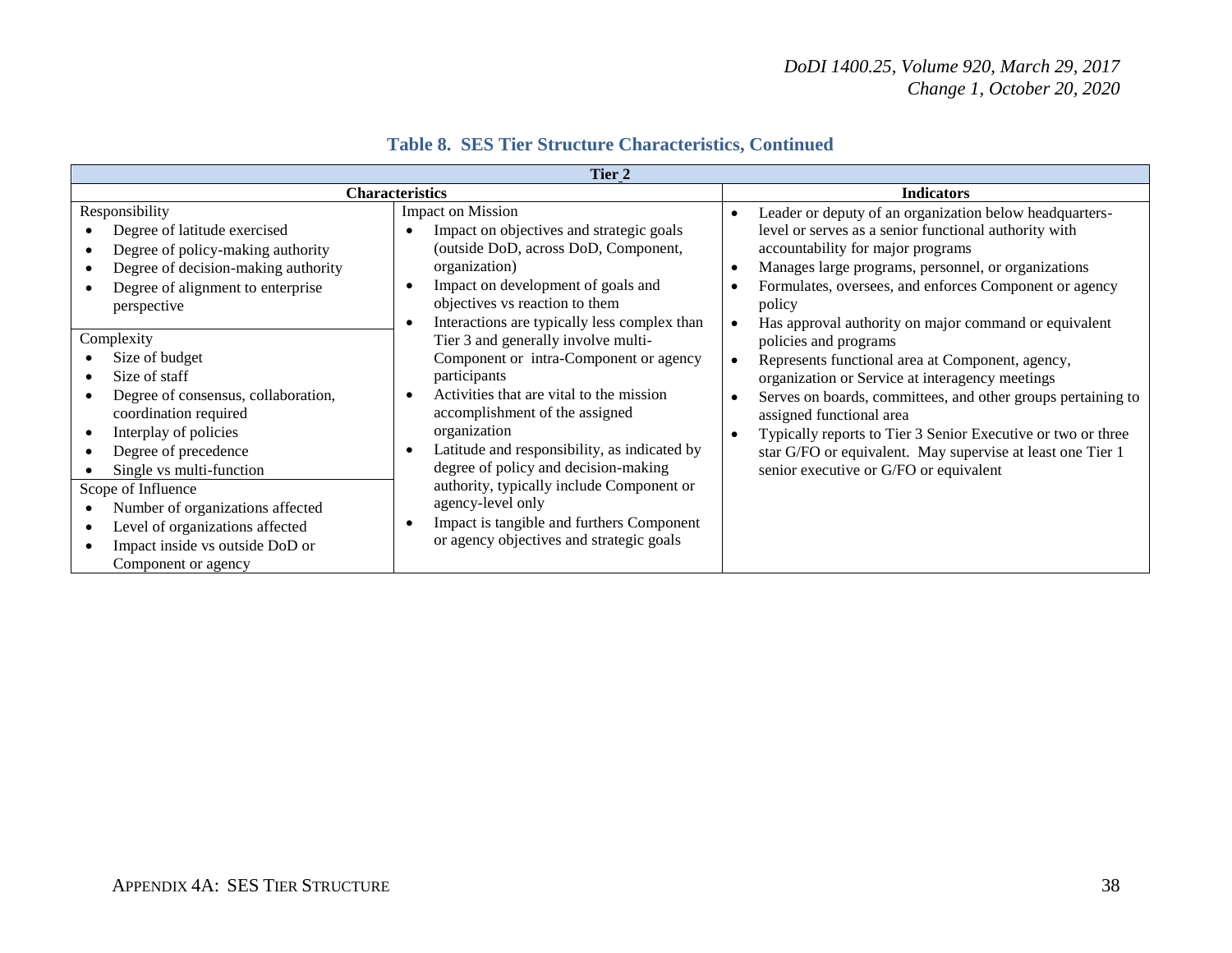| Tier 1                                                                                                                                                                                                                                                                                                                                                                                    |                                                                                                                                                                                                                                                                                                                                                                                                                                                                                                                                                                                                                                                                                                                                                     |                                                                                                                                                                                                                                                                                                                                                                                                                                                                                                                                                                                                                                                                                                                                                                                                       |  |  |  |
|-------------------------------------------------------------------------------------------------------------------------------------------------------------------------------------------------------------------------------------------------------------------------------------------------------------------------------------------------------------------------------------------|-----------------------------------------------------------------------------------------------------------------------------------------------------------------------------------------------------------------------------------------------------------------------------------------------------------------------------------------------------------------------------------------------------------------------------------------------------------------------------------------------------------------------------------------------------------------------------------------------------------------------------------------------------------------------------------------------------------------------------------------------------|-------------------------------------------------------------------------------------------------------------------------------------------------------------------------------------------------------------------------------------------------------------------------------------------------------------------------------------------------------------------------------------------------------------------------------------------------------------------------------------------------------------------------------------------------------------------------------------------------------------------------------------------------------------------------------------------------------------------------------------------------------------------------------------------------------|--|--|--|
| <b>Characteristics</b>                                                                                                                                                                                                                                                                                                                                                                    | <b>Indicators</b>                                                                                                                                                                                                                                                                                                                                                                                                                                                                                                                                                                                                                                                                                                                                   |                                                                                                                                                                                                                                                                                                                                                                                                                                                                                                                                                                                                                                                                                                                                                                                                       |  |  |  |
| Responsibility<br>Degree of latitude exercised<br>Degree of policy-making authority<br>Degree of decision-making authority<br>Degree of alignment to enterprise<br>perspective<br>Complexity<br>Size of budget<br>Size of staff<br>Degree of consensus, collaboration,<br>coordination required<br>Interplay of policies<br>$\bullet$<br>Degree of precedence<br>Single vs multi-function | <b>Impact on Mission</b><br>Impact on objectives and strategic goals<br>$\bullet$<br>(outside DoD, across DoD, Component,<br>organization)<br>Impact on development of goals and<br>$\bullet$<br>objectives vs reaction to them<br>Interactions are typically less complex than<br>Tier 2 and generally involve intra-<br>Component or agency participants<br>Activities that are vital to the mission<br>$\bullet$<br>accomplishment of the assigned<br>organization<br>Latitude and responsibility, as indicated by<br>$\bullet$<br>degree of policy and decision-making<br>authority, typically include Component- or<br>agency-level only<br>Impact is tangible and furthers Component<br>$\bullet$<br>or agency objectives and strategic goals | Oversees planning and effective execution on the full<br>$\bullet$<br>spectrum of programs<br>Develops systems and standards for the administration and<br>$\bullet$<br>management of approved plans and programs<br>Develops policies and programs<br>$\bullet$<br>Manages medium to small programs that have Component or<br>agency-wide impact<br>Participates in a primary role in planning, programming, and<br>$\bullet$<br>budgeting activities<br>Initiates programs and action to ensure adherence to<br>Component or agency-wide policies and national security<br>objectives<br>Technical expertise-based positions, leader or authority<br>$\bullet$<br>within an organization below major command-level and<br>focused as in technical, engineering, contracts, industrial<br>management |  |  |  |
| Scope of Influence<br>Number of organizations affected<br>Level of organizations affected<br>Impact inside vs outside DoD or<br>Component or agency                                                                                                                                                                                                                                       | Characterized by significant functional or<br>technical expertise; positions at this level are<br>more likely to be encumbered by newly-appointed<br>executives.                                                                                                                                                                                                                                                                                                                                                                                                                                                                                                                                                                                    |                                                                                                                                                                                                                                                                                                                                                                                                                                                                                                                                                                                                                                                                                                                                                                                                       |  |  |  |

### **Table 8. SES Tier Structure Characteristics, Continued**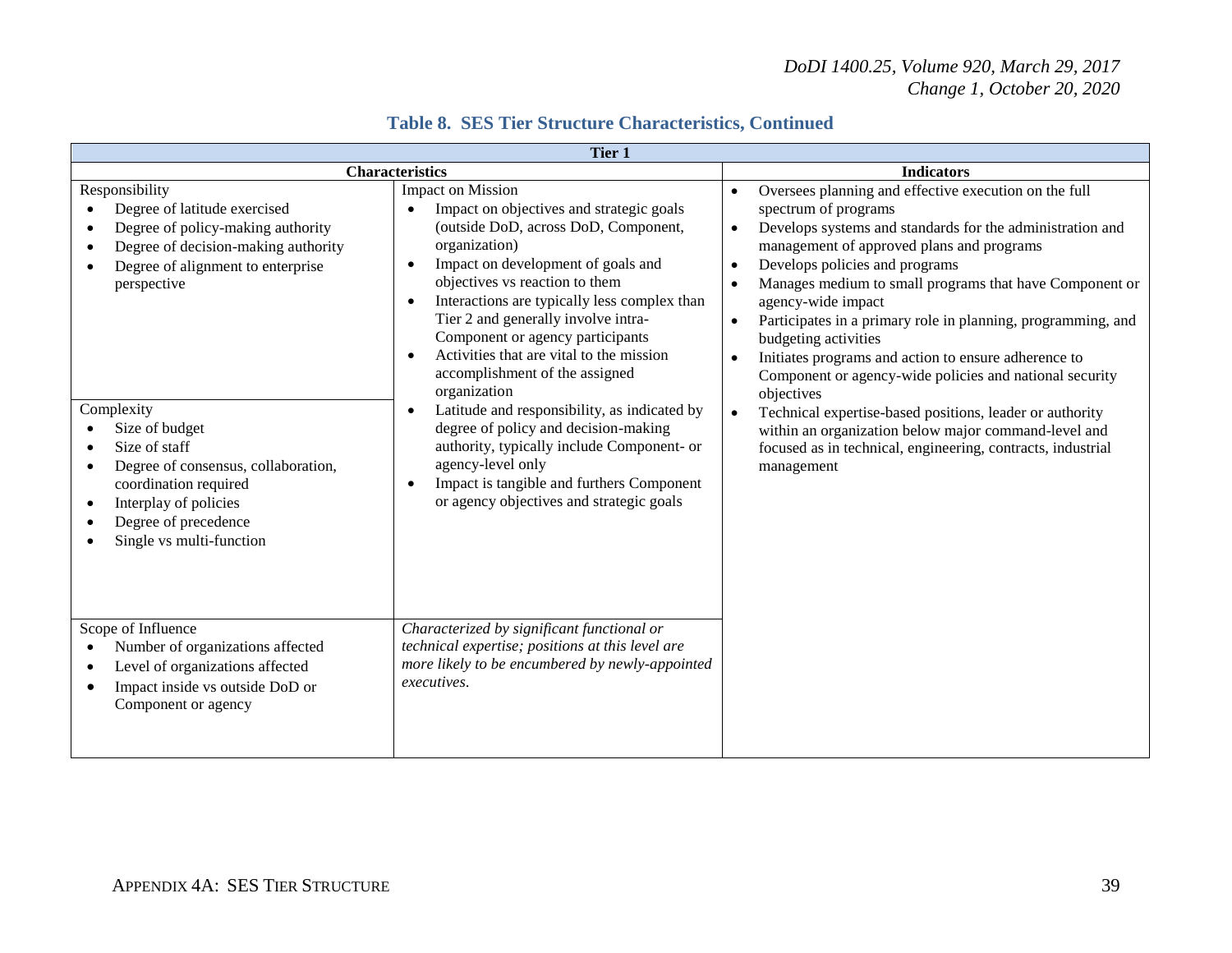## **APPENDIX 4B: DOCUMENTING DOD TIER STRUCTURE DESIGNATIONS**

<span id="page-39-0"></span>Personnel Action Processing Procedures.

a. All tier designations will be recorded in the DoD's HR personnel system of record. Coding for tier assignment designations are:

- (1)  $1 -$  Tier 1.
- (2)  $2 -$ Tier 2.
- $(3)$  3 Tier 3.

(4) A – Grandfathered from Tier 3 to Tier 2; compensation has exceeded the executive's current assigned tier designation as outlined in the conditions of Paragraphs 4.4 and 4.5.

(5) B – Grandfathered from Tier 3 to Tier 1; compensation has exceeded the executive's current assigned tier designation as outlined in the conditions of Paragraphs 4.4 and 4.5.

(6) C – Grandfathered from Tier 2 to Tier 1; compensation has exceeded the executive's current assigned tier designation as outlined in the conditions of Paragraphs 4.4 and 4.5.

b. The servicing human resource office for executives will record tier designations resulting from any change or re-designation in tier structure in the DoD's HR personnel system within 60 days of the effective date of the tier change.

c. When reviewing workforce data or responding to data calls, grandfathered tiers will be converted to their designated position of record to better track positional and compensation data. (e.g. Tier A will be converted to Tier 2;Tier B will be converted to Tier 1; and Tier C will be converted to Tier 1).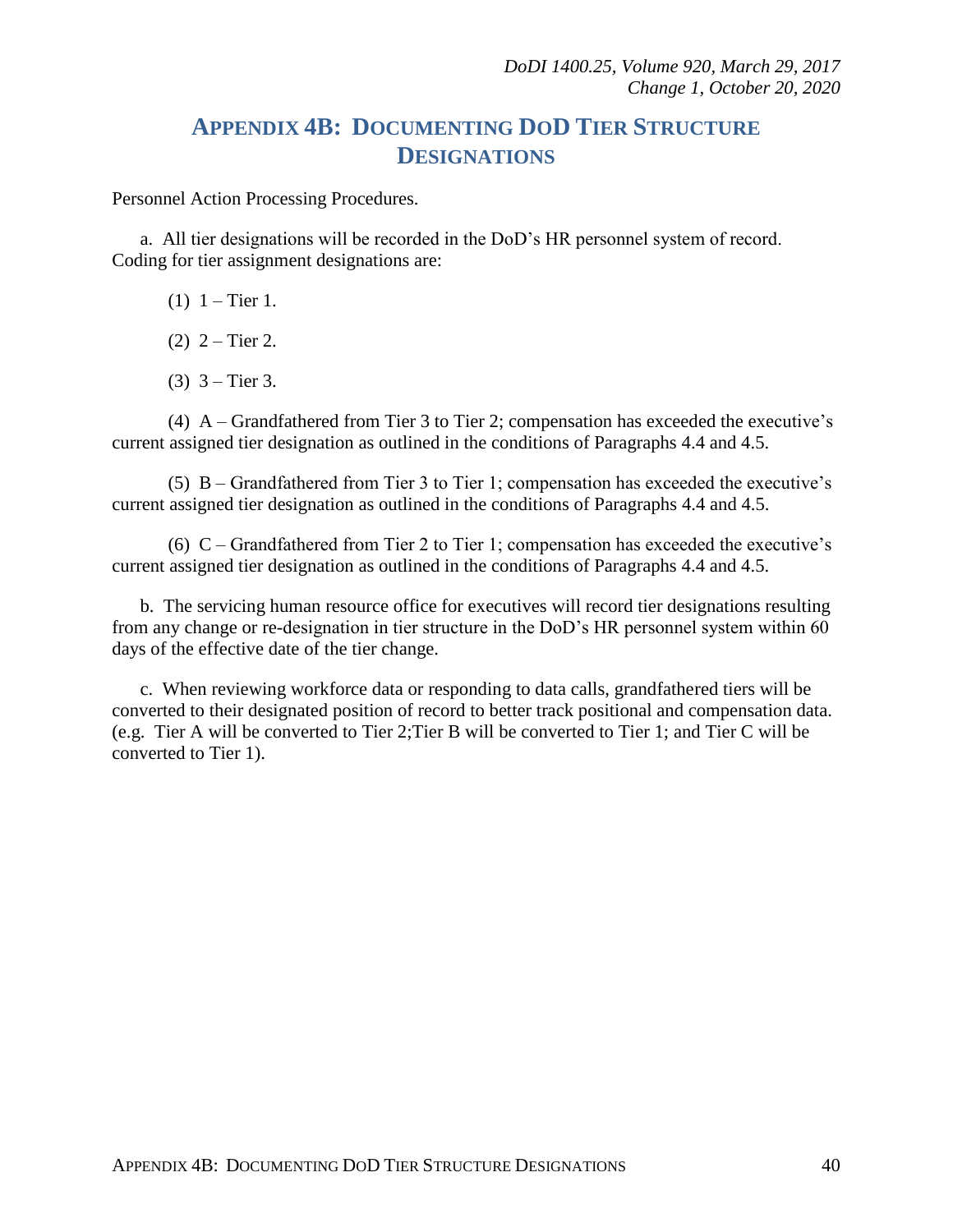## **GLOSSARY**

#### <span id="page-40-1"></span><span id="page-40-0"></span>**G.1. ACRONYMS.**

| ASD(M&RA)    | Assistant Secretary of Defense for Manpower and Reserve Affairs |
|--------------|-----------------------------------------------------------------|
| <b>CFR</b>   | Code of Federal Regulations                                     |
| <b>CY</b>    | calendar year                                                   |
| DASD(CPP)    | Deputy Assistant Director for Civillian Personnel               |
| <b>DISES</b> | Defense Intelligence Senior Executive Service                   |
| <b>EPAT</b>  | <b>Executive Performance Appraisal Tool</b>                     |
| EX           | <b>Executive Schedule</b>                                       |
| G/FO         | General or Flag Officer                                         |
| <b>GS</b>    | <b>General Schedule</b>                                         |
| <b>HLR</b>   | higher level review                                             |
| <b>OPM</b>   | Office of Personnel Management                                  |
| <b>PMS</b>   | Performance Management System                                   |
| <b>PPM</b>   | Pay Pool Manager                                                |
| <b>PRA</b>   | <b>Presidential Rank Award</b>                                  |
| PRB          | Performance Review Board                                        |
| <b>SES</b>   | Senior Executive Service                                        |
| U.S.C.       | <b>United States Code</b>                                       |
| USD(I&S)     | Under Secretary of Defense for Intelligence and Security        |
| $USD(P\&R)$  | Under Secretary of Defense for Personnel and Readiness          |

<span id="page-40-2"></span>**G.2. DEFINITIONS.** These terms and their definitions are for the purpose of this issuance.

**50-percent rule.** The 50-percent rule may be applied to limit the basic pay of an executive whose pay exceeds the tier ceiling of his or her assigned position. Under this rule, performance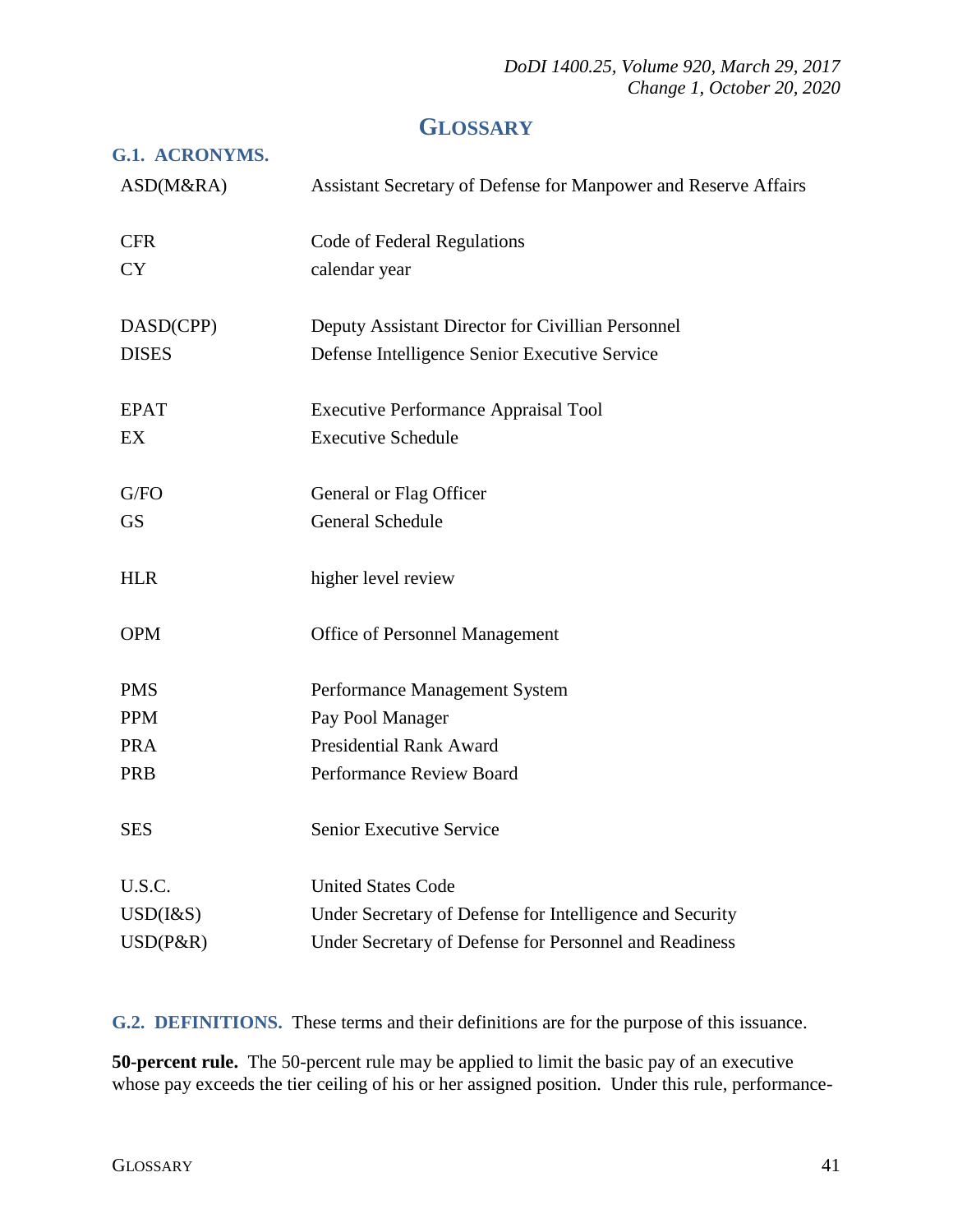based pay adjustments are limited to 50 percent of the difference between the old and new ceiling, until the salary falls within the range of the position's tier designation.

**agency-specific performance requirement.** Optional performance requirement written as a competency or specific result and commitment for a particular critical element.

**appointing authority.** The Secretaries of the Military Departments for SES positions in their respective Military Departments and the Deputy Secretary of Defense for all other SES positions and those in the Office of the Inspector General of the Department of Defense.

**appraisal (performance appraisal).** The annual process under which performance requirements are established, reviewed, evaluated, assigned a summary rating, and documented in writing. The results of performance appraisals are used as a basis to adjust pay, grant bonuses, and make other personnel decisions.

**basic pay.** The annual rate of compensation exclusive of awards, bonuses, and differentials as indicated in Title 5, U.S.C. The rate of basic pay may not exceed the applicable maximum rates pursuant to law and regulation, including Section 5307 of Title 5, U.S.C.

**closeout guidance.** The instructions the USD(P&R) issues to DoD Component related to the closeout process of a fiscal year.

**critical element.** A key component of an executive's work that contributes to organizational goals and results and is so important that unsatisfactory performance of the element would make the executive's overall job performance "unsatisfactory."

**executive.** An appropriated fund employee assigned to a positions in the SES.

**Executive Resources Board.** Defined in DoD Directive 1403.1.

**executive schedule.** A five-level pay schedule for members of the SES that can be adjusted yearly by the President of the United States.

**"grandfather.** Retention of pay for executives whose pay exceeds the tier ceiling of their assigned positions.

**HLR.** A review of an executive's recommended performance appraisal by a person at a higher level than the rating official of the executive. Must be requested by the executive.

**incentive award.** Recognition or incentive granted for a suggestion, invention, superior accomplishment, or other meritorious effort pursuant to the authority of Chapter 45 of Title 5, U.S.C.

**minimum performance appraisal period.** The shortest amount of time in which an SES member must have served in a position under an established performance plan in order for an appraisal to be completed. The DoD has established a minimum appraisal period of 90 days, consistent with Part 430 of Title 10, CFR.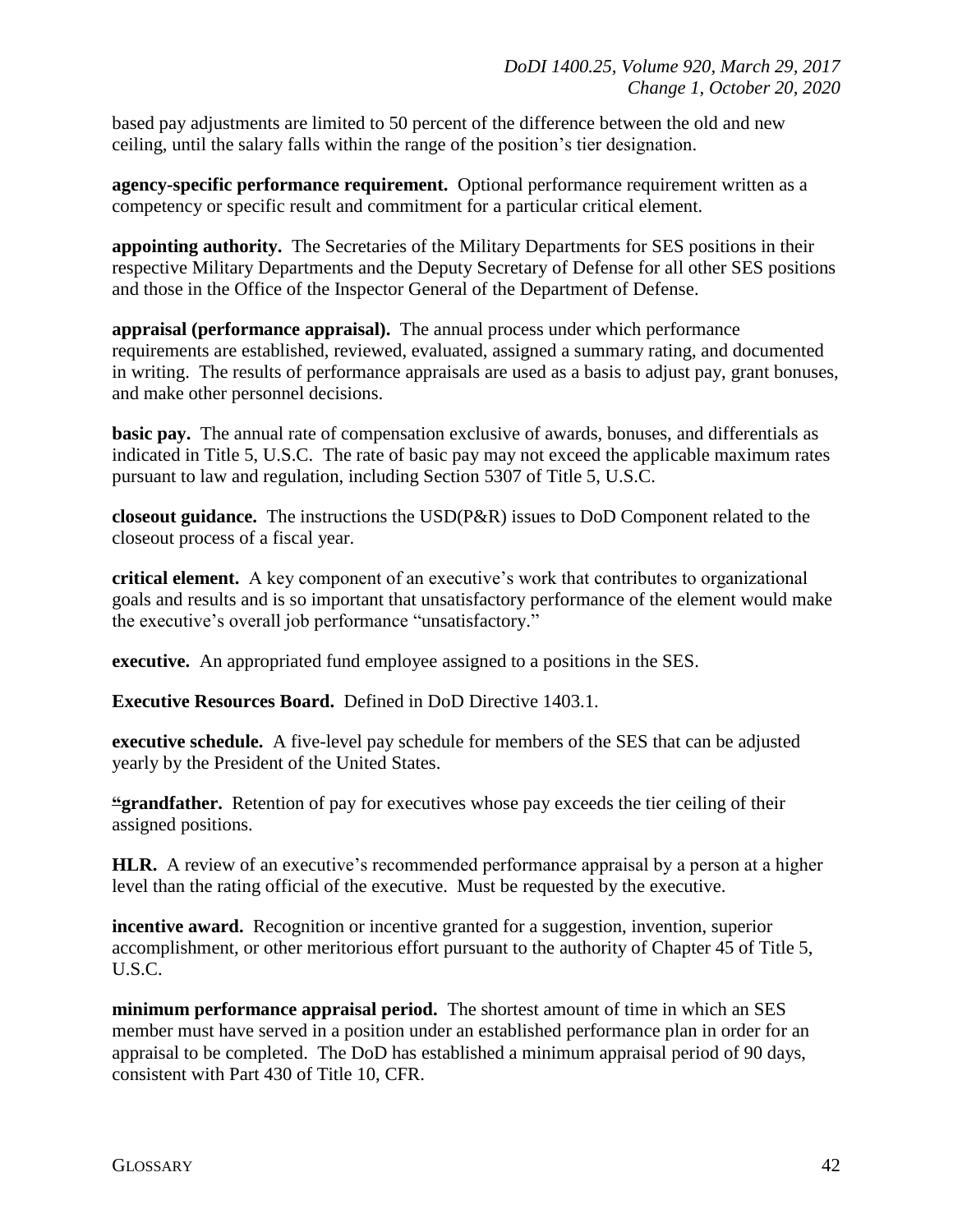**opening guidance.** The instructions USD(P&R) issues to DoD Components at the beginning of a fiscal year regarding executive performance management and compensation.

**oversight official.** Provides oversight of the performance management system and issues performance appraisal guidelines.

**pay pool.** A combination of organizational elements (e.g., divisions, branches, functional communities) and/or tier structures that is defined for purposes of determining performance payouts under the executive pay and performance management system.

**pay pool budget.** The amount authorized for performance-based pay adjustments and performance-based bonuses.

**performance.** The accomplishment of the work described in the executive's performance plan.

**performance appraisal period (i.e., rating period).** The established period of time for which an executive's performance will be appraised and rated. Generally, the performance appraisal period begins October 1 of each year and ends on September 30 of each year.

**performance -based bonus.** A one-time, lump sum payment paid to executives in recognition of performance during the performance appraisal period. A performance-based bonus is not part of basic pay.

**performance-based pay adjustment.** An adjustment to an executive's basic pay, awarded as part of a performance-based payout through the SES PMS.

**performance-based payout.** The total monetary value of a performance-based pay increaseadjustment and performance-based bonus.

**performance plan.** The document that describes the individual and organizational expectations for the performance appraisal period and establishes the elements and performance requirements against which the executive's performance will be evaluated.

**performance requirements.** Written statements of measurable results expected to be achieved during the performance appraisal period. Typically, there are between one and four specific, measureable, aligned, realistic, and timely written performance requirements for each critical element. They describe both "what is expected" and "how it is to be accomplished," usually for the "Fully Successful" performance rating level. Required by Title 5, U.S.C., these are the standards of performance against which executives will be evaluated.

**performance score.** The numeric value between 0 and 500 associated with a performance rating.

**PMS.** The framework of policies and practices that an agency establishes in accordance with Subchapter II of Chapter 43 of Title 5, U.S.C., for planning, monitoring, developing, evaluating and rewarding both individual and organizational performance and for using resulting performance information in making personnel decisions.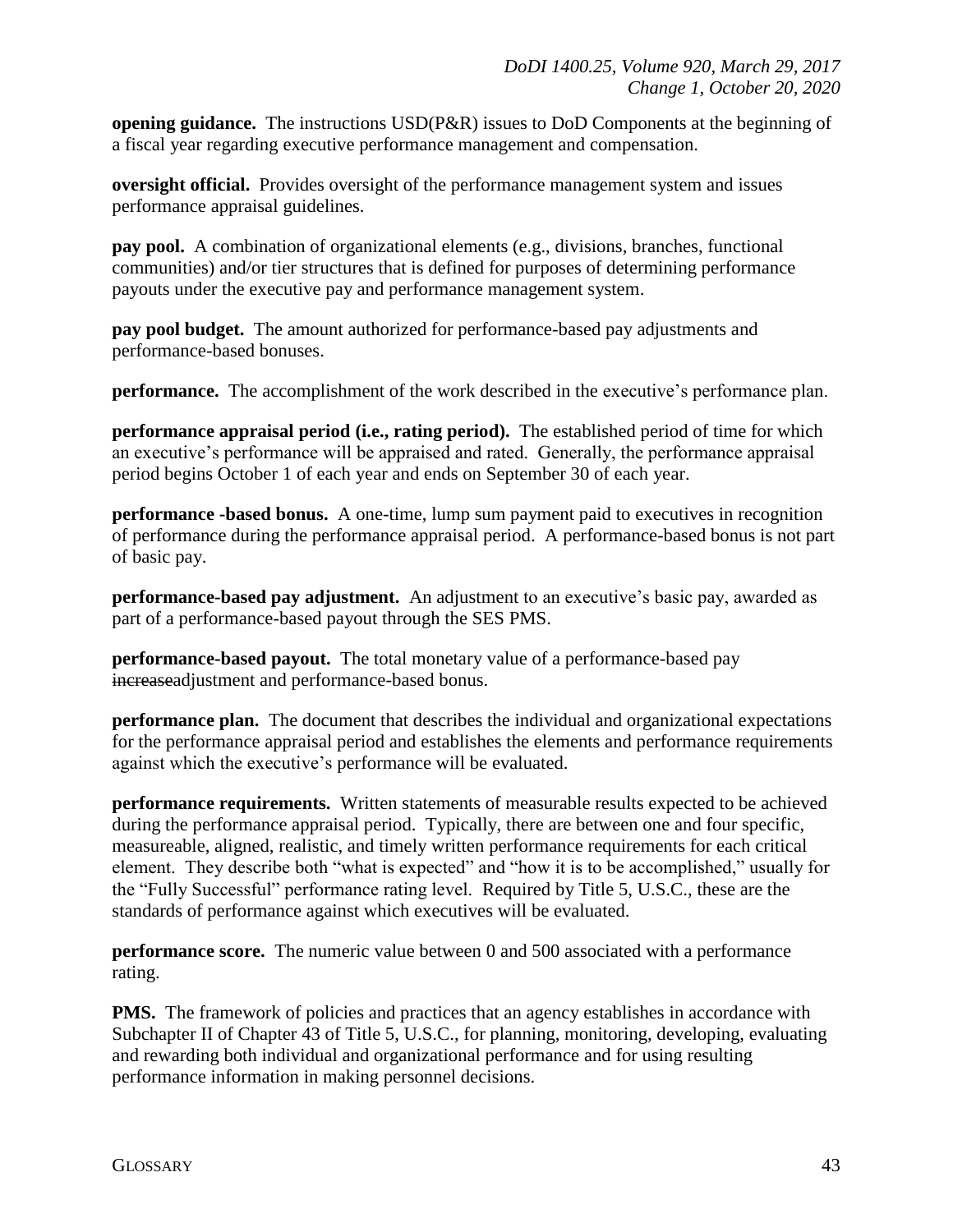**PRB.** A panel of individuals established in each DoD Component to provide oversight to ensure balance, equity, and fairness in the evaluation and scoring process under the performance appraisal system and to ensure there are meaningful distinctions in relative performance reflected in the performance requirements.

**progress review.** A review of the executive's progress in meeting the performance requirements. A progress review is not a performance rating.

**rate range.** The range the executive is paid within the DoD tier structure.

**rating official.** The individual who is responsible for assessing an executive's performance as part of the annual performance appraisal process and develops the recommended performance appraisal, including the initial summary rating.

#### **ratings.**

annual summary rating. The overall rating level that an appointing authority assigns at the end of the performance appraisal period. This is the official rating.

initial summary rating. The overall recommended rating level and score the rating official derives from appraising the executive's performance during the appraisal period and forwards to the PRB.